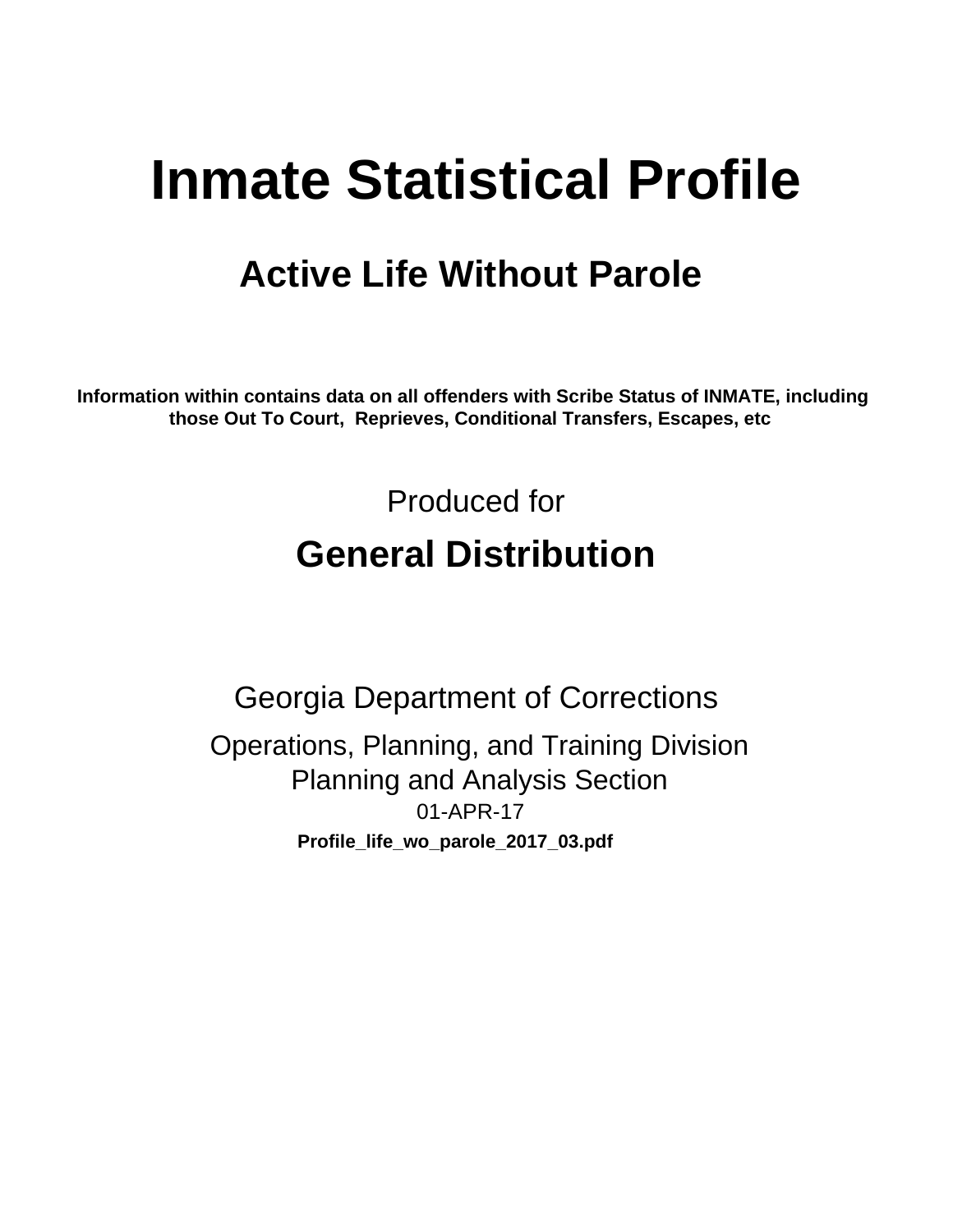#### **Inmate Statistical Profile 01-APR-17** Contents

**Active Life Without Parole** 

Produced for General Distribution

## **Table of Contents**

|    | <b>Demographic information</b>                                        |
|----|-----------------------------------------------------------------------|
|    | 4 Current age, broken out in ten year age groups                      |
|    | 5 Race group                                                          |
|    | 6 Marital status, self-reported at entry to prison                    |
|    | 7 Number of Inmates with Dependents, self-reported at entry to prison |
|    | 8 Religious affiliation, self-reported at entry to prison             |
|    | 9 Home county - self-reported at entry to prison                      |
|    | 13 Employment status before prison, self-reported at entry to prison  |
|    | 14 Age at admission                                                   |
|    | 16 Height, measured at entry to prison                                |
|    | 17 Weight, measured at entry to prison                                |
|    | 18 Military service                                                   |
|    | <b>Correctional information</b>                                       |
|    | 19 Type of admission to prison                                        |
|    | 20 Current / last supervision level                                   |
|    | 21 Current / last institution type                                    |
|    | 22 Institution type - transitional centers                            |
|    | 23 Institution type - county prisons                                  |
|    | 24 Institution type - state prisons                                   |
|    | 25 Institution type - private prisons                                 |
|    | 26 Institution type - inmate boot camp                                |
|    | 27 Number of disciplinary reports                                     |
|    | 28 Number of transfers                                                |
|    | 29 Number of escapes                                                  |
|    | 30 Time served in current (or last) institution                       |
|    | Educational, psychological and physical information                   |
| 31 | Highest grade level attained                                          |
|    | 32 Culture fair IQ scores                                             |
|    | 33 Wide Range Achievement Test (WRAT) reading score                   |
|    | 34 Wide Range Achievement Test (WRAT) math score                      |
|    | 35 Wide Range Achievement Test (WRAT) spelling score                  |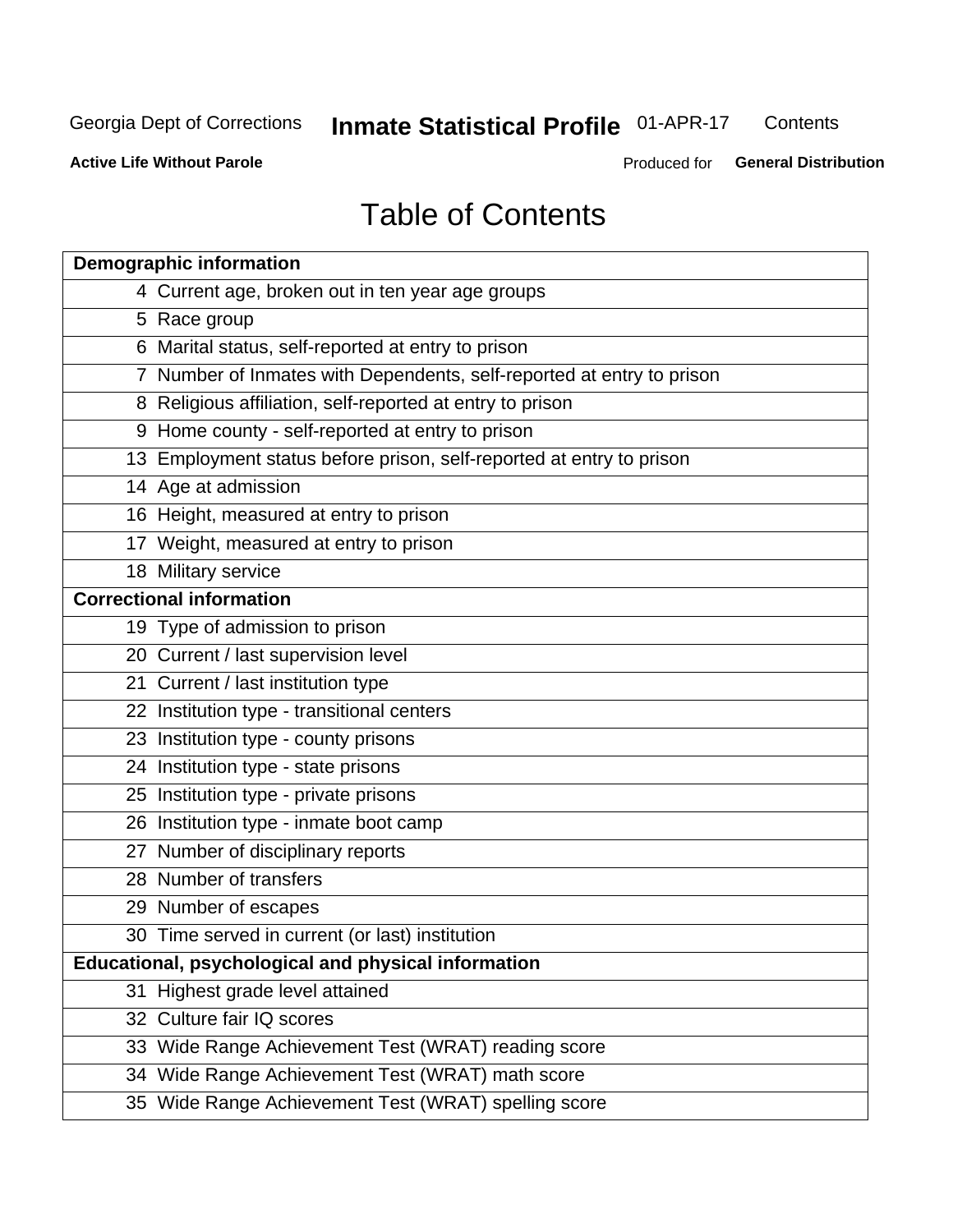## **Inmate Statistical Profile 01-APR-17**

Contents

**Active Life Without Parole** 

Produced for General Distribution

## **Table of Contents**

| Educational, psychological and physical information              |
|------------------------------------------------------------------|
| 36 Current / last mental health treatment level                  |
| 37 PULHESDWIT medical scale - 'P' overall condition ('P'hysical) |
| 38 PULHESDWIT medical scale - 'U' upper body                     |
| 39 PULHESDWIT medical scale - 'L' lower body                     |
| 40 PULHESDWIT medical scale - 'H' hearing                        |
| 41 PULHESDWIT medical scale - 'E' vision                         |
| 42 PULHESDWIT medical scale -'S' psychiatric                     |
| 43 PULHESDWIT medical scale - 'D' dental                         |
| 44 PULHESDWIT medical scale - 'W' work ability                   |
| 45 PULHESDWIT medical scale - 'I' impairment                     |
| 46 PULHESDWIT medical scale - 'T' transportability               |
| <b>Crimes and criminal history information</b>                   |
| 47 Number of prior Georgia incarcerations                        |
| 48 Prison sentence in years                                      |
| 49 Primary offense, broken out into felonies vs misdemeanors     |
| 50 Primary offense, broken out into six broad crime categories   |
| 51 Primary offense, detailed offense code                        |
| 52 County of conviction of primary offense                       |
| 56 Circuit of conviction of primary offense                      |
| 58 Years served (jail + prison) in this incarceration            |
| <b>Medical information</b>                                       |
| 59 Results of most recent HIV test                               |
| 60 Results of most recent tuberculosis test                      |
| 61 Results of most recent syphilis test                          |
| 62 Results of most recent Hepatitis-C test                       |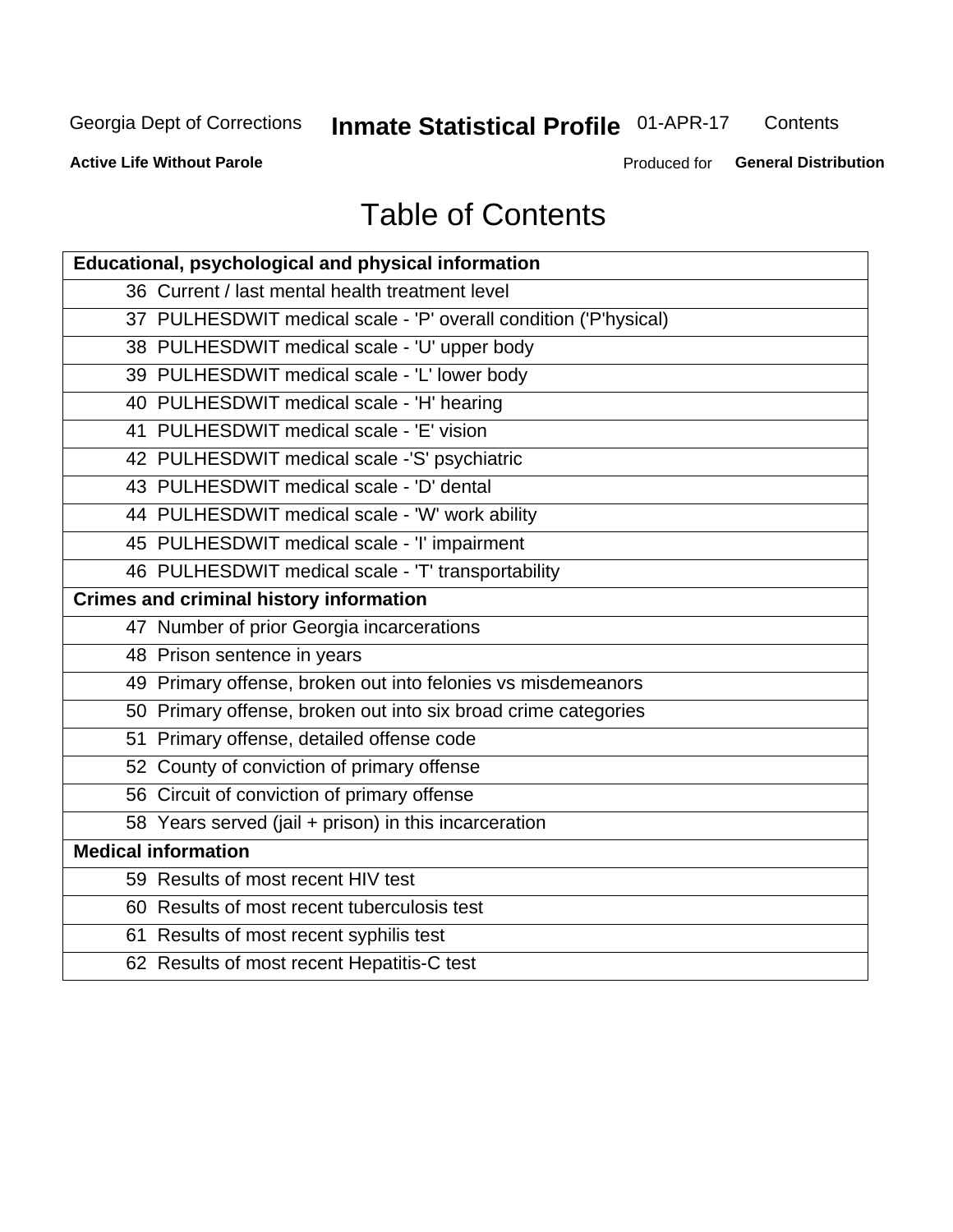### **Active Life Without Parole**

### Produced for General Distribution

### Current age, broken out in ten-year age groups

COL % - percent each COUNT is of its particular column

|                          | <b>Male</b>  |        |         | <b>Female</b> |        |          | <b>Total</b> |        |
|--------------------------|--------------|--------|---------|---------------|--------|----------|--------------|--------|
| <b>Current Age</b>       | <b>Count</b> | Col %  | Row %   | <b>Count</b>  | Col %  | Row %    | <b>Total</b> | Col %  |
| <b>Teens (1-19)</b>      |              | 0.08%  | 100.00% |               |        |          |              | 0.08%  |
| <b>Twenties (20-29)</b>  | 192          | 15.29% | 95.52%  | 9             | 19.57% | 4.48%    | 201          | 15.44% |
| Thirties (30-39)         | 353          | 28.11% | 96.19%  | 14            | 30.43% | 3.81%    | 367          | 28.19% |
| <b>Forties (40-49)</b>   | 338          | 26.91% | 96.02%  | 14            | 30.43% | 3.98%    | 352          | 27.04% |
| <b>Fifties (50-59)</b>   | 256          | 20.38% | 96.97%  | 8             | 17.39% | $3.03\%$ | 264          | 20.28% |
| <b>Sixties (60-69)</b>   | 91           | 7.25%  | 98.91%  |               | 2.17%  | 1.09%    | 92           | 7.07%  |
| Seventy + (70 and above) | 25           | 1.99%  | 100.00% |               |        |          | 25           | 1.92%  |
| <b>Total Reported</b>    | 1,256        | 100%   | 96.47%  | 46            | 100%   | 3.53%    | 1,302        | 100.0% |

| <b>Continued and</b>  |      |      |
|-----------------------|------|------|
| $f \wedge f \wedge f$ | ,256 | ,302 |

| <b>Mean</b><br>(average) | 42.77 | 39.80 | 42.67 |
|--------------------------|-------|-------|-------|
| Median (middle)          |       | 39.5  |       |
| Mode<br>(most frequent)  | 36    |       | 36    |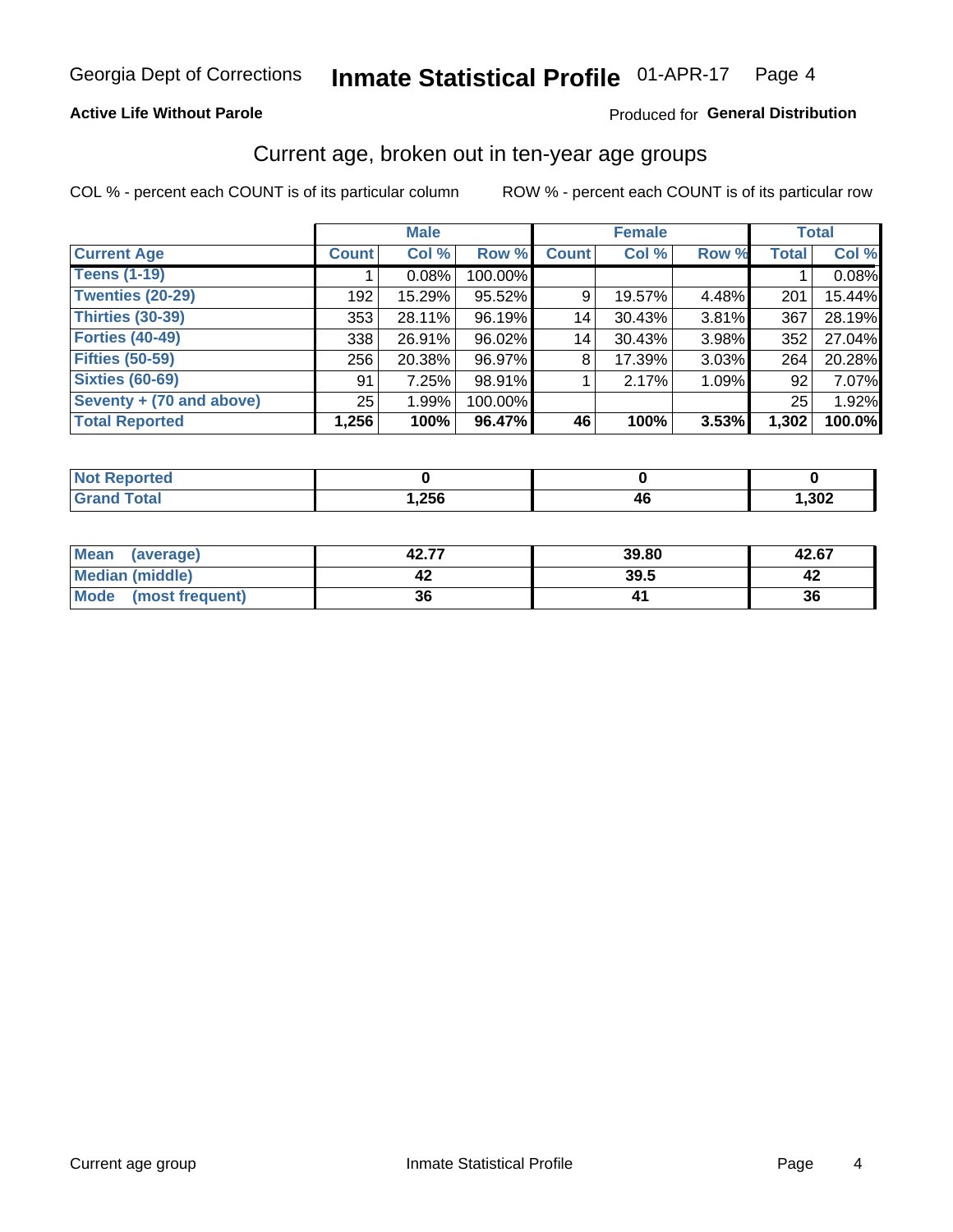#### Inmate Statistical Profile 01-APR-17 Page 5

### **Active Life Without Parole**

Produced for General Distribution

### Race group

COL % - percent each COUNT is of its particular column

|                              |              | <b>Male</b> |                    | <b>Female</b> |        |       | <b>Total</b> |        |
|------------------------------|--------------|-------------|--------------------|---------------|--------|-------|--------------|--------|
| <b>Race Group</b>            | <b>Count</b> | Col %       | <b>Row % Count</b> |               | Col %  | Row % | <b>Total</b> | Col %  |
| <b>White</b>                 | 274          | 21.82%      | 94.48%             | 16            | 34.78% | 5.52% | 290          | 22.27% |
| <b>Black</b><br>$\mathbf{2}$ | 949          | 75.56%      | $97.13\%$          | 28            | 60.87% | 2.87% | 977          | 75.04% |
| <b>Other</b><br>5.           |              | .16%        | 100.00%            |               |        |       | 2            | .15%   |
| <b>Asian</b><br>6            | 5            | .40% !      | 100.00%            |               |        |       | 5            | .38%   |
| <b>Hispanic</b><br>10        | 26           | 2.07%       | 92.86%             | 2             | 4.35%  | 7.14% | 28           | 2.15%  |
| <b>Total Reported</b>        | 1,256        | 100%        | 96.47%             | 46            | 100%   | 3.53% | 1,302        | 100%   |

| теа |      |    |      |
|-----|------|----|------|
|     | .256 | 4t | ,302 |

| M |  |  |
|---|--|--|
|   |  |  |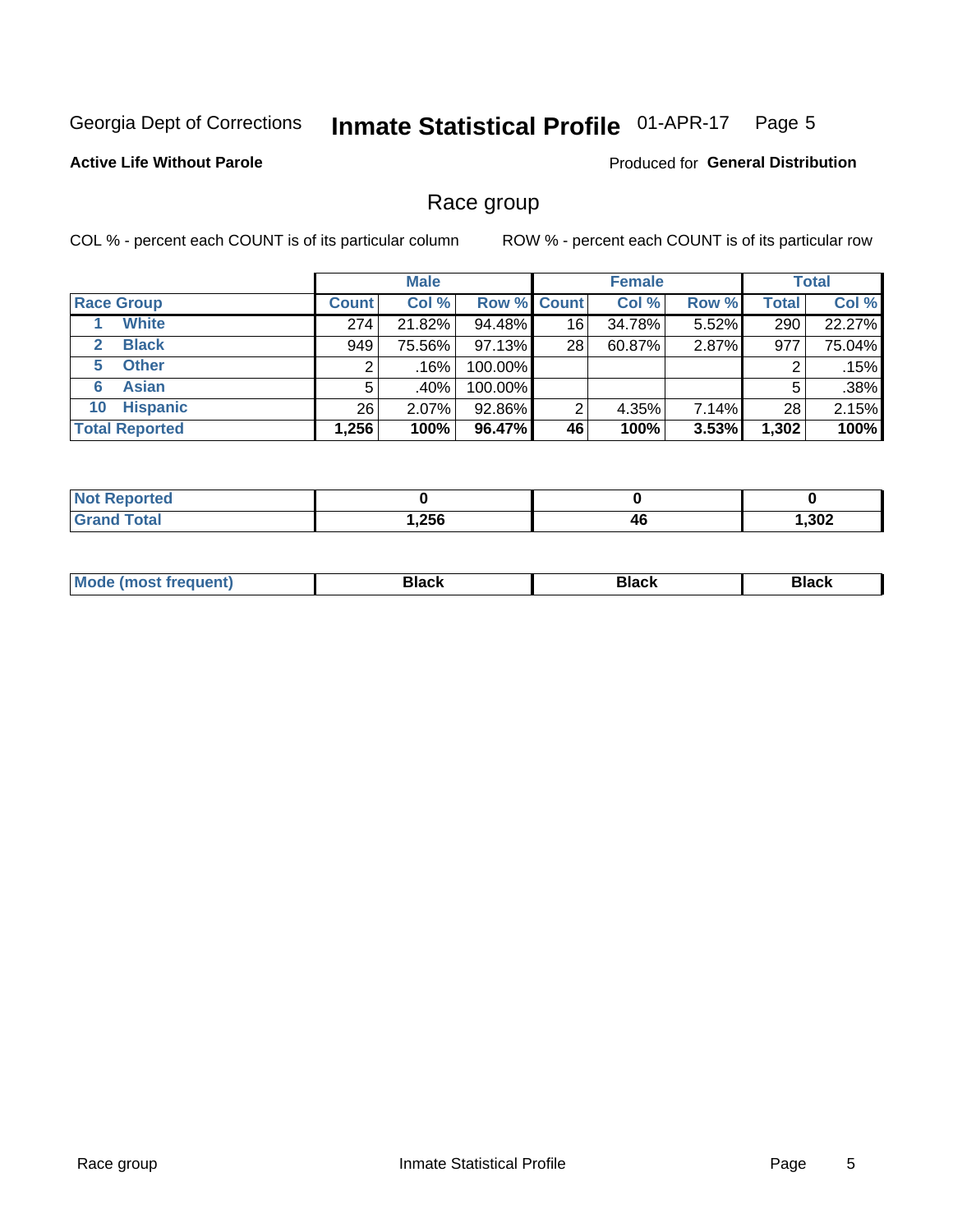#### Inmate Statistical Profile 01-APR-17 Page 6

#### **Active Life Without Parole**

#### Produced for General Distribution

## Marital status, self-reported at entry to prison

COL % - percent each COUNT is of its particular column

|                            | <b>Male</b>     |          |        | <b>Female</b> |        |        | <b>Total</b> |        |
|----------------------------|-----------------|----------|--------|---------------|--------|--------|--------------|--------|
| <b>Marital Status</b>      | <b>Count</b>    | Col %    | Row %  | <b>Count</b>  | Col %  | Row %  | <b>Total</b> | Col %  |
| <b>Unknown</b><br>$\bf{0}$ | 10 <sub>1</sub> | $.80\%$  | 90.91% |               | 2.17%  | 9.09%  | 11           | .84%   |
| <b>Divorced</b><br>D       | 106             | $8.44\%$ | 98.15% | 2             | 4.35%  | 1.85%  | 108          | 8.29%  |
| <b>Married</b><br>М        | 173             | 13.77%   | 95.58% | 8             | 17.39% | 4.42%  | 181          | 13.90% |
| <b>Separated</b><br>S.     | 38              | 3.03%    | 86.36% | 6             | 13.04% | 13.64% | 44           | 3.38%  |
| <b>Unmarried</b><br>U      | 897             | 71.42%   | 97.50% | 23            | 50.00% | 2.50%  | 920          | 70.66% |
| <b>Widow</b><br>W          | 32              | 2.55%    | 84.21% | 6             | 13.04% | 15.79% | 38           | 2.92%  |
| <b>Total Reported</b>      | 1,256           | 100%     | 96.47% | 46            | 100%   | 3.53%  | 1,302        | 100%   |

| <b>Not Reported</b><br>$\sim$ . The set of $\sim$ |      |    |      |
|---------------------------------------------------|------|----|------|
| Total                                             | ,256 | 46 | ,302 |

|--|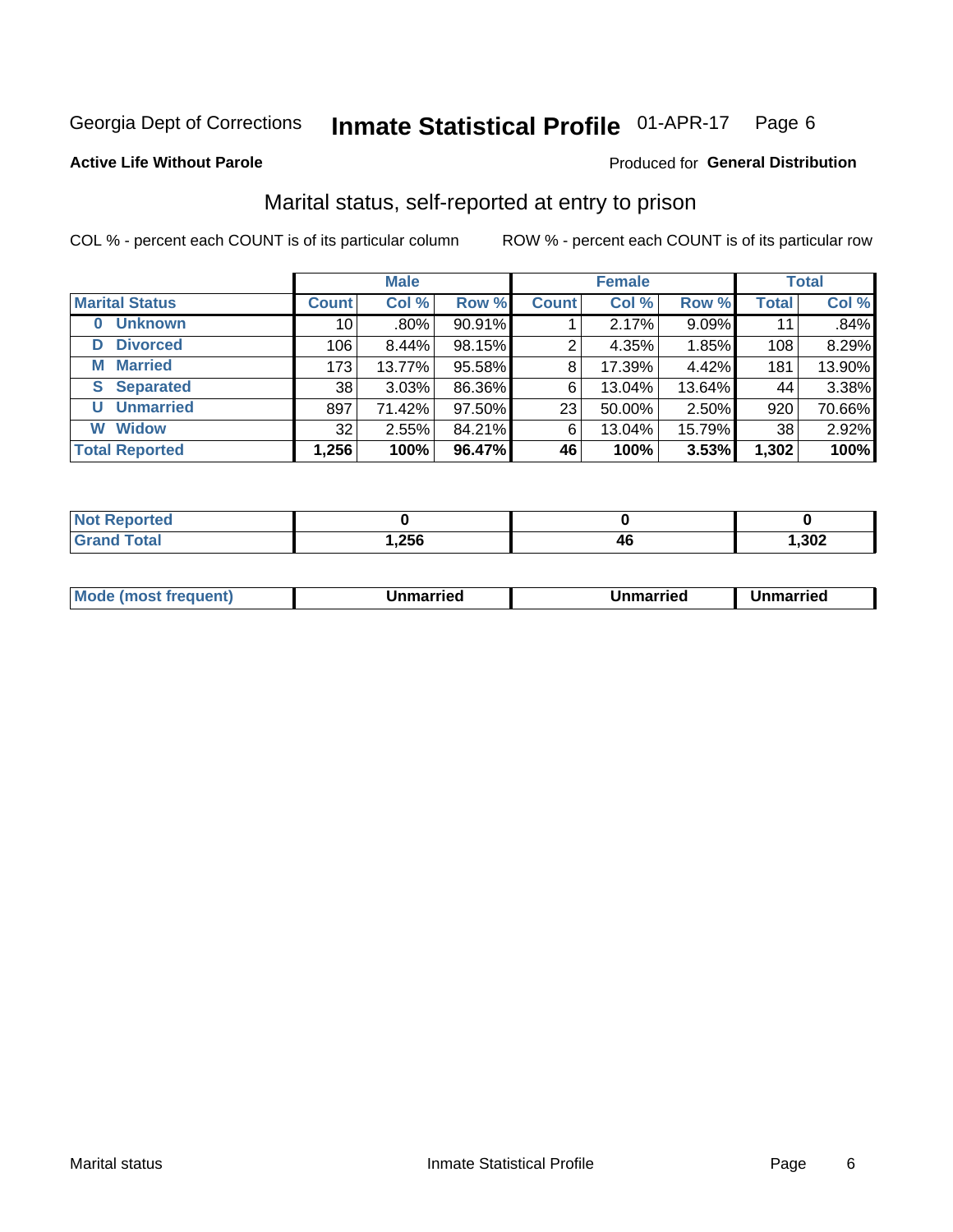#### Inmate Statistical Profile 01-APR-17 Page 7

### **Active Life Without Parole**

### Produced for General Distribution

### Number of Inmates with Dependents, Self-Reported at Entry to Prison

COL % - percent each COUNT is of its particular column

| <b>Male</b>                 |                 |        |         |              | <b>Female</b> |       | <b>Total</b> |        |
|-----------------------------|-----------------|--------|---------|--------------|---------------|-------|--------------|--------|
| <b>Number of dependents</b> | <b>Count</b>    | Col %  | Row %   | <b>Count</b> | Col %         | Row % | <b>Total</b> | Col %  |
| $\bf{0}$                    | 286             | 32.57% | 94.70%  | 16           | 39.02%        | 5.30% | 302          | 32.86% |
|                             | 203             | 23.12% | 97.13%  | 6            | 14.63%        | 2.87% | 209          | 22.74% |
| $\overline{2}$              | 150             | 17.08% | 96.77%  | 5            | 12.20%        | 3.23% | 155          | 16.87% |
| 3                           | 103             | 11.73% | 93.64%  |              | 17.07%        | 6.36% | 110          | 11.97% |
| 4                           | 68              | 7.74%  | 95.77%  | 3            | 7.32%         | 4.23% | 71           | 7.73%  |
| 5                           | 30 <sub>1</sub> | 3.42%  | 90.91%  | 3            | 7.32%         | 9.09% | 33           | 3.59%  |
| $6\phantom{1}6$             | 19              | 2.16%  | 95.00%  |              | 2.44%         | 5.00% | 20           | 2.18%  |
| 7                           | 8               | 0.91%  | 100.00% |              |               |       | 8            | 0.87%  |
| $\overline{\mathbf{8}}$     | 4               | 0.46%  | 100.00% |              |               |       | 4            | 0.44%  |
| $\boldsymbol{9}$            | 2               | 0.23%  | 100.00% |              |               |       | 2            | 0.22%  |
| 10                          |                 | 0.11%  | 100.00% |              |               |       |              | 0.11%  |
| Over 10                     | 4               | 0.46%  | 100.00% |              |               |       | 4            | 0.44%  |
| <b>Total Reported</b>       | 878             | 100%   | 95.54%  | 41           | 100%          | 4.46% | 919          | 100.0% |

| uau | 270<br>uıu |    | 383  |
|-----|------------|----|------|
|     | .256       | 4t | ,302 |

| Mean (average)          | 70 | 70<br>. |
|-------------------------|----|---------|
| <b>Median (middle)</b>  |    |         |
| Mode<br>(most frequent) |    |         |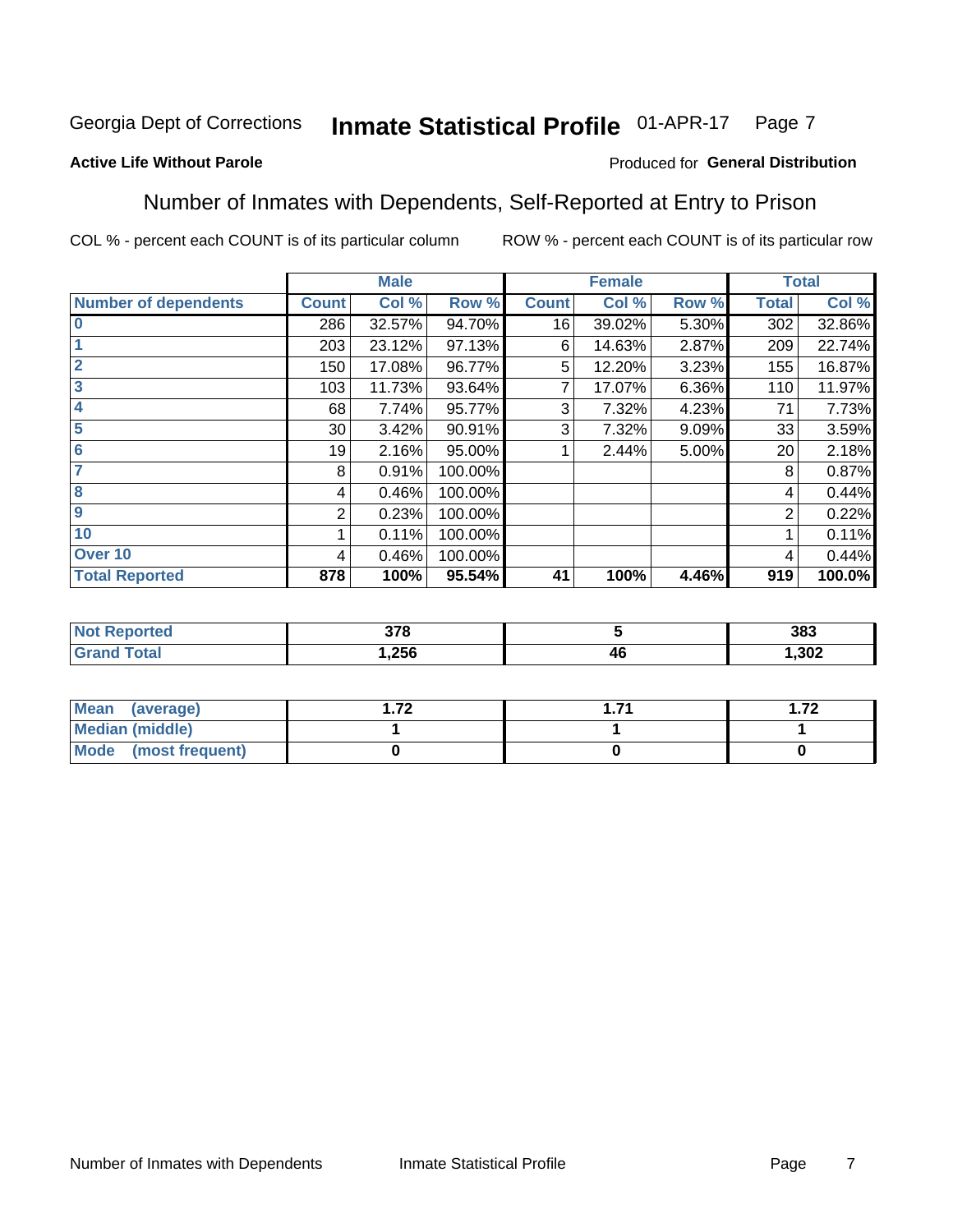#### Inmate Statistical Profile 01-APR-17 Page 8

#### **Active Life Without Parole**

#### Produced for General Distribution

## Religious affiliation, self-reported at entry to prison

COL % - percent each COUNT is of its particular column

|              |                              |              | <b>Male</b> |         |                | <b>Female</b> |        |       | <b>Total</b> |
|--------------|------------------------------|--------------|-------------|---------|----------------|---------------|--------|-------|--------------|
|              | <b>Religious Affiliation</b> | <b>Count</b> | Col %       | Row %   | <b>Count</b>   | Col %         | Row %  | Total | Col %        |
|              | <b>Islam</b>                 | 62           | 9.58%       | 95.38%  | 3              | 8.82%         | 4.62%  | 65    | 9.54%        |
| $\mathbf{2}$ | <b>Catholic</b>              | 22           | 3.40%       | 88.00%  | 3              | 8.82%         | 12.00% | 25    | 3.67%        |
| 3            | <b>Baptist</b>               | 328          | 50.70%      | 93.45%  | 23             | 67.65%        | 6.55%  | 351   | 51.54%       |
| 4            | <b>Methodist</b>             | 11           | 1.70%       | 91.67%  |                | 2.94%         | 8.33%  | 12    | 1.76%        |
| 7            | <b>Chc Of God</b>            | 3            | .46%        | 100.00% |                |               |        | 3     | .44%         |
| 8            | <b>Holiness</b>              | 21           | 3.25%       | 91.30%  | $\overline{2}$ | 5.88%         | 8.70%  | 23    | 3.38%        |
| 9            | <b>Jewish</b>                | 2            | .31%        | 100.00% |                |               |        | 2     | .29%         |
| 10           | <b>Anglican</b>              |              | .15%        | 100.00% |                |               |        |       | .15%         |
| 12           | <b>Hindu</b>                 | 2            | .31%        | 100.00% |                |               |        | 2     | .29%         |
| 16           | <b>Seven D Ad</b>            | 4            | .62%        | 100.00% |                |               |        | 4     | .59%         |
| 17           | <b>Jehovah Wt</b>            | 10           | 1.55%       | 100.00% |                |               |        | 10    | 1.47%        |
| 18           | <b>Latr Day S</b>            |              | .15%        | 100.00% |                |               |        |       | .15%         |
| 20           | <b>Other Prot</b>            | 78           | 12.06%      | 97.50%  | 2              | 5.88%         | 2.50%  | 80    | 11.75%       |
| 96           | <b>None</b>                  | 102          | 15.77%      | 100.00% |                |               |        | 102   | 14.98%       |
|              | <b>Total Reported</b>        | 647          | 100%        | 95.01%  | 34             | 100%          | 4.99%  | 681   | 100%         |

| rtea<br> | 609  | . . | cn4<br>OZ I |
|----------|------|-----|-------------|
|          | ,256 | 46  | ,302        |

| <b>Mode (most frequent)</b> | 3aptist | 3aptist | Baptist |
|-----------------------------|---------|---------|---------|
|-----------------------------|---------|---------|---------|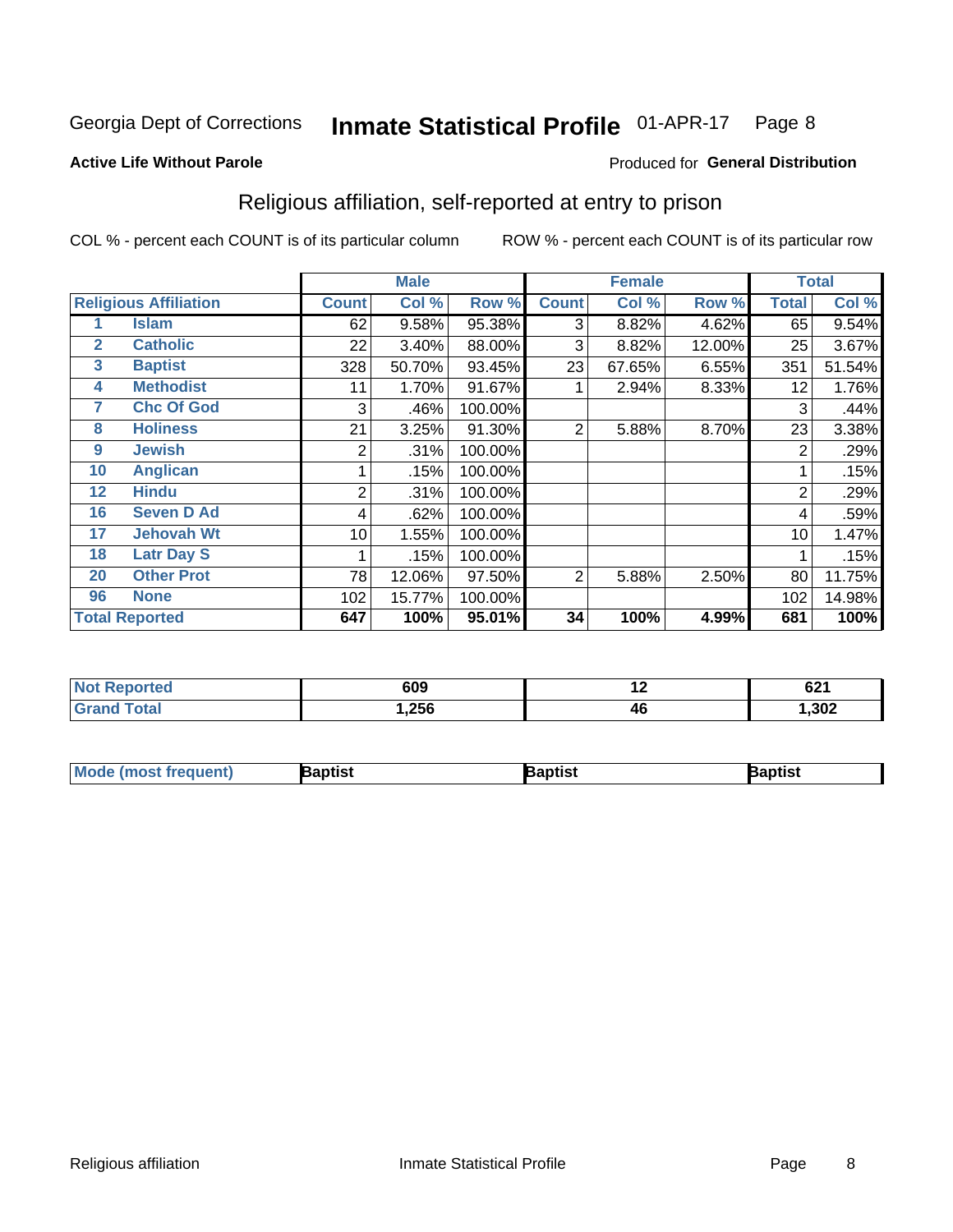#### Inmate Statistical Profile 01-APR-17 Page 9

### **Active Life Without Parole**

#### Produced for General Distribution

## Home county, self-reported at entry to prison

COL % - percent each COUNT is of its particular column

|     |                        |                | <b>Male</b> |                  |                 | <b>Female</b> |        | <b>Total</b>     |        |
|-----|------------------------|----------------|-------------|------------------|-----------------|---------------|--------|------------------|--------|
|     | <b>Home County</b>     | <b>Count</b>   | Col%        | Row <sup>%</sup> | <b>Count</b>    | Col %         | Row %  | <b>Total</b>     | Col %  |
| 000 | <b>Unknown</b>         | 231            | 18.39%      | 93.15%           | $\overline{17}$ | 36.96%        | 6.85%  | $\overline{248}$ | 19.05% |
| 001 | <b>Appling County</b>  | 4              | .32%        | 100.00%          |                 |               |        | 4                | .31%   |
| 002 | <b>Atkinson County</b> | 3              | .24%        | 100.00%          |                 |               |        | 3                | .23%   |
| 003 | <b>Bacon County</b>    | 1              | .08%        | 100.00%          |                 |               |        | 1                | .08%   |
| 004 | <b>Baker County</b>    | $\mathbf 1$    | .08%        | 100.00%          |                 |               |        | 1                | .08%   |
| 005 | <b>Baldwin County</b>  | 3              | .24%        | 100.00%          |                 |               |        | 3                | .23%   |
| 007 | <b>Barrow County</b>   | 8              | .64%        | 100.00%          |                 |               |        | 8                | .61%   |
| 008 | <b>Bartow County</b>   | 8              | .64%        | 100.00%          |                 |               |        | 8                | .61%   |
| 009 | <b>Ben Hill County</b> | 6              | .48%        | 100.00%          |                 |               |        | 6                | .46%   |
| 010 | <b>Berrien County</b>  | 3              | .24%        | 100.00%          |                 |               |        | 3                | .23%   |
| 011 | <b>Bibb County</b>     | 30             | 2.39%       | 93.75%           | 2               | 4.35%         | 6.25%  | 32               | 2.46%  |
| 012 | <b>Bleckley County</b> | $\overline{2}$ | .16%        | 100.00%          |                 |               |        | $\overline{2}$   | .15%   |
| 013 | <b>Brantley County</b> | $\mathbf{1}$   | .08%        | 100.00%          |                 |               |        | 1                | .08%   |
| 014 | <b>Brooks County</b>   | $\mathbf 1$    | .08%        | 100.00%          |                 |               |        | 1                | .08%   |
| 016 | <b>Bulloch County</b>  | 4              | .32%        | 100.00%          |                 |               |        | 4                | .31%   |
| 017 | <b>Burke County</b>    | 11             | .88%        | 100.00%          |                 |               |        | 11               | .84%   |
| 018 | <b>Butts County</b>    | 3              | .24%        | 100.00%          |                 |               |        | 3                | .23%   |
| 019 | <b>Calhoun County</b>  | $\mathbf 1$    | .08%        | 100.00%          |                 |               |        | 1                | .08%   |
| 020 | <b>Camden County</b>   | 3              | .24%        | 75.00%           | 1               | 2.17%         | 25.00% | 4                | .31%   |
| 021 | <b>Candler County</b>  | $\overline{2}$ | .16%        | 100.00%          |                 |               |        | $\overline{2}$   | .15%   |
| 022 | <b>Carroll County</b>  | 3              | .24%        | 75.00%           | 1               | 2.17%         | 25.00% | 4                | .31%   |
| 023 | <b>Catoosa County</b>  | $\overline{2}$ | .16%        | 100.00%          |                 |               |        | $\overline{2}$   | .15%   |
| 025 | <b>Chatham County</b>  | 42             | 3.34%       | 100.00%          |                 |               |        | 42               | 3.23%  |
| 028 | <b>Cherokee County</b> | 4              | .32%        | 100.00%          |                 |               |        | 4                | .31%   |
| 029 | <b>Clarke County</b>   | 22             | 1.75%       | 95.65%           | 1               | 2.17%         | 4.35%  | 23               | 1.77%  |
| 030 | <b>Clay County</b>     | $\overline{2}$ | .16%        | 100.00%          |                 |               |        | $\overline{2}$   | .15%   |
| 031 | <b>Clayton County</b>  | 42             | 3.34%       | 100.00%          |                 |               |        | 42               | 3.23%  |
| 033 | <b>Cobb County</b>     | 46             | 3.66%       | 100.00%          |                 |               |        | 46               | 3.53%  |
| 034 | <b>Coffee County</b>   | 5              | .40%        | 100.00%          |                 |               |        | 5                | .38%   |
| 035 | <b>Colquitt County</b> | $\overline{2}$ | .16%        | 100.00%          |                 |               |        | $\overline{2}$   | .15%   |
| 036 | <b>Columbia County</b> | $\overline{7}$ | .56%        | 100.00%          |                 |               |        | 7                | .54%   |
| 037 | <b>Cook County</b>     | 3              | .24%        | 100.00%          |                 |               |        | 3                | .23%   |
| 038 | <b>Coweta County</b>   | 4              | .32%        | 80.00%           | $\mathbf{1}$    | 2.17%         | 20.00% | 5                | .38%   |
| 040 | <b>Crisp County</b>    | 4              | .32%        | 100.00%          |                 |               |        | 4                | .31%   |
| 043 | <b>Decatur County</b>  | 4              | .32%        | 100.00%          |                 |               |        | 4                | .31%   |
| 044 | <b>Dekalb County</b>   | 95             | 7.56%       | 98.96%           | 1               | 2.17%         | 1.04%  | 96               | 7.37%  |
| 045 | <b>Dodge County</b>    | 1              | .08%        | 100.00%          |                 |               |        | 1                | .08%   |
| 046 | <b>Dooly County</b>    | $\overline{2}$ | .16%        | 100.00%          |                 |               |        | $\overline{2}$   | .15%   |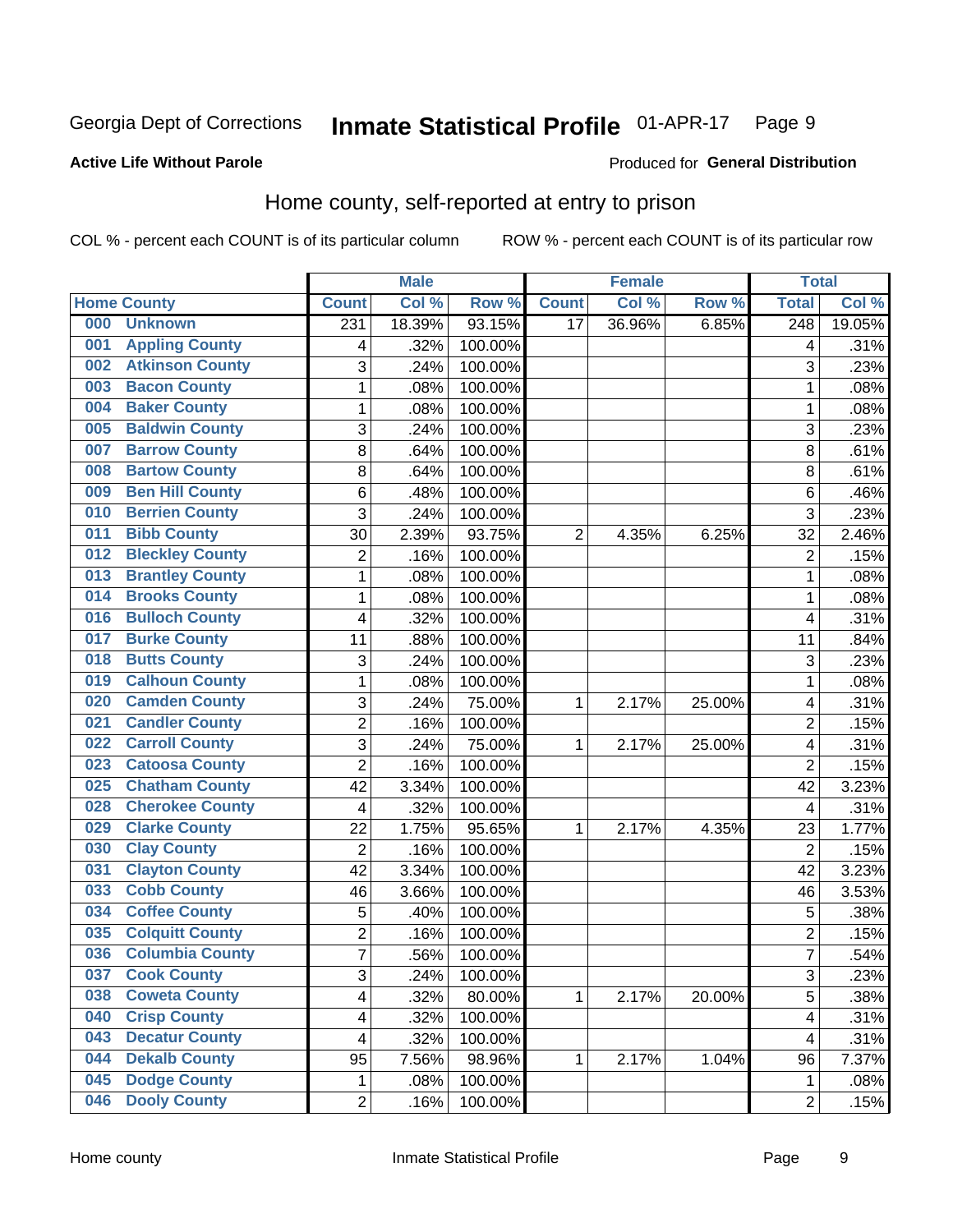#### Inmate Statistical Profile 01-APR-17 Page 10

#### **Active Life Without Parole**

#### Produced for General Distribution

## Home county, self-reported at entry to prison

COL % - percent each COUNT is of its particular column

|     |                          |                         | <b>Male</b> |         |                | <b>Female</b> |        | <b>Total</b>            |        |
|-----|--------------------------|-------------------------|-------------|---------|----------------|---------------|--------|-------------------------|--------|
|     | <b>Home County</b>       | <b>Count</b>            | Col %       | Row %   | <b>Count</b>   | Col %         | Row %  | <b>Total</b>            | Col %  |
| 047 | <b>Dougherty County</b>  | 24                      | 1.91%       | 92.31%  | $\overline{2}$ | 4.35%         | 7.69%  | 26                      | 2.00%  |
| 048 | <b>Douglas County</b>    | 16                      | 1.27%       | 94.12%  | 1              | 2.17%         | 5.88%  | 17                      | 1.31%  |
| 049 | <b>Early County</b>      | 2                       | .16%        | 100.00% |                |               |        | $\overline{2}$          | .15%   |
| 051 | <b>Effingham County</b>  | 3                       | .24%        | 100.00% |                |               |        | 3                       | .23%   |
| 052 | <b>Elbert County</b>     | $\overline{c}$          | .16%        | 100.00% |                |               |        | $\overline{2}$          | .15%   |
| 053 | <b>Emanuel County</b>    | 5                       | .40%        | 100.00% |                |               |        | 5                       | .38%   |
| 056 | <b>Fayette County</b>    | 5                       | .40%        | 100.00% |                |               |        | 5                       | .38%   |
| 057 | <b>Floyd County</b>      | 18                      | 1.43%       | 94.74%  | 1              | 2.17%         | 5.26%  | 19                      | 1.46%  |
| 058 | <b>Forsyth County</b>    | 3                       | .24%        | 100.00% |                |               |        | 3                       | .23%   |
| 059 | <b>Franklin County</b>   | 3                       | .24%        | 75.00%  | 1              | 2.17%         | 25.00% | $\overline{4}$          | .31%   |
| 060 | <b>Fulton County</b>     | 159                     | 12.66%      | 98.15%  | 3              | 6.52%         | 1.85%  | 162                     | 12.44% |
| 061 | <b>Gilmer County</b>     | $\overline{2}$          | .16%        | 100.00% |                |               |        | $\overline{2}$          | .15%   |
| 063 | <b>Glynn County</b>      | 11                      | .88%        | 100.00% |                |               |        | 11                      | .84%   |
| 064 | <b>Gordon County</b>     | 5                       | .40%        | 100.00% |                |               |        | 5                       | .38%   |
| 066 | <b>Greene County</b>     | 4                       | .32%        | 100.00% |                |               |        | $\overline{4}$          | .31%   |
| 067 | <b>Gwinnett County</b>   | 30                      | 2.39%       | 90.91%  | 3              | 6.52%         | 9.09%  | 33                      | 2.53%  |
| 068 | <b>Habersham County</b>  | 1                       | .08%        | 100.00% |                |               |        | 1                       | .08%   |
| 069 | <b>Hall County</b>       | 16                      | 1.27%       | 94.12%  | 1              | 2.17%         | 5.88%  | 17                      | 1.31%  |
| 070 | <b>Hancock County</b>    | $\overline{\mathbf{c}}$ | .16%        | 100.00% |                |               |        | $\overline{2}$          | .15%   |
| 071 | <b>Haralson County</b>   | $\overline{2}$          | .16%        | 100.00% |                |               |        | $\overline{2}$          | .15%   |
| 072 | <b>Harris County</b>     | $\mathbf 1$             | .08%        | 100.00% |                |               |        | 1                       | .08%   |
| 073 | <b>Hart County</b>       | $\overline{2}$          | .16%        | 100.00% |                |               |        | $\overline{2}$          | .15%   |
| 074 | <b>Heard County</b>      | $\mathbf{1}$            | .08%        | 100.00% |                |               |        | 1                       | .08%   |
| 075 | <b>Henry County</b>      | $\boldsymbol{9}$        | .72%        | 90.00%  | 1              | 2.17%         | 10.00% | 10                      | .77%   |
| 076 | <b>Houston County</b>    | 18                      | 1.43%       | 94.74%  | 1              | 2.17%         | 5.26%  | 19                      | 1.46%  |
| 078 | <b>Jackson County</b>    | 4                       | .32%        | 100.00% |                |               |        | $\overline{\mathbf{4}}$ | .31%   |
| 080 | <b>Jeff Davis County</b> | $\mathbf 1$             | .08%        | 100.00% |                |               |        | 1                       | .08%   |
| 081 | <b>Jefferson County</b>  | 6                       | .48%        | 85.71%  | 1              | 2.17%         | 14.29% | 7                       | .54%   |
| 082 | <b>Jenkins County</b>    | $\overline{c}$          | .16%        | 100.00% |                |               |        | $\overline{2}$          | .15%   |
| 084 | <b>Jones County</b>      | $\mathbf{1}$            | .08%        | 100.00% |                |               |        | 1                       | .08%   |
| 087 | <b>Laurens County</b>    | $\overline{7}$          | .56%        | 100.00% |                |               |        | 7                       | .54%   |
| 088 | <b>Lee County</b>        | 1                       | .08%        | 100.00% |                |               |        | 1                       | .08%   |
| 089 | <b>Liberty County</b>    | 8                       | .64%        | 88.89%  | $\mathbf{1}$   | 2.17%         | 11.11% | 9                       | .69%   |
| 090 | <b>Lincoln County</b>    | $\mathbf{1}$            | .08%        | 100.00% |                |               |        | 1                       | .08%   |
| 091 | <b>Long County</b>       | $\mathbf{1}$            | .08%        | 100.00% |                |               |        | 1                       | .08%   |
| 092 | <b>Lowndes County</b>    | 8                       | .64%        | 100.00% |                |               |        | 8                       | .61%   |
| 093 | <b>Lumpkin County</b>    | $\mathbf{1}$            | .08%        | 100.00% |                |               |        | 1                       | .08%   |
| 094 | <b>Macon County</b>      | $\mathbf{1}$            | .08%        | 100.00% |                |               |        | 1                       | .08%   |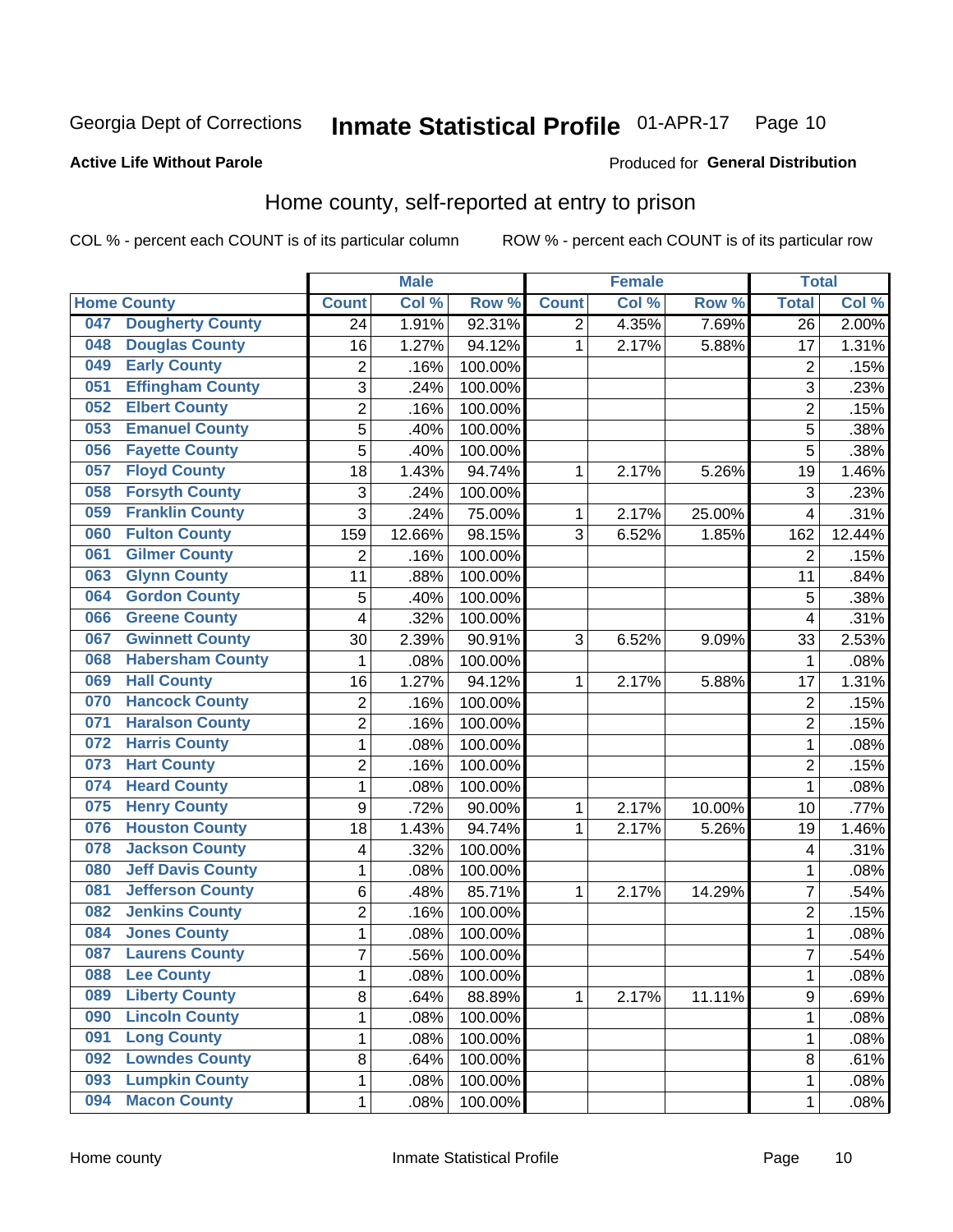#### Inmate Statistical Profile 01-APR-17 Page 11

#### **Active Life Without Parole**

#### Produced for General Distribution

## Home county, self-reported at entry to prison

COL % - percent each COUNT is of its particular column

|                  |                          |                          | <b>Male</b> |         |                | <b>Female</b> |        | <b>Total</b>   |       |
|------------------|--------------------------|--------------------------|-------------|---------|----------------|---------------|--------|----------------|-------|
|                  | <b>Home County</b>       | <b>Count</b>             | Col %       | Row %   | <b>Count</b>   | Col %         | Row %  | <b>Total</b>   | Col % |
| 095              | <b>Madison County</b>    | $\overline{2}$           | .16%        | 100.00% |                |               |        | 2              | .15%  |
| 096              | <b>Marion County</b>     | 1                        | .08%        | 100.00% |                |               |        | 1              | .08%  |
| 097              | <b>Mcduffie County</b>   | 2                        | .16%        | 100.00% |                |               |        | 2              | .15%  |
| 098              | <b>Mcintosh County</b>   | $\mathbf{1}$             | .08%        | 100.00% |                |               |        | 1              | .08%  |
| 099              | <b>Meriwether County</b> | $\mathbf{1}$             | .08%        | 100.00% |                |               |        | 1              | .08%  |
| 100              | <b>Miller County</b>     | $\overline{2}$           | .16%        | 100.00% |                |               |        | $\overline{2}$ | .15%  |
| 101              | <b>Mitchell County</b>   | $\overline{c}$           | .16%        | 100.00% |                |               |        | $\overline{c}$ | .15%  |
| 102              | <b>Monroe County</b>     | 5                        | .40%        | 100.00% |                |               |        | 5              | .38%  |
| 103              | <b>Montgomery County</b> | 2                        | .16%        | 100.00% |                |               |        | $\overline{c}$ | .15%  |
| 104              | <b>Morgan County</b>     | $\mathbf{1}$             | .08%        | 100.00% |                |               |        | 1              | .08%  |
| 106              | <b>Muscogee County</b>   | 27                       | 2.15%       | 100.00% |                |               |        | 27             | 2.07% |
| 107              | <b>Newton County</b>     | 5                        | .40%        | 83.33%  | 1              | 2.17%         | 16.67% | 6              | .46%  |
| 109              | <b>Oglethorpe County</b> | $\overline{\mathcal{A}}$ | .32%        | 100.00% |                |               |        | 4              | .31%  |
| 110              | <b>Paulding County</b>   | $\boldsymbol{9}$         | .72%        | 100.00% |                |               |        | 9              | .69%  |
| 111              | <b>Peach County</b>      | $\mathbf{1}$             | .08%        | 100.00% |                |               |        | 1              | .08%  |
| 112              | <b>Pickens County</b>    | 1                        | .08%        | 100.00% |                |               |        | 1              | .08%  |
| 113              | <b>Pierce County</b>     | 2                        | .16%        | 100.00% |                |               |        | 2              | .15%  |
| 114              | <b>Pike County</b>       | 3                        | .24%        | 100.00% |                |               |        | 3              | .23%  |
| $\overline{115}$ | <b>Polk County</b>       | 4                        | .32%        | 100.00% |                |               |        | 4              | .31%  |
| 117              | <b>Putnam County</b>     | 4                        | .32%        | 100.00% |                |               |        | 4              | .31%  |
| 119              | <b>Rabun County</b>      | 2                        | .16%        | 100.00% |                |               |        | 2              | .15%  |
| 120              | <b>Randolph County</b>   | $\mathbf{1}$             | .08%        | 100.00% |                |               |        | 1              | .08%  |
| 121              | <b>Richmond County</b>   | 45                       | 3.58%       | 95.74%  | $\overline{2}$ | 4.35%         | 4.26%  | 47             | 3.61% |
| 122              | <b>Rockdale County</b>   | $\,6$                    | .48%        | 100.00% |                |               |        | 6              | .46%  |
| 124              | <b>Screven County</b>    | 1                        | .08%        | 100.00% |                |               |        | 1              | .08%  |
| 125              | <b>Seminole County</b>   | $\overline{2}$           | .16%        | 100.00% |                |               |        | $\overline{2}$ | .15%  |
| 126              | <b>Spalding County</b>   | 10                       | .80%        | 100.00% |                |               |        | 10             | .77%  |
| 127              | <b>Stephens County</b>   | $\overline{2}$           | .16%        | 66.67%  | 1              | 2.17%         | 33.33% | 3              | .23%  |
| 128              | <b>Stewart County</b>    | 1                        | .08%        | 100.00% |                |               |        | 1              | .08%  |
| 129              | <b>Sumter County</b>     | $\boldsymbol{2}$         | .16%        | 100.00% |                |               |        | $\overline{2}$ | .15%  |
| 132              | <b>Tattnall County</b>   | $\overline{7}$           | .56%        | 87.50%  | 1              | 2.17%         | 12.50% | 8              | .61%  |
| 133              | <b>Taylor County</b>     | 3                        | .24%        | 100.00% |                |               |        | 3              | .23%  |
| 134              | <b>Telfair County</b>    | $\overline{2}$           | .16%        | 100.00% |                |               |        | 2              | .15%  |
| 136              | <b>Thomas County</b>     | 6                        | .48%        | 100.00% |                |               |        | 6              | .46%  |
| 137              | <b>Tift County</b>       | 8                        | .64%        | 100.00% |                |               |        | 8              | .61%  |
| 138              | <b>Toombs County</b>     | 8                        | .64%        | 100.00% |                |               |        | 8              | .61%  |
| 140              | <b>Treutlen County</b>   | $\overline{4}$           | .32%        | 100.00% |                |               |        | 4              | .31%  |
| $\overline{141}$ | <b>Troup County</b>      | 3                        | .24%        | 100.00% |                |               |        | 3              | .23%  |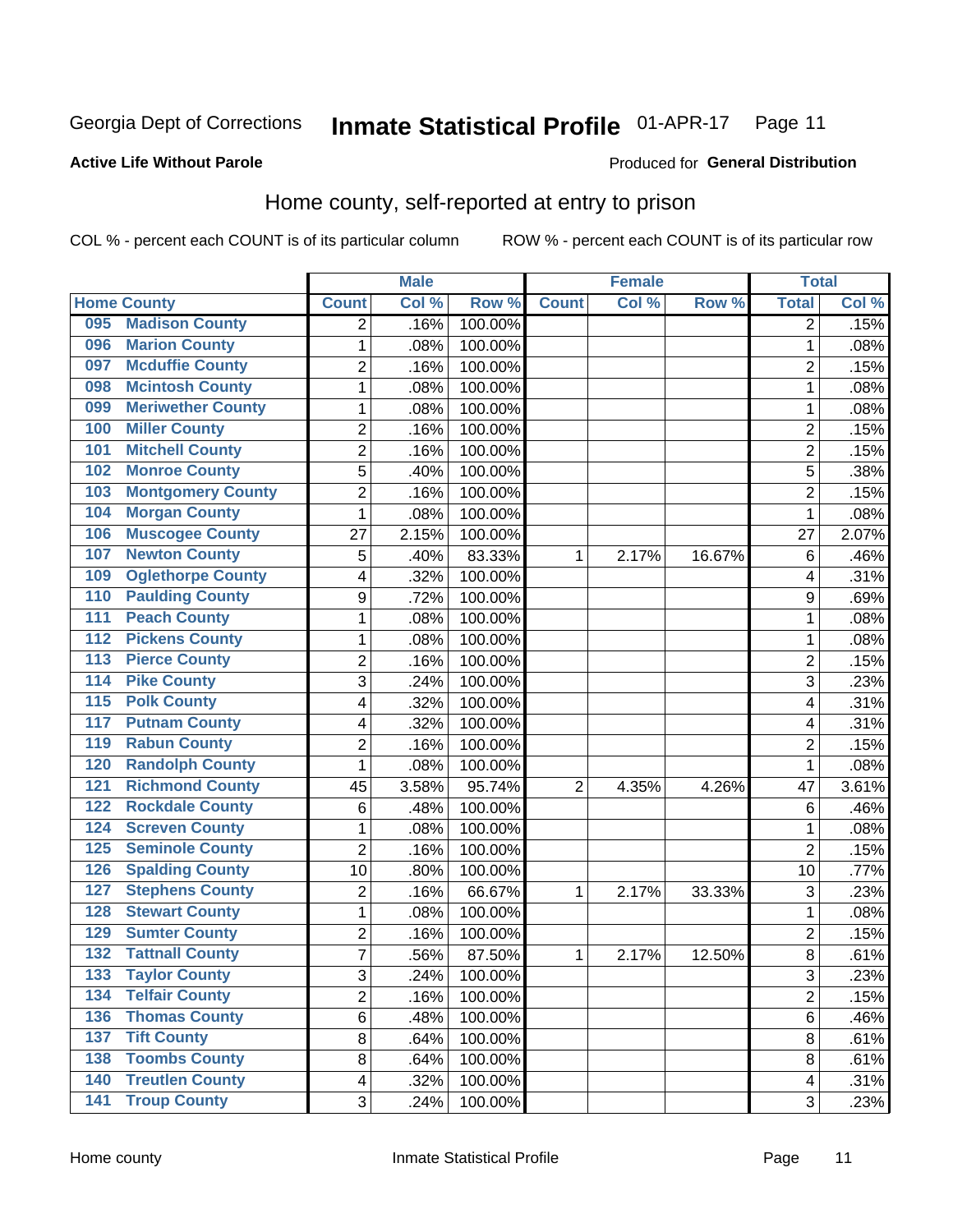#### Inmate Statistical Profile 01-APR-17 Page 12

#### **Active Life Without Parole**

#### Produced for General Distribution

## Home county, self-reported at entry to prison

COL % - percent each COUNT is of its particular column

|                                    |              | <b>Male</b> |         |              | <b>Female</b> |        | <b>Total</b> |       |
|------------------------------------|--------------|-------------|---------|--------------|---------------|--------|--------------|-------|
| <b>Home County</b>                 | <b>Count</b> | Col %       | Row %   | <b>Count</b> | Col %         | Row %  | <b>Total</b> | Col % |
| <b>Twiggs County</b><br>143        |              | .08%        | 100.00% |              |               |        |              | .08%  |
| <b>Union County</b><br>144         | 1            | .08%        | 100.00% |              |               |        |              | .08%  |
| <b>Upson County</b><br>145         | 4            | .32%        | 100.00% |              |               |        | 4            | .31%  |
| <b>Walker County</b><br>146        | 3            | .24%        | 75.00%  | 1            | 2.17%         | 25.00% | 4            | .31%  |
| <b>Walton County</b><br>147        | 14           | 1.11%       | 100.00% |              |               |        | 14           | 1.08% |
| <b>Ware County</b><br>148          | 10           | .80%        | 100.00% |              |               |        | 10           | .77%  |
| <b>Warren County</b><br>149        | 1            | $.08\%$     | 100.00% |              |               |        |              | .08%  |
| <b>Washington County</b><br>150    | 6            | .48%        | 100.00% |              |               |        | 6            | .46%  |
| <b>Wayne County</b><br>151         | 4            | .32%        | 100.00% |              |               |        | 4            | .31%  |
| <b>Webster County</b><br>152       | 1            | .08%        | 100.00% |              |               |        |              | .08%  |
| <b>White County</b><br>154         | 1            | .08%        | 100.00% |              |               |        |              | .08%  |
| <b>Whitfield County</b><br>155     | 6            | .48%        | 100.00% |              |               |        | 6            | .46%  |
| <b>Wilcox County</b><br>156        | 1            | .08%        | 100.00% |              |               |        |              | .08%  |
| <b>Wilkes County</b><br>157        | 3            | .24%        | 100.00% |              |               |        | 3            | .23%  |
| <b>Wilkinson County</b><br>158     | 2            | .16%        | 100.00% |              |               |        | 2            | .15%  |
| <b>Worth County</b><br>159         | 1            | .08%        | 100.00% |              |               |        |              | .08%  |
| <b>Other Custody/Out Of</b><br>999 | 3            | .24%        | 100.00% |              |               |        | 3            | .23%  |
| <b>State</b>                       |              |             |         |              |               |        |              |       |
| <b>Total Rported</b>               | 1,256        | 100%        | 96.47%  | 46           | 100%          | 3.53%  | 1,302        | 100%  |

| <b>Not Reported</b> |                |    |      |
|---------------------|----------------|----|------|
| Гоtal               | つらら<br>ں ت∡, ا | 4L | ,302 |

| Mode (most frequent) | <b>Fulton County</b> | <b>Gwinnett County</b> | <b>Fulton County</b> |
|----------------------|----------------------|------------------------|----------------------|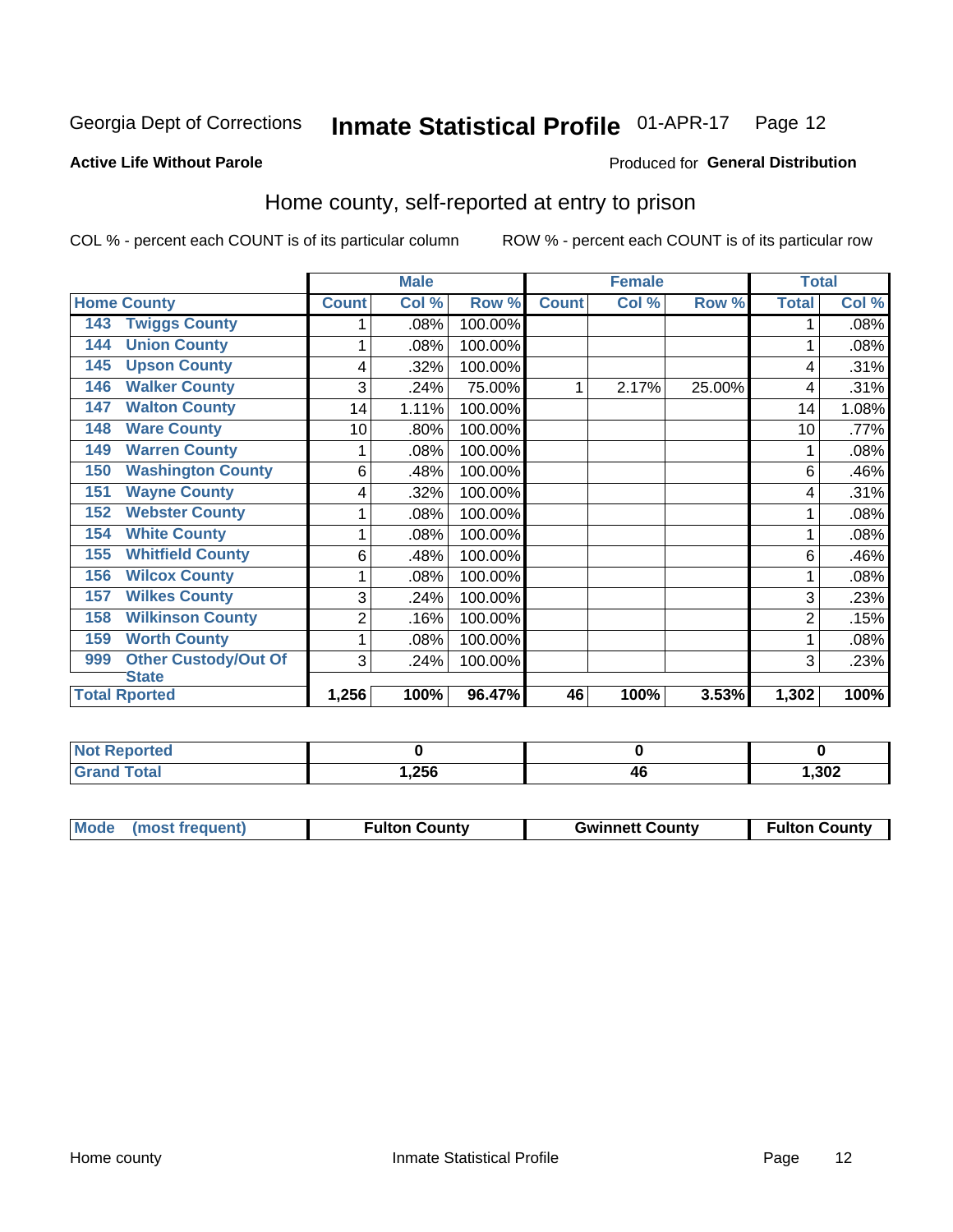#### Inmate Statistical Profile 01-APR-17 Page 13

### **Active Life Without Parole**

#### Produced for General Distribution

## Employment status before prison, self-reported at entry to prison

COL % - percent each COUNT is of its particular column

|                           |                 | <b>Male</b> |         |              | <b>Female</b> |        |              | <b>Total</b> |
|---------------------------|-----------------|-------------|---------|--------------|---------------|--------|--------------|--------------|
| <b>Employment Status</b>  | Count l         | Col %       | Row %   | <b>Count</b> | Col %         | Row %  | <b>Total</b> | Col %        |
| <b>Full Time</b><br>01    | 477             | 46.67%      | 96.36%  | 18           | 45.00%        | 3.64%  | 495          | 46.61%       |
| <b>Part Time</b><br>02    | 63              | 6.16%       | 100.00% |              |               |        | 63           | 5.93%        |
| Unempl $<$ 6M<br>03       | 72              | $7.05\%$    | 98.63%  |              | 2.50%         | 1.37%  | 73           | 6.87%        |
| Unempl > 6M<br>04         | 240             | 23.48%      | 94.12%  | 15           | 37.50%        | 5.88%  | 255          | 24.01%       |
| <b>Never Worked</b><br>05 | 90              | 8.81%       | 100.00% |              |               |        | 90           | 8.47%        |
| <b>Student</b><br>06      | 30 <sub>1</sub> | 2.94%       | 100.00% |              |               |        | 30           | 2.82%        |
| <b>Incapable</b><br>07    | 50 <sub>1</sub> | 4.89%       | 89.29%  | 6            | 15.00%        | 10.71% | 56           | 5.27%        |
| <b>Total Reported</b>     | 1,022           | 100%        | 96.23%  | 40           | 100%          | 3.77%  | 1,062        | 100%         |

| າາເ<br>234<br>$\sim$ $\sim$ |    | 240<br>$\sim$ |
|-----------------------------|----|---------------|
| 1,256                       | 46 | ,302          |

| Mc | ∙u∥<br>----<br>ıme | ίuΙ<br>Πmε |
|----|--------------------|------------|
|    |                    |            |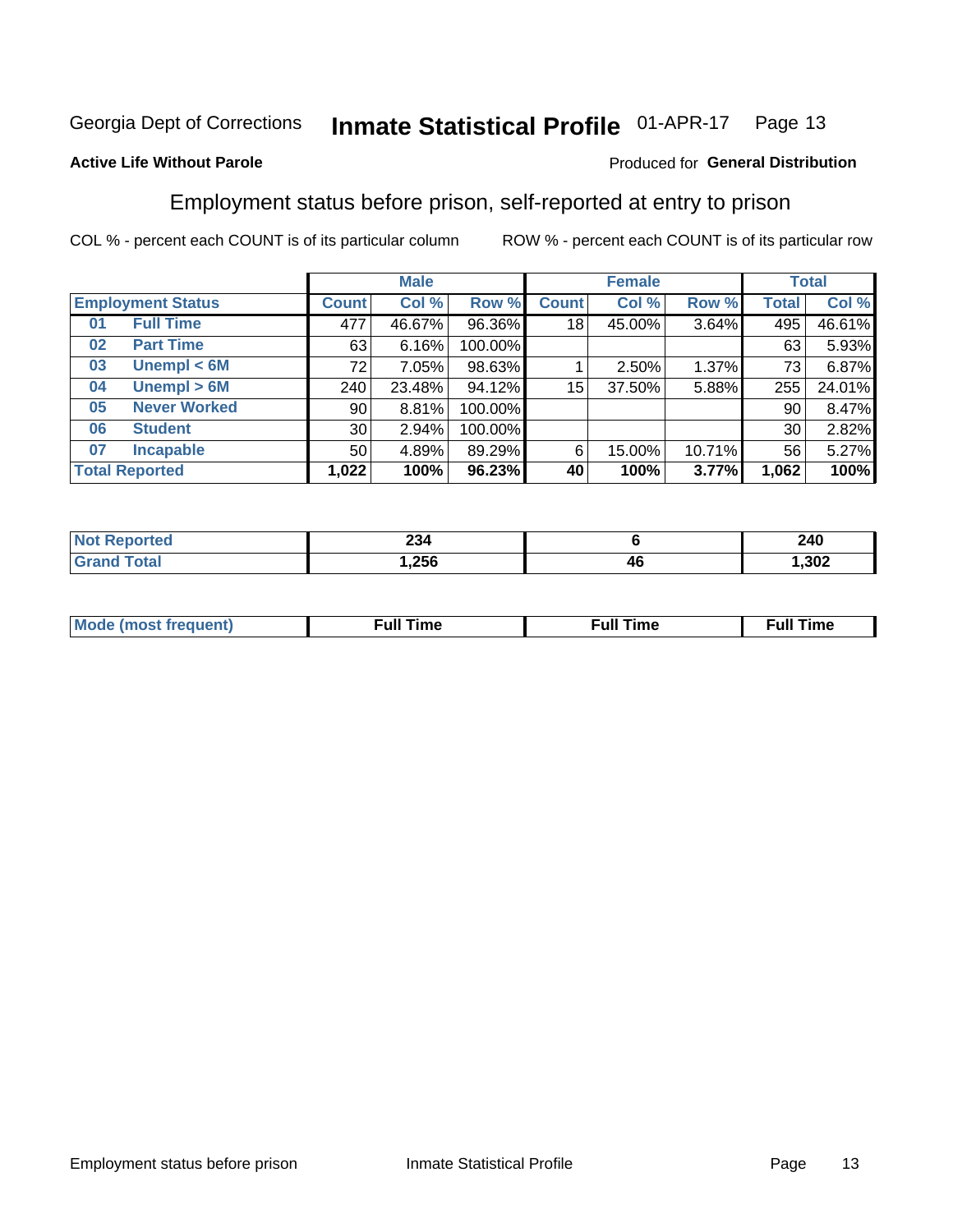### **Active Life Without Parole**

Produced for General Distribution

### Age at admission

COL % - percent each COUNT is of its particular column

|                         |                 | <b>Male</b> |         |                | <b>Female</b> |        |              | <b>Total</b> |
|-------------------------|-----------------|-------------|---------|----------------|---------------|--------|--------------|--------------|
| <b>Age At Admission</b> | <b>Count</b>    | Col %       | Row %   | <b>Count</b>   | Col %         | Row %  | <b>Total</b> | Col %        |
| 15                      | 2               | 0.16%       | 100.00% |                |               |        | 2            | 0.15%        |
| 16                      | 1               | 0.08%       | 100.00% |                |               |        | 1            | 0.08%        |
| $\overline{17}$         | $6\phantom{1}6$ | 0.48%       | 100.00% |                |               |        | 6            | 0.46%        |
| 18                      | 10              | 0.80%       | 100.00% |                |               |        | 10           | 0.77%        |
| 19                      | 21              | 1.67%       | 100.00% |                |               |        | 21           | 1.61%        |
| $\overline{20}$         | 26              | 2.07%       | 96.30%  | 1              | 2.17%         | 3.70%  | 27           | 2.07%        |
| 21                      | 31              | 2.47%       | 96.88%  | 1              | 2.17%         | 3.13%  | 32           | 2.46%        |
| 22                      | 59              | 4.70%       | 98.33%  | 1              | 2.17%         | 1.67%  | 60           | 4.61%        |
| 23                      | 45              | 3.58%       | 97.83%  | 1              | 2.17%         | 2.17%  | 46           | 3.53%        |
| 24                      | 48              | 3.82%       | 96.00%  | $\overline{2}$ | 4.35%         | 4.00%  | 50           | 3.84%        |
| $\overline{25}$         | 50              | 3.98%       | 94.34%  | 3              | 6.52%         | 5.66%  | 53           | 4.07%        |
| 26                      | 52              | 4.14%       | 98.11%  | 1              | 2.17%         | 1.89%  | 53           | 4.07%        |
| $\overline{27}$         | 41              | 3.26%       | 91.11%  | 4              | 8.70%         | 8.89%  | 45           | 3.46%        |
| 28                      | 50              | 3.98%       | 98.04%  | 1              | 2.17%         | 1.96%  | 51           | 3.92%        |
| 29                      | 54              | 4.30%       | 98.18%  | 1              | 2.17%         | 1.82%  | 55           | 4.22%        |
| 30                      | 43              | 3.42%       | 100.00% |                |               |        | 43           | 3.30%        |
| 31                      | 56              | 4.46%       | 100.00% |                |               |        | 56           | 4.30%        |
| 32                      | 51              | 4.06%       | 94.44%  | 3              | 6.52%         | 5.56%  | 54           | 4.15%        |
| 33                      | 44              | 3.50%       | 97.78%  | 1              | 2.17%         | 2.22%  | 45           | 3.46%        |
| 34                      | 27              | 2.15%       | 93.10%  | $\overline{2}$ | 4.35%         | 6.90%  | 29           | 2.23%        |
| 35                      | 33              | 2.63%       | 97.06%  | 1              | 2.17%         | 2.94%  | 34           | 2.61%        |
| 36                      | 44              | 3.50%       | 95.65%  | $\overline{2}$ | 4.35%         | 4.35%  | 46           | 3.53%        |
| $\overline{37}$         | 33              | 2.63%       | 100.00% |                |               |        | 33           | 2.53%        |
| 38                      | 37              | 2.95%       | 100.00% |                |               |        | 37           | 2.84%        |
| 39                      | 31              | 2.47%       | 83.78%  | 6              | 13.04%        | 16.22% | 37           | 2.84%        |
| 40                      | 22              | 1.75%       | 91.67%  | $\overline{2}$ | 4.35%         | 8.33%  | 24           | 1.84%        |
| 41                      | 35              | 2.79%       | 94.59%  | $\overline{2}$ | 4.35%         | 5.41%  | 37           | 2.84%        |
| 42                      | 32              | 2.55%       | 100.00% |                |               |        | 32           | 2.46%        |
| 43                      | 27              | 2.15%       | 93.10%  | $\overline{2}$ | 4.35%         | 6.90%  | 29           | 2.23%        |
| 44                      | 19              | 1.51%       | 90.48%  | $\overline{2}$ | 4.35%         | 9.52%  | 21           | 1.61%        |
| 45                      | 28              | 2.23%       | 100.00% |                |               |        | 28           | 2.15%        |
| 46                      | 25              | 1.99%       | 89.29%  | 3              | 6.52%         | 10.71% | 28           | 2.15%        |
| 47                      | 19              | 1.51%       | 100.00% |                |               |        | 19           | 1.46%        |
| 48                      | 24              | 1.91%       | 88.89%  | 3              | 6.52%         | 11.11% | 27           | 2.07%        |
| 49                      | 20              | 1.59%       | 100.00% |                |               |        | 20           | 1.54%        |
| 50                      | 19              | 1.51%       | 100.00% |                |               |        | 19           | 1.46%        |
| $\overline{51}$         | 10              | 0.80%       | 100.00% |                |               |        | 10           | 0.77%        |
| 52                      | 10              | 0.80%       | 100.00% |                |               |        | 10           | 0.77%        |
| 53                      | 13              | 1.04%       | 100.00% |                |               |        | 13           | 1.00%        |
| 54                      | 9               | 0.72%       | 100.00% |                |               |        | 9            | 0.69%        |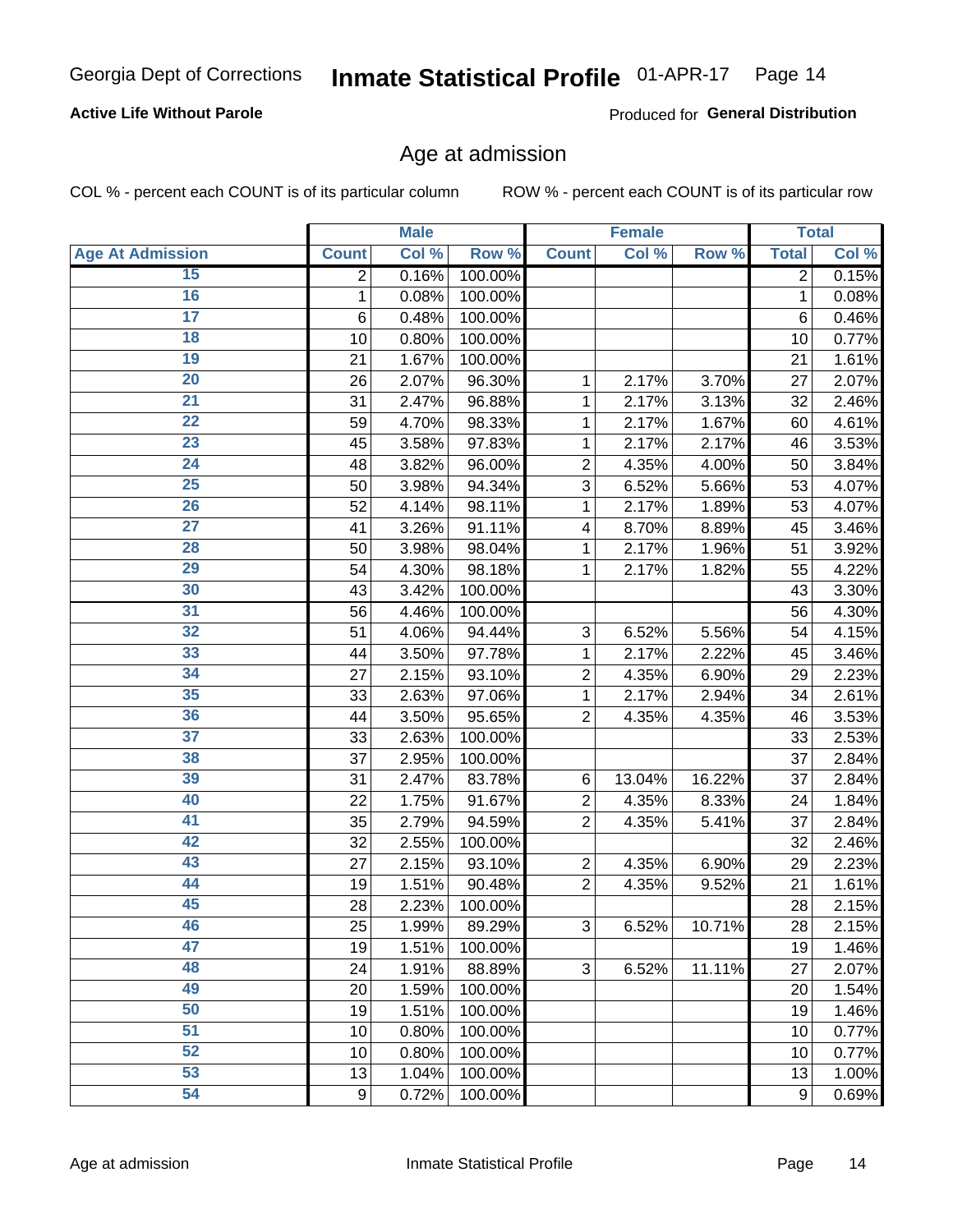### **Active Life Without Parole**

Produced for General Distribution

### Age at admission

COL % - percent each COUNT is of its particular column

|                         |                 | <b>Male</b> |         |              | <b>Female</b> |       |              | <b>Total</b> |
|-------------------------|-----------------|-------------|---------|--------------|---------------|-------|--------------|--------------|
| <b>Age At Admission</b> | <b>Count</b>    | Col %       | Row %   | <b>Count</b> | Col %         | Row % | <b>Total</b> | Col %        |
| 55                      | 10 <sup>1</sup> | 0.80%       | 90.91%  |              | 2.17%         | 9.09% | 11           | 0.84%        |
| 56                      | 9               | 0.72%       | 100.00% |              |               |       | 9            | 0.69%        |
| 57                      |                 | 0.56%       | 100.00% |              |               |       | 7            | 0.54%        |
| 58                      | 6               | 0.48%       | 100.00% |              |               |       | 6            | 0.46%        |
| 59                      |                 | 0.08%       | 100.00% |              |               |       |              | 0.08%        |
| 60                      | 3               | 0.24%       | 100.00% |              |               |       | 3            | 0.23%        |
| 61                      |                 | 0.08%       | 100.00% |              |               |       |              | 0.08%        |
| 62                      | 2               | 0.16%       | 100.00% |              |               |       | 2            | 0.15%        |
| 64                      | 4               | 0.32%       | 100.00% |              |               |       | 4            | 0.31%        |
| 65                      | 2               | 0.16%       | 100.00% |              |               |       | 2            | 0.15%        |
| 66                      |                 | 0.08%       | 100.00% |              |               |       |              | 0.08%        |
| 67                      |                 | 0.08%       | 100.00% |              |               |       |              | 0.08%        |
| 69                      | 2               | 0.16%       | 100.00% |              |               |       | 2            | 0.15%        |
| <b>Total Reported</b>   | 1,256           | 100%        | 96.47%  | 46           | 100%          | 3.53% | 1,302        | 100%         |

| <b>Not Reported</b>          |       |    |       |
|------------------------------|-------|----|-------|
| <b>Total</b><br><b>Grand</b> | 1,256 | 4Ł | 1,302 |

| <b>Mean</b><br>(average) | 34.07 | 35.02 | 34.10    |
|--------------------------|-------|-------|----------|
| Median (middle)          | JZ    | 35.5  | າາ<br>∠د |
| Mode<br>(most frequent)  | --    | 39    | n.<br>LL |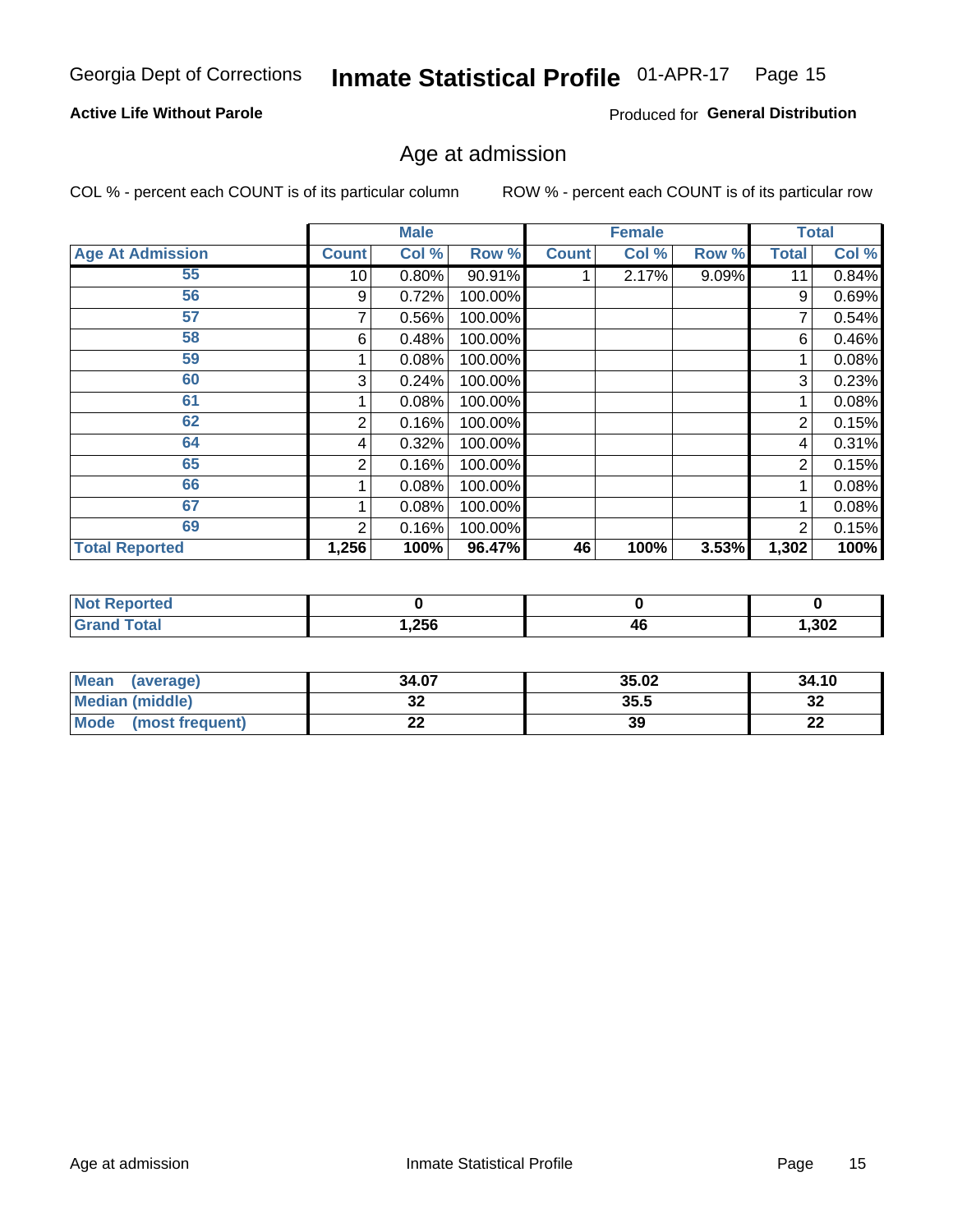### **Active Life Without Parole**

### Produced for General Distribution

### Height, measured at entry to prison

COL % - percent each COUNT is of its particular column

|                       |                | <b>Male</b> |         |                | <b>Female</b> |         |                | <b>Total</b> |
|-----------------------|----------------|-------------|---------|----------------|---------------|---------|----------------|--------------|
| <b>Height</b>         | <b>Count</b>   | Col %       | Row %   | <b>Count</b>   | Col %         | Row %   | <b>Total</b>   | Col %        |
| $\bf{0}$              | 6              | 0.48%       | 100.00% |                |               |         | 6              | 0.46%        |
| 4'10''                |                |             |         | $\mathbf{1}$   | 2.17%         | 100.00% | 1              | 0.08%        |
| 5'00''                | 1              | 0.08%       | 100.00% |                |               |         | 1              | 0.08%        |
| 5'01"                 | 4              | 0.32%       | 66.67%  | $\overline{2}$ | 4.35%         | 33.33%  | 6              | 0.46%        |
| 5'02"                 | 5              | 0.40%       | 83.33%  | 1              | 2.17%         | 16.67%  | $6\phantom{1}$ | 0.46%        |
| 5'03''                | 11             | 0.88%       | 61.11%  | $\overline{7}$ | 15.22%        | 38.89%  | 18             | 1.38%        |
| 5'04"                 | 14             | 1.11%       | 51.85%  | 13             | 28.26%        | 48.15%  | 27             | 2.07%        |
| 5'05"                 | 35             | 2.79%       | 85.37%  | 6              | 13.04%        | 14.63%  | 41             | 3.15%        |
| 5'06''                | 89             | 7.09%       | 93.68%  | 6              | 13.04%        | 6.32%   | 95             | 7.30%        |
| 5'07"                 | 87             | 6.93%       | 94.57%  | 5              | 10.87%        | 5.43%   | 92             | 7.07%        |
| 5'08''                | 126            | 10.03%      | 99.21%  | 1              | 2.17%         | 0.79%   | 127            | 9.75%        |
| 5'09''                | 158            | 12.58%      | 98.75%  | $\overline{2}$ | 4.35%         | 1.25%   | 160            | 12.29%       |
| 5'10''                | 158            | 12.58%      | 100.00% |                |               |         | 158            | 12.14%       |
| 5'11"                 | 155            | 12.34%      | 100.00% |                |               |         | 155            | 11.90%       |
| 6'00''                | 135            | 10.75%      | 99.26%  | 1.             | 2.17%         | 0.74%   | 136            | 10.45%       |
| 6'01''                | 99             | 7.88%       | 100.00% |                |               |         | 99             | 7.60%        |
| 6'02"                 | 87             | 6.93%       | 100.00% |                |               |         | 87             | 6.68%        |
| 6'03''                | 40             | 3.18%       | 97.56%  | $\mathbf{1}$   | 2.17%         | 2.44%   | 41             | 3.15%        |
| 6'04"                 | 33             | 2.63%       | 100.00% |                |               |         | 33             | 2.53%        |
| 6'05"                 | $\overline{7}$ | 0.56%       | 100.00% |                |               |         | $\overline{7}$ | 0.54%        |
| 6'06''                | 4              | 0.32%       | 100.00% |                |               |         | 4              | 0.31%        |
| 6'07''                | 1              | 0.08%       | 100.00% |                |               |         | 1              | 0.08%        |
| 6'11''                | 1              | 0.08%       | 100.00% |                |               |         | 1              | 0.08%        |
| <b>Total Reported</b> | 1,256          | 100%        | 96.47%  | 46             | 100%          | 3.53%   | 1,302          | 100%         |

| <b>Reported</b> |      |    |      |
|-----------------|------|----|------|
| <b>cotal</b>    | 256, | 46 | ,302 |

| <b>Mean</b> | (average)       | 5'10" | 5'05" | 5'10'' |  |
|-------------|-----------------|-------|-------|--------|--|
|             |                 |       |       |        |  |
| <b>Mode</b> | (most frequent) | 5'10" | 5'04" | 5'09"  |  |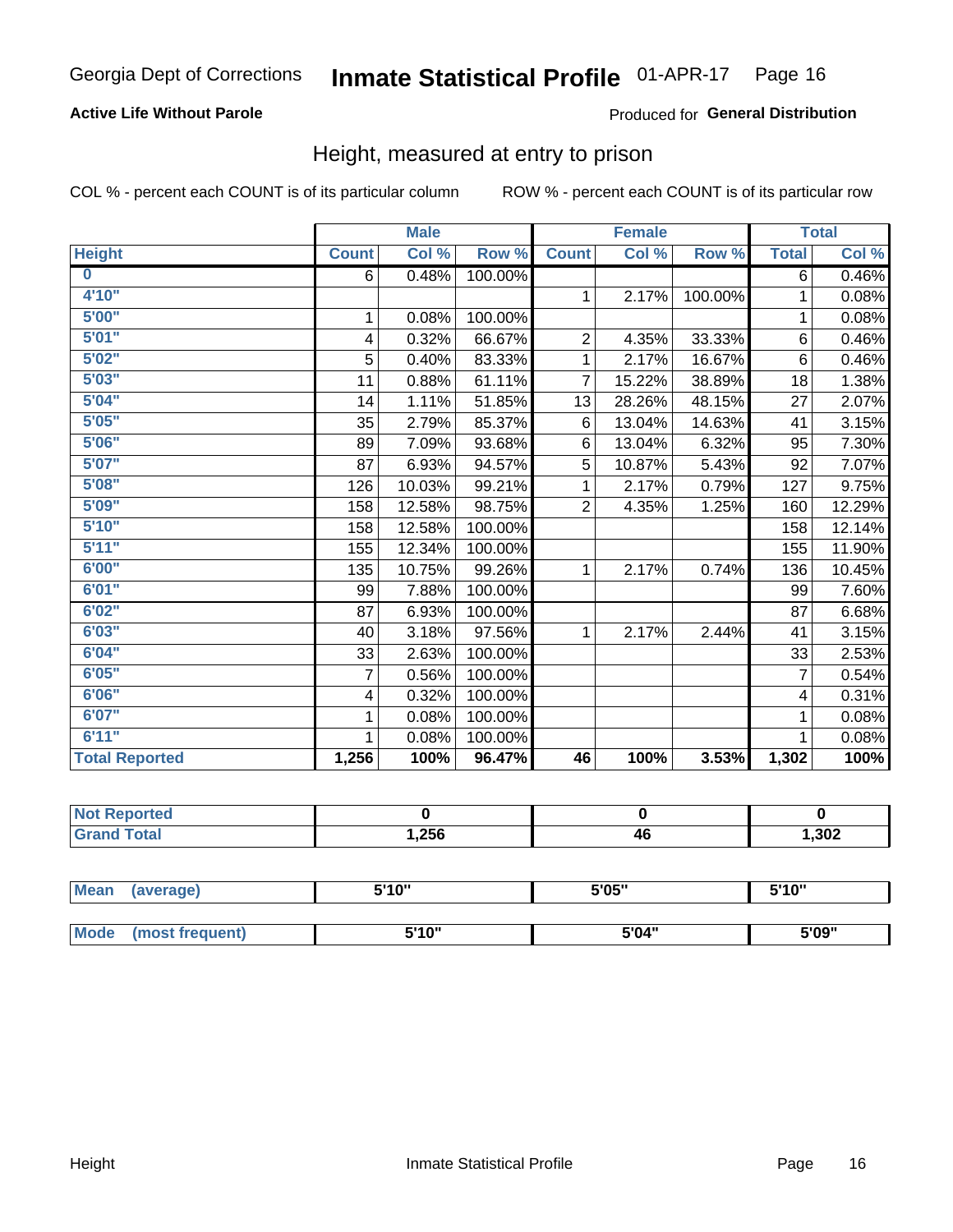**Active Life Without Parole** 

Produced for General Distribution

### Weight, measured at entry to prison

COL % - percent each COUNT is of its particular column

ROW % - percent each COUNT is of its particular row

|                          |                         | <b>Male</b>             |         |                         | <b>Female</b> |         |                | <b>Total</b>   |
|--------------------------|-------------------------|-------------------------|---------|-------------------------|---------------|---------|----------------|----------------|
| Weight                   | <b>Count</b>            | Col %                   | Row %   | <b>Count</b>            | Col %         | Row %   | <b>Total</b>   | Col %          |
| 100 - 109 pounds         |                         |                         |         | 1                       | 2.22%         | 100.00% | 1              | 0.08%          |
| 110 - 119 pounds         | $\mathbf{1}$            | 0.08%                   | 25.00%  | 3                       | 6.67%         | 75.00%  | 4              | 0.31%          |
| 120 - 129 pounds         | 6                       | 0.48%                   | 75.00%  | $\overline{2}$          | 4.44%         | 25.00%  | 8              | 0.62%          |
| 130 - 139 pounds         | 40                      | 3.19%                   | 95.24%  | $\overline{2}$          | 4.44%         | 4.76%   | 42             | 3.24%          |
| 140 - 149 pounds         | 76                      | 6.07%                   | 93.83%  | 5                       | 11.11%        | 6.17%   | 81             | 6.24%          |
| 150 - 159 pounds         | 115                     | 9.18%                   | 98.29%  | $\overline{2}$          | 4.44%         | 1.71%   | 117            | 9.01%          |
| 160 - 169 pounds         | 143                     | 11.41%                  | 97.95%  | 3                       | 6.67%         | 2.05%   | 146            | 11.25%         |
| 170 - 179 pounds         | 167                     | 13.33%                  | 95.98%  | $\overline{7}$          | 15.56%        | 4.02%   | 174            | 13.41%         |
| 180 - 189 pounds         | 170                     | 13.57%                  | 98.84%  | $\overline{2}$          | 4.44%         | 1.16%   | 172            | 13.25%         |
| 190 - 199 pounds         | 107                     | 8.54%                   | 96.40%  | $\overline{\mathbf{4}}$ | 8.89%         | 3.60%   | 111            | 8.55%          |
| 200 - 209 pounds         | 108                     | 8.62%                   | 98.18%  | $\overline{2}$          | 4.44%         | 1.82%   | 110            | 8.47%          |
| 210 - 219 pounds         | 72                      | 5.75%                   | 92.31%  | 6                       | 13.33%        | 7.69%   | 78             | 6.01%          |
| 220 - 229 pounds         | 75                      | 5.99%                   | 98.68%  | $\mathbf{1}$            | 2.22%         | 1.32%   | 76             | 5.86%          |
| 230 - 239 pounds         | 51                      | 4.07%                   | 98.08%  | $\mathbf{1}$            | 2.22%         | 1.92%   | 52             | 4.01%          |
| 240 - 249 pounds         | 36                      | 2.87%                   | 100.00% |                         |               |         | 36             | 2.77%          |
| 250 - 259 pounds         | 30                      | 2.39%                   | 100.00% |                         |               |         | 30             | 2.31%          |
| 260 - 269 pounds         | 12                      | 0.96%                   | 100.00% |                         |               |         | 12             | 0.92%          |
| 270 - 279 pounds         | 11                      | 0.88%                   | 100.00% |                         |               |         | 11             | 0.85%          |
| 280 - 289 pounds         | 10                      | 0.80%                   | 90.91%  | 1                       | 2.22%         | 9.09%   | 11             | 0.85%          |
| 290 - 299 pounds         | $6\phantom{1}6$         | 0.48%                   | 75.00%  | $\overline{2}$          | 4.44%         | 25.00%  | 8              | 0.62%          |
| 300 - 309 pounds         | $\overline{\mathbf{4}}$ | 0.32%                   | 100.00% |                         |               |         | 4              | 0.31%          |
| 310 - 319 pounds         | 1                       | 0.08%                   | 100.00% |                         |               |         | $\mathbf{1}$   | 0.08%          |
| 320 - 329 pounds         | 5                       | 0.40%                   | 100.00% |                         |               |         | 5              | 0.39%          |
| 330 - 339 pounds         | $\overline{\mathbf{4}}$ | 0.32%                   | 100.00% |                         |               |         | 4              | 0.31%          |
| 350 - 359 pounds         | 1                       | 0.08%                   | 100.00% |                         |               |         | $\mathbf{1}$   | 0.08%          |
| 360 - 369 pounds         | 1                       | 0.08%                   | 100.00% |                         |               |         | $\mathbf 1$    | 0.08%          |
| 390 - 399 pounds         |                         |                         |         | $\mathbf{1}$            | 2.22%         | 100.00% | $\mathbf 1$    | 0.08%          |
| 400 pounds and over      | $\mathbf{1}$            | 0.08%                   | 100.00% |                         |               |         | $\overline{1}$ | 0.08%          |
| <b>Total Reported</b>    | 1,253                   | 100%                    | 96.53%  | $\overline{45}$         | 100%          | 3.47%   | 1,298          | 100.0%         |
|                          |                         |                         |         |                         |               |         |                |                |
| <b>Not Reported</b>      |                         | $\overline{\mathbf{3}}$ |         | 1                       |               |         |                | $\overline{4}$ |
| <b>Grand Total</b>       |                         | 1,256                   |         | 46                      |               |         |                | 1,302          |
|                          |                         |                         |         |                         |               |         |                |                |
| <b>Mean</b><br>(average) |                         | 189                     |         |                         | 182           |         |                | <b>189</b>     |
| <b>Median (middle)</b>   | 181                     |                         |         | 174                     |               | 180     |                |                |

**Mode** 

(most frequent)

 $\overline{210}$ 

 $\overline{180}$ 

 $180$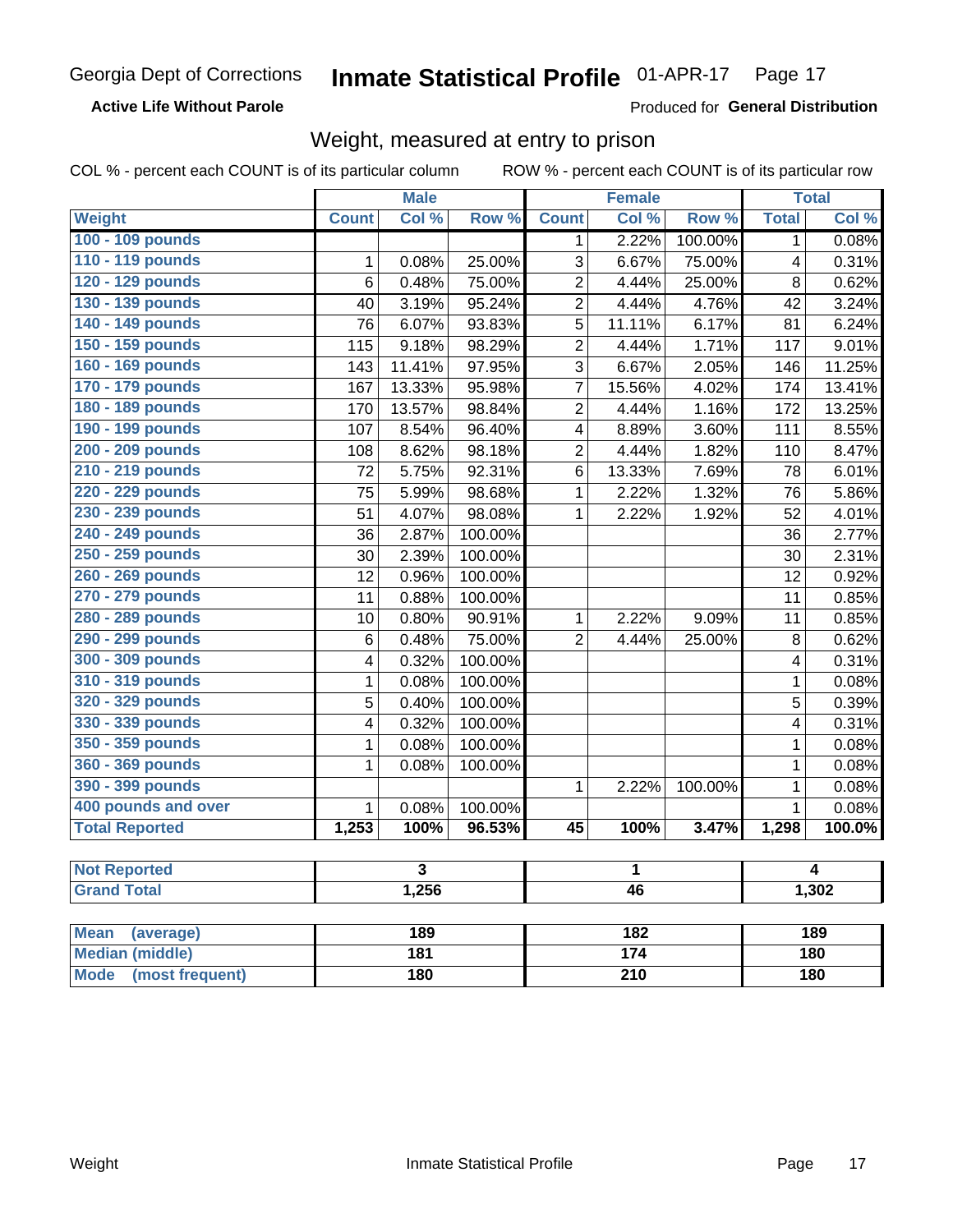#### Inmate Statistical Profile 01-APR-17 Page 18

**Active Life Without Parole** 

#### Produced for General Distribution

## Veterans validated by Veteran's Administration

COL % - percent each COUNT is of its particular column

|    |                         |              | <b>Male</b> |                    | <b>Female</b> |       |              | <b>Total</b> |
|----|-------------------------|--------------|-------------|--------------------|---------------|-------|--------------|--------------|
|    | <b>Military service</b> | <b>Count</b> | Col %       | <b>Row % Count</b> | Col %         | Row % | <b>Total</b> | Col %        |
| 0  | <b>Others</b>           | 48           | 44.44%      | 100.00%            |               |       | 48           | 44.04%       |
|    | <b>Air Force</b>        | 42           | 38.89%      | 97.67%             | 100.00%       | 2.33% | 43           | 39.45%       |
|    | Army                    | 6            | $5.56\%$    | 100.00%            |               |       | 6            | 5.50%        |
| 3  | <b>Navy</b>             | 4            | $3.70\%$    | 100.00%            |               |       | 4            | 3.67%        |
| 5. | <b>Coast Guard</b>      | 8            | 7.41%       | 100.00%            |               |       |              | 7.34%        |
|    | <b>Total Reported</b>   | 108          | 100%        | 99.08%             | 100%          | .92%  | 109          | 100%         |

| rtea :       | 119<br>40 | 45           | 193  |
|--------------|-----------|--------------|------|
| <b>Total</b> | ,256      | 46<br>$\sim$ | ,302 |

| Mo<br>m | ∖‡h∧rc<br>_____ | $-0.002$<br>28 F T<br>UI CE | <b>Others</b><br>____ |
|---------|-----------------|-----------------------------|-----------------------|
|         |                 |                             |                       |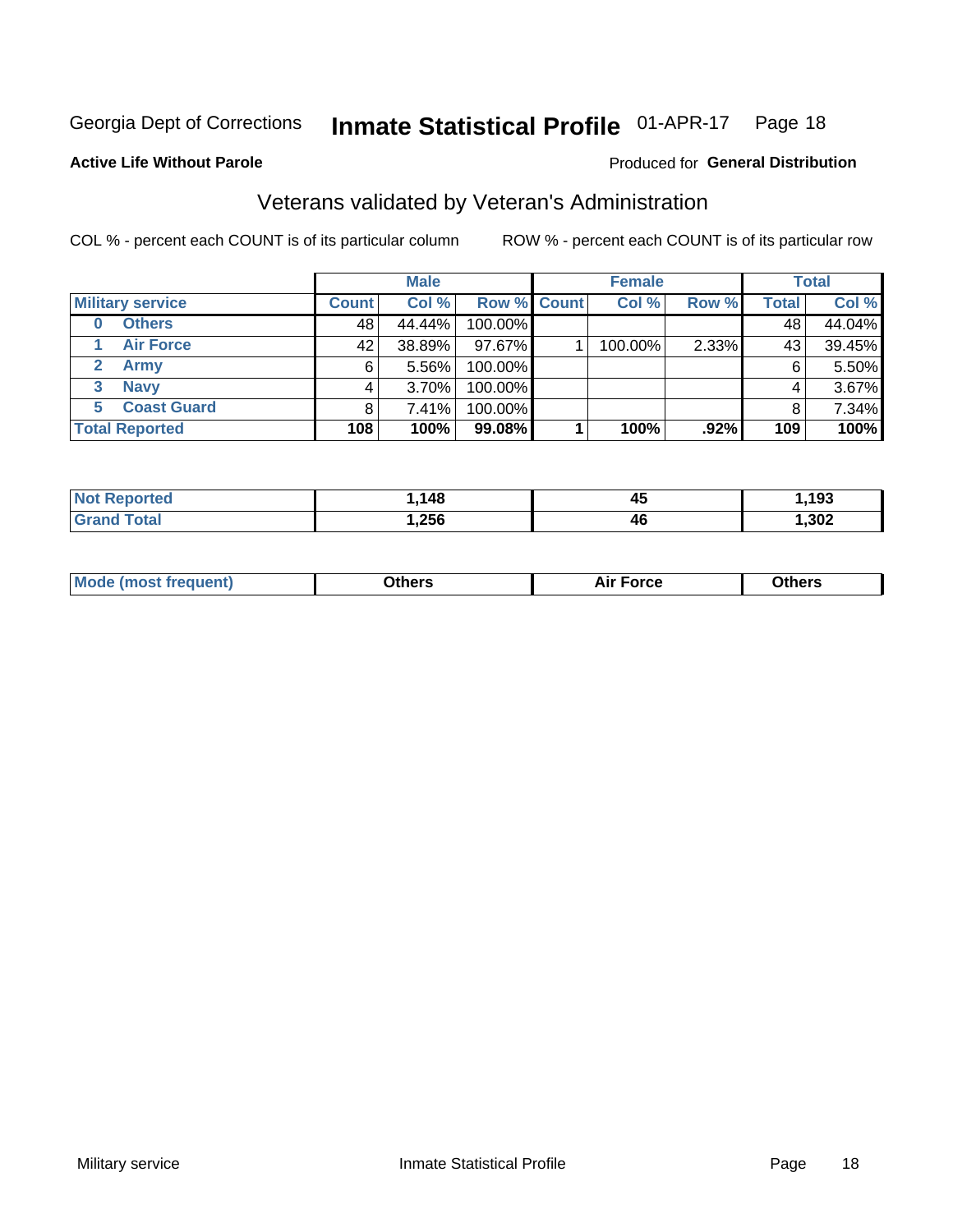#### Inmate Statistical Profile 01-APR-17 Page 19

#### **Active Life Without Parole**

#### Produced for General Distribution

### Type of admission to prison

COL % - percent each COUNT is of its particular column

|                                      |              | <b>Male</b> |                    |    | <b>Female</b> |       |              | <b>Total</b> |
|--------------------------------------|--------------|-------------|--------------------|----|---------------|-------|--------------|--------------|
| <b>Type of Admission</b>             | <b>Count</b> | Col %       | <b>Row % Count</b> |    | Col %         | Row % | <b>Total</b> | Col %        |
| <b>New Sentence</b><br>52            | 1,193        | 94.98%      | 96.29%             | 46 | 100.00%       | 3.71% | 1,239        | 95.16%       |
| <b>Probation Rev Partial</b><br>53   | 5            | .40%        | 100.00%            |    |               |       | 5            | .38%         |
| <b>Probation Rev Remainder</b><br>54 | 8            | .64%        | 100.00%            |    |               |       | 8            | .61%         |
| <b>Parole Rev New Sentence</b><br>55 | 19           | 1.51%       | 100.00%            |    |               |       | 19           | 1.46%        |
| <b>Parole Rev No New</b><br>56       | 17           | 1.35%       | 100.00%            |    |               |       | 17           | 1.31%        |
| <b>Sentence</b>                      |              |             |                    |    |               |       |              |              |
| <b>Life W/O Parole</b><br>70         | 13           | 1.04%       | 100.00%            |    |               |       | 13           | 1.00%        |
| <b>Unknown</b><br>82                 |              | .08%        | 100.00%            |    |               |       |              | .08%         |
| <b>Total Reported</b>                | 1,256        | 100%        | 96.47%             | 46 | 100%          | 3.53% | 1,302        | 100%         |

| <b>Not Reported</b>    |       |    |      |
|------------------------|-------|----|------|
| <b>Total</b><br>"Granu | 1,256 | Tu | 302, |

| Mode (most frequent) | <b>New Sentence</b> | <b>New Sentence</b> | <b>New Sentence</b> |
|----------------------|---------------------|---------------------|---------------------|
|                      |                     |                     |                     |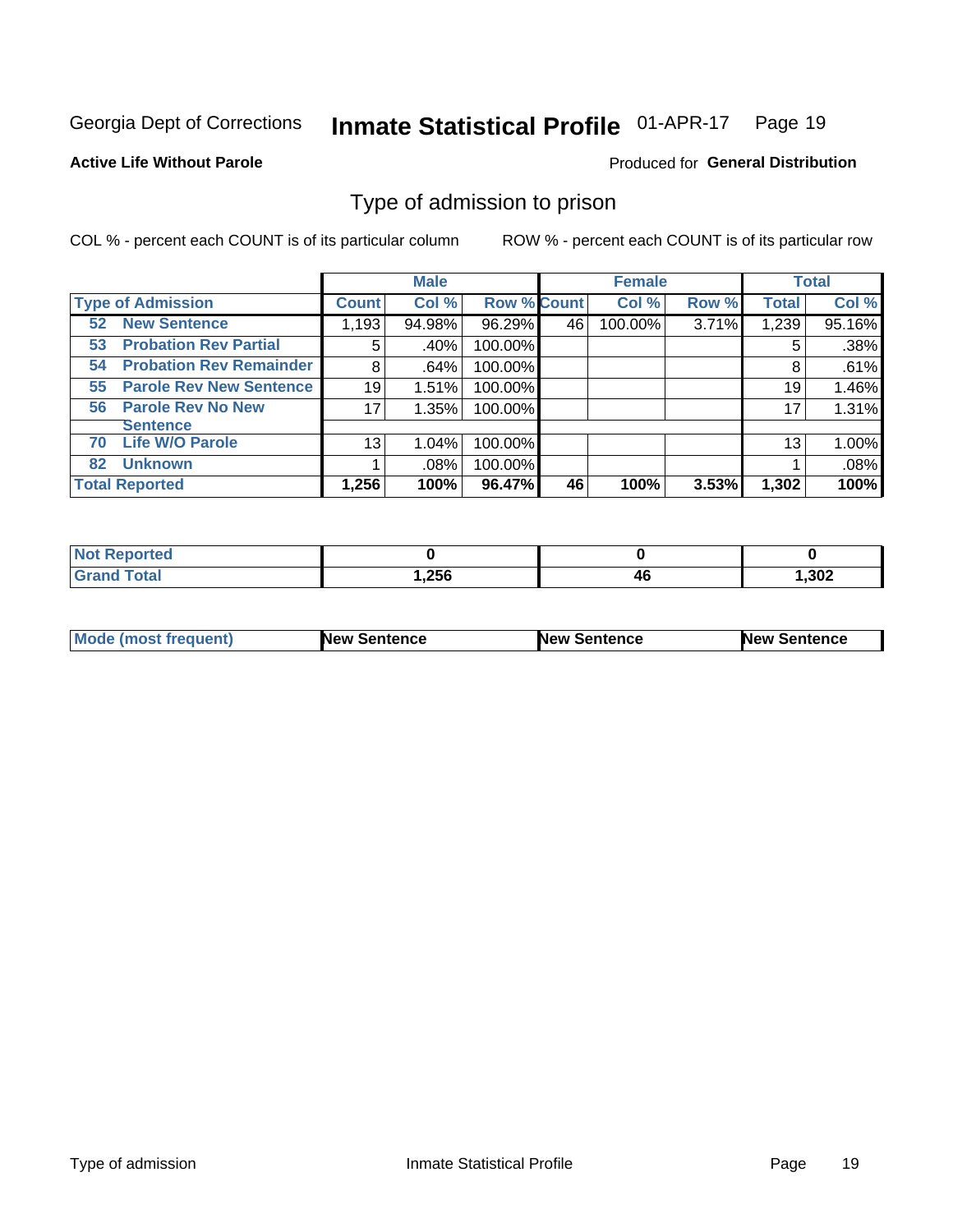## Inmate Statistical Profile 01-APR-17 Page 20

**Active Life Without Parole** 

#### Produced for General Distribution

## Current / last supervision level

COL % - percent each COUNT is of its particular column

|                        |                   | <b>Male</b> |                    |    | <b>Female</b> |       |       | Total  |
|------------------------|-------------------|-------------|--------------------|----|---------------|-------|-------|--------|
| <b>Security Status</b> | <b>Count</b>      | Col%        | <b>Row % Count</b> |    | Col %         | Row % | Total | Col %  |
| 4 Medium               |                   | 16%         | 100.00%            |    | .00% '        |       |       | .15%   |
| 5 Close                | .254              | $99.84\%$   | 96.46%             | 46 | 100.00%       | 3.54% | 1,300 | 99.85% |
| <b>Total Reported</b>  | $.256$ $^{\circ}$ | 100%        | 96.47%             | 46 | 100%          | 3.53% | 1,302 | 100%   |

| <b>Still being diagnosed</b> |        |    |       |
|------------------------------|--------|----|-------|
| <b>Not Reported</b>          |        |    |       |
| <b>Grand Total</b>           | 256. ا | 46 | 1,302 |

| <b>AhoM</b><br>rreauent) | <b>Close</b> | Close | Close |
|--------------------------|--------------|-------|-------|
|                          |              |       |       |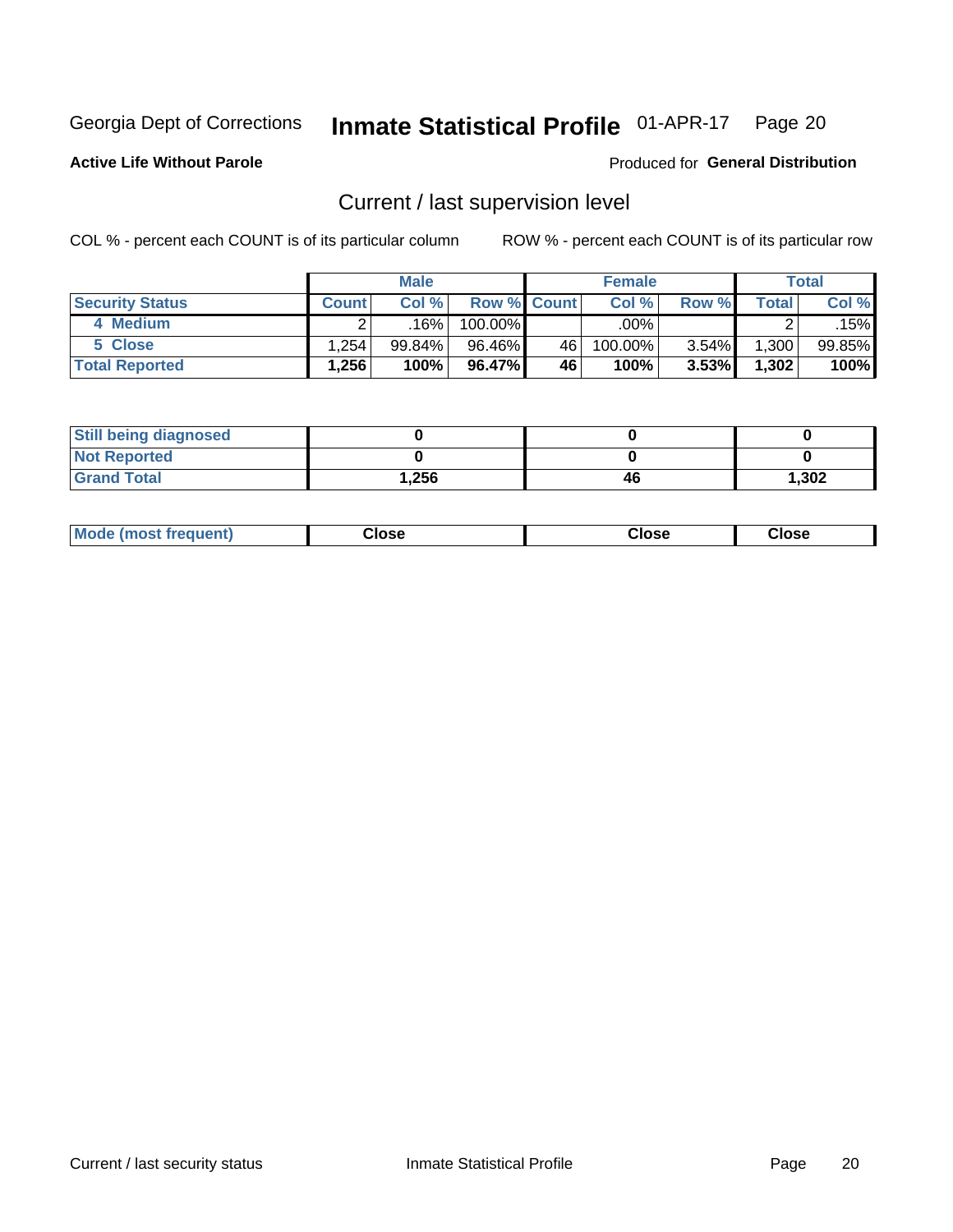#### Inmate Statistical Profile 01-APR-17 Page 21

**Active Life Without Parole** 

Produced for General Distribution

## Current / last type of institution

COL % - percent each COUNT is of its particular column

|                            |                   | <b>Male</b> |                    |    | <b>Female</b> |          |              | Total   |
|----------------------------|-------------------|-------------|--------------------|----|---------------|----------|--------------|---------|
| <b>Type of Institution</b> | <b>Count</b>      | Col %       | <b>Row % Count</b> |    | Col %         | Row %    | <b>Total</b> | Col %   |
| <b>State Prison</b>        | .256 <sub>1</sub> | 100.00%     | 96.47%             | 46 | $100.00\%$    | $3.53\%$ | 1,302        | 100.00% |
| <b>Total Reported</b>      | 1,256             | 100%        | 96.47% I           | 46 | 100%          | $3.53\%$ | 1,302        | 100%    |

| ueo<br>$\sim$ |      |    |      |
|---------------|------|----|------|
|               | ,256 | 46 | ,302 |

|  | <b>Mode (most frequent)</b> | State Prison | <b>State Prison</b> | <b>State Prison</b> |
|--|-----------------------------|--------------|---------------------|---------------------|
|--|-----------------------------|--------------|---------------------|---------------------|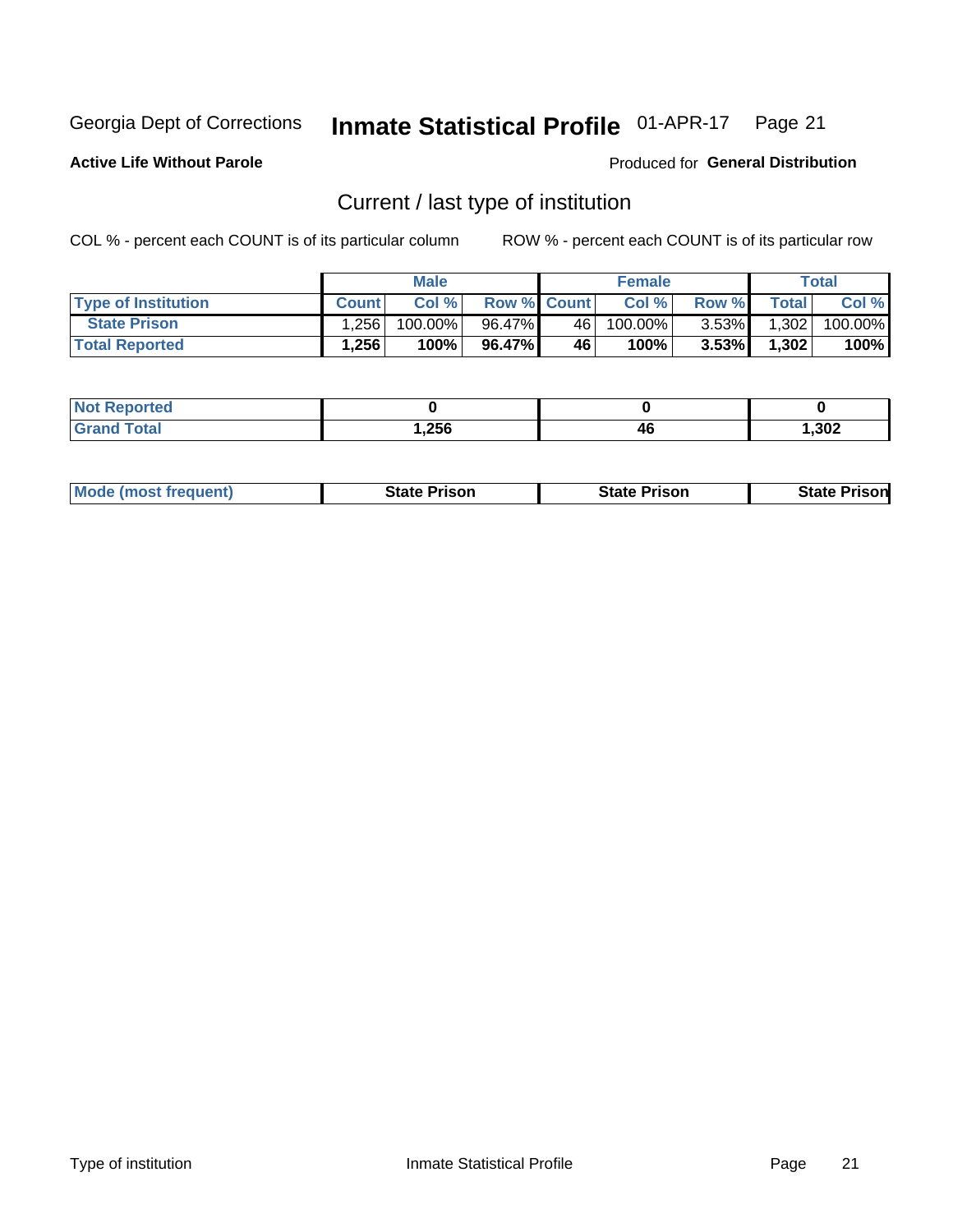#### Inmate Statistical Profile 01-APR-17 Page 22

### **Active Life Without Parole**

#### Produced for General Distribution

## Institution type - transitional centers

COL % - percent each COUNT is of its particular column

|                                                | Male  |                    | <b>Female</b> |                   | Total |
|------------------------------------------------|-------|--------------------|---------------|-------------------|-------|
| <b>Institution Type - Trans. Centers Count</b> | Col % | <b>Row % Count</b> |               | Col % Row % Total | Col % |
| <b>Total Reported</b>                          |       |                    |               |                   |       |

| <b>Reported</b><br><b>NOT</b><br>$\sim$            |  |  |
|----------------------------------------------------|--|--|
| $f$ $f \circ f \circ f$<br>$C = 1$<br><b>TULAI</b> |  |  |

| Mode (most frequent) | <b>Null</b> | <b>Null</b> | <b>Null</b> |
|----------------------|-------------|-------------|-------------|
|                      |             |             |             |
|                      |             |             |             |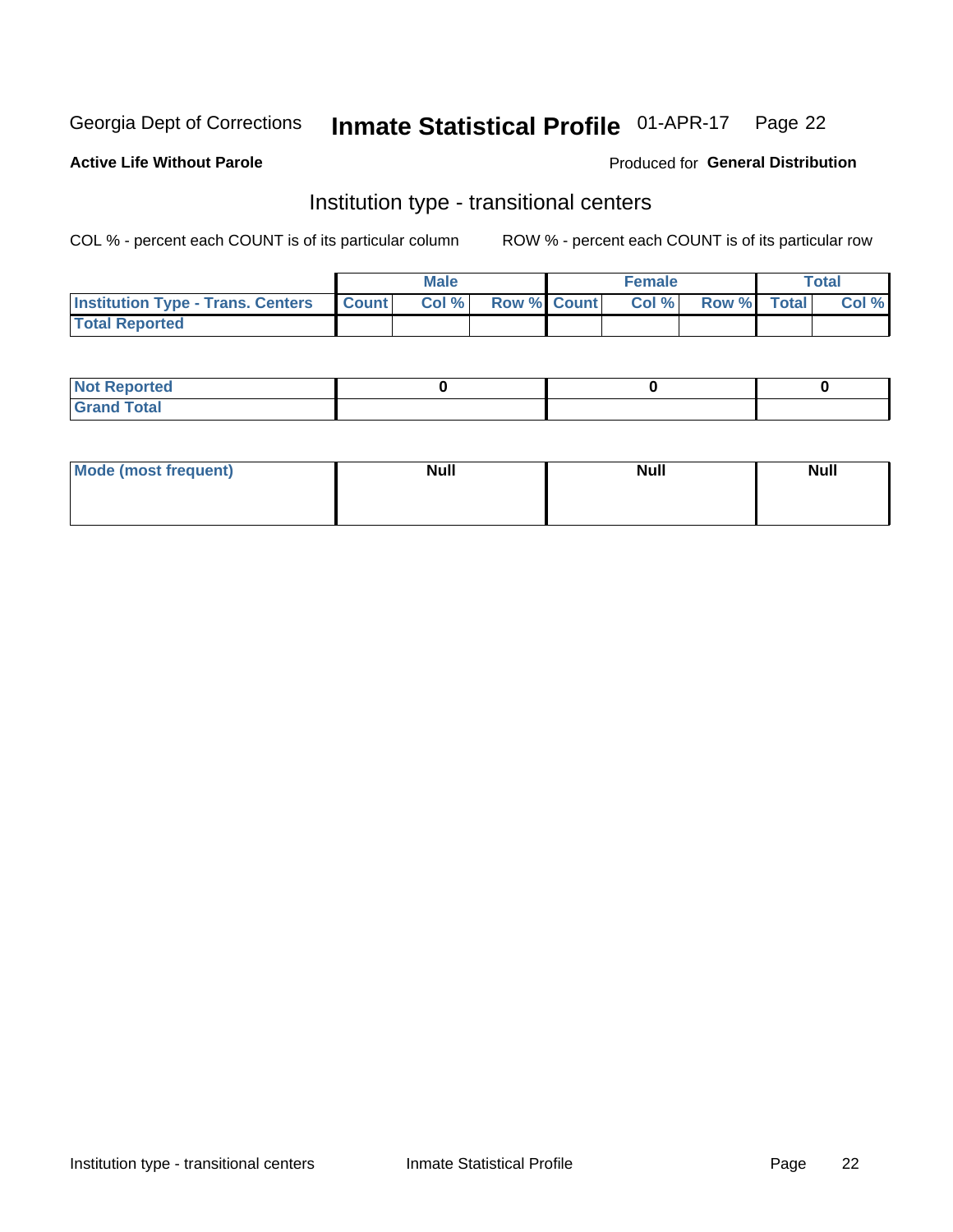## Inmate Statistical Profile 01-APR-17 Page 23

**Active Life Without Parole** 

Produced for General Distribution

### Institution type - county prisons

COL % - percent each COUNT is of its particular column

|                                                    | <b>Male</b> |       |  | <b>Female</b> |                          |             | <b>Total</b> |       |
|----------------------------------------------------|-------------|-------|--|---------------|--------------------------|-------------|--------------|-------|
| <b>Institution Type - County Prisons   Count  </b> |             | Col % |  |               | <b>Row % Count Col %</b> | Row % Total |              | Col % |
| <b>Total Reported</b>                              |             |       |  |               |                          |             |              |       |

| <b>Not</b><br>: Reported<br> |  |  |
|------------------------------|--|--|
| <b>Total</b><br>---          |  |  |

| Mode (most frequent) | <b>Null</b> | <b>Null</b><br><b>Null</b> |
|----------------------|-------------|----------------------------|
|                      |             |                            |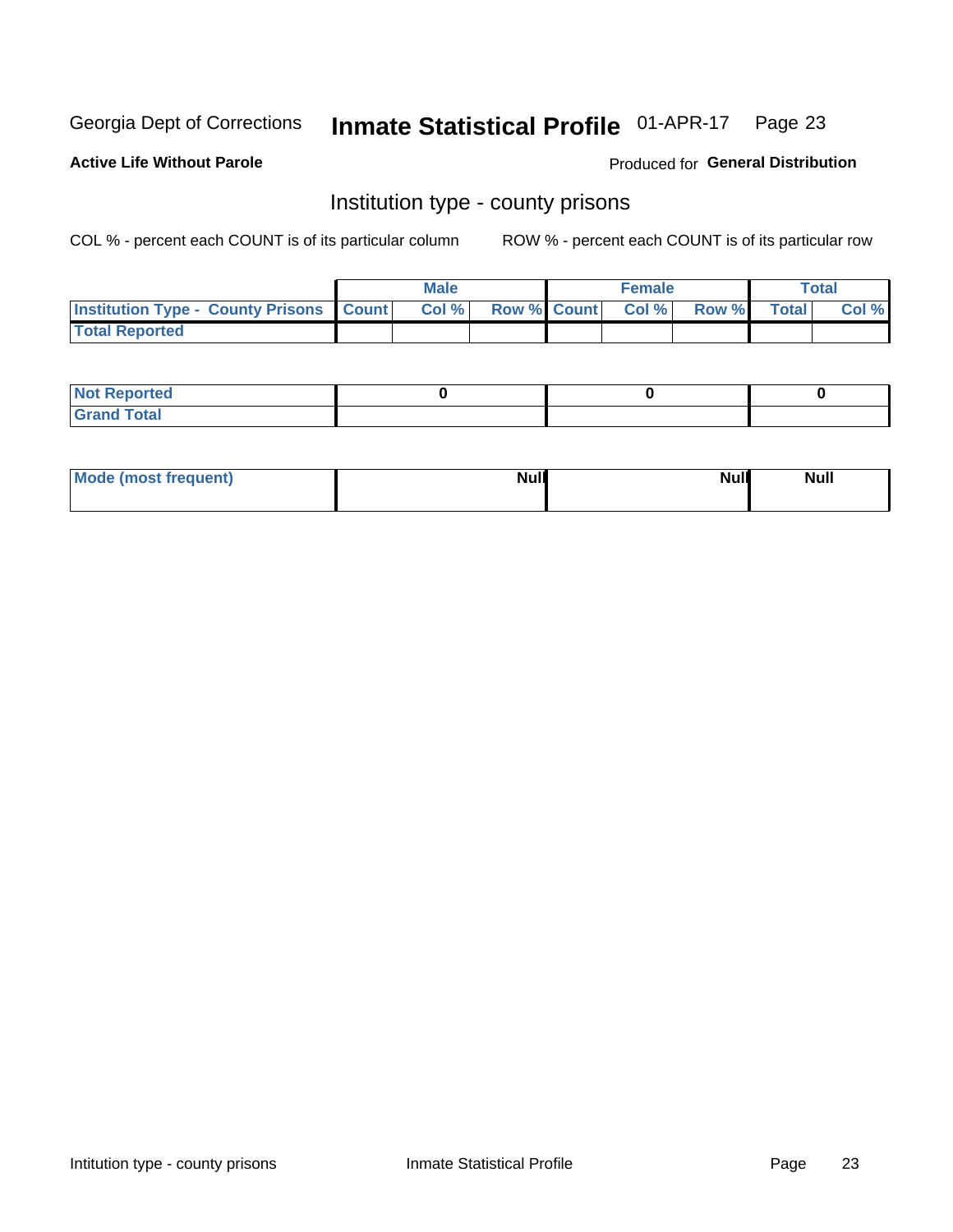#### Inmate Statistical Profile 01-APR-17 Page 24

### **Active Life Without Parole**

#### Produced for General Distribution

## Institution type - state prisons

COL % - percent each COUNT is of its particular column

|                                         | <b>Male</b>               |        |                             |              | <b>Female</b> |                                     | <b>Total</b> |        |
|-----------------------------------------|---------------------------|--------|-----------------------------|--------------|---------------|-------------------------------------|--------------|--------|
| <b>Institution Type - State Prisons</b> | <b>Count</b>              | Col %  | Row %                       | <b>Count</b> | Col %         | Row %                               | <b>Total</b> | Col %  |
| <b>Arrendale State Prison</b>           |                           |        |                             | 22           | 47.83%        | 100.00%                             | 22           | 1.69%  |
| <b>Augusta State Med. Prison</b>        | 60                        | 4.78%  | 100.00%                     |              |               |                                     | 60           | 4.61%  |
| <b>Autry State Prison</b>               | 1                         | .08%   | 100.00%                     |              |               |                                     | 1            | .08%   |
| <b>Baldwin State Prison</b>             | 32                        | 2.55%  | 100.00%                     |              |               |                                     | 32           | 2.46%  |
| <b>Central State Prison</b>             | 4                         | .32%   | 100.00%                     |              |               |                                     | 4            | .31%   |
| <b>Coastal State Prison</b>             | 6                         | .48%   | 100.00%                     |              |               |                                     | 6            | .46%   |
| <b>Dooly State Prison</b>               |                           | .08%   | 100.00%                     |              |               |                                     |              | .08%   |
| <b>Ga Diag Class Prison</b>             | 43                        | 3.42%  | 100.00%                     |              |               |                                     | 43           | 3.30%  |
| <b>Ga State Prison</b>                  | 32                        | 2.55%  | 100.00%                     |              |               |                                     | 32           | 2.46%  |
| <b>Hancock State Prison</b>             | 143                       | 11.39% | 100.00%                     |              |               |                                     | 143          | 10.98% |
| <b>Hays State Prison</b>                | 127                       | 10.11% | 100.00%                     |              |               |                                     | 127          | 9.75%  |
| <b>Macon State Prison</b>               | 225                       | 17.91% | 100.00%                     |              |               |                                     | 225          | 17.28% |
| <b>Phillips State Prison</b>            | 16                        | 1.27%  | 100.00%                     |              |               |                                     | 16           | 1.23%  |
| <b>Pulaski State Prison</b>             |                           |        |                             | 24           | 52.17%        | 100.00%                             | 24           | 1.84%  |
| <b>Smith State Prison</b>               | 164                       | 13.06% | 100.00%                     |              |               |                                     | 164          | 12.60% |
| <b>Telfair State Prison</b>             | 168                       | 13.38% | 100.00%                     |              |               |                                     | 168          | 12.90% |
| <b>Valdosta State Prison</b>            | 120                       | 9.55%  | 100.00%                     |              |               |                                     | 120          | 9.22%  |
| <b>Ware State Prison</b>                | 113                       | 9.00%  | 100.00%                     |              |               |                                     | 113          | 8.68%  |
| <b>Washington State Prison</b>          | 1                         | .08%   | 100.00%                     |              |               |                                     | 1            | .08%   |
| <b>Total Reported</b>                   | 1,256                     | 100%   | 96.47%                      | 46           | 100%          | 3.53%                               | 1,302        | 100%   |
| <b>Not Reported</b>                     | 0                         |        | $\bf{0}$                    |              |               | $\bf{0}$                            |              |        |
| <b>Grand Total</b>                      |                           | 1,256  |                             | 46           |               |                                     | 1,302        |        |
| <b>Mode (most frequent)</b>             | <b>Macon State Prison</b> |        | <b>Pulaski State Prison</b> |              |               | <b>Macon State</b><br><b>Prison</b> |              |        |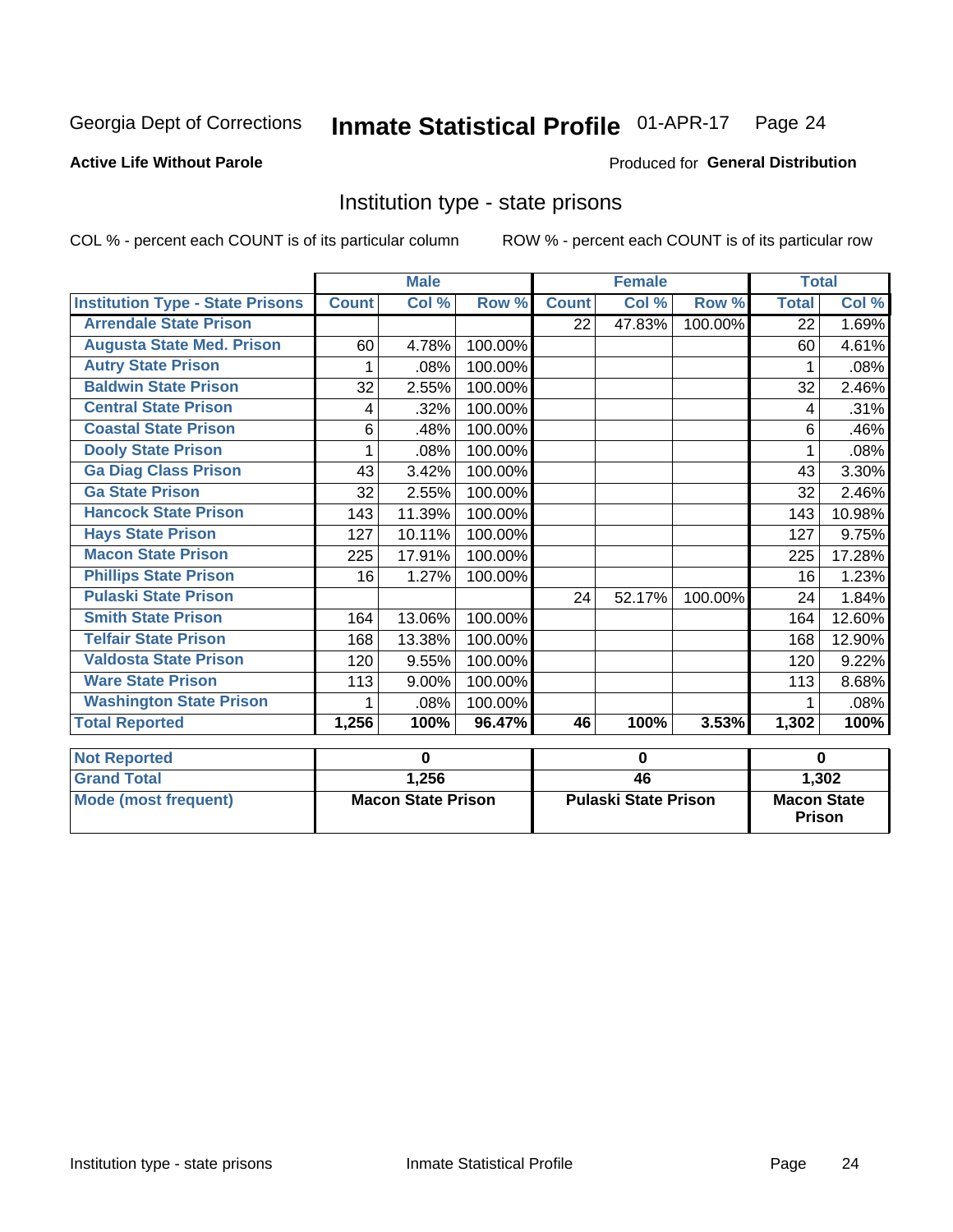## Inmate Statistical Profile 01-APR-17 Page 25

**Active Life Without Parole** 

Produced for General Distribution

## Institution type - private prisons

COL % - percent each COUNT is of its particular column

|                                                 | <b>Male</b> |      |                    | <b>Female</b> |       |             | Total |       |
|-------------------------------------------------|-------------|------|--------------------|---------------|-------|-------------|-------|-------|
| <b>Institution Type - Private Prisons Count</b> |             | Col% | <b>Row % Count</b> |               | Col % | Row % Total |       | Col % |
| <b>Total Reported</b>                           |             |      |                    |               |       |             |       |       |

| Not Reported          |  |  |
|-----------------------|--|--|
| <b>Cotal</b><br>_____ |  |  |

| <b>Mo</b><br>frequent) | <b>Null</b> | <b>Null</b> | . . I *<br><b>IVUII</b> |
|------------------------|-------------|-------------|-------------------------|
|                        |             |             |                         |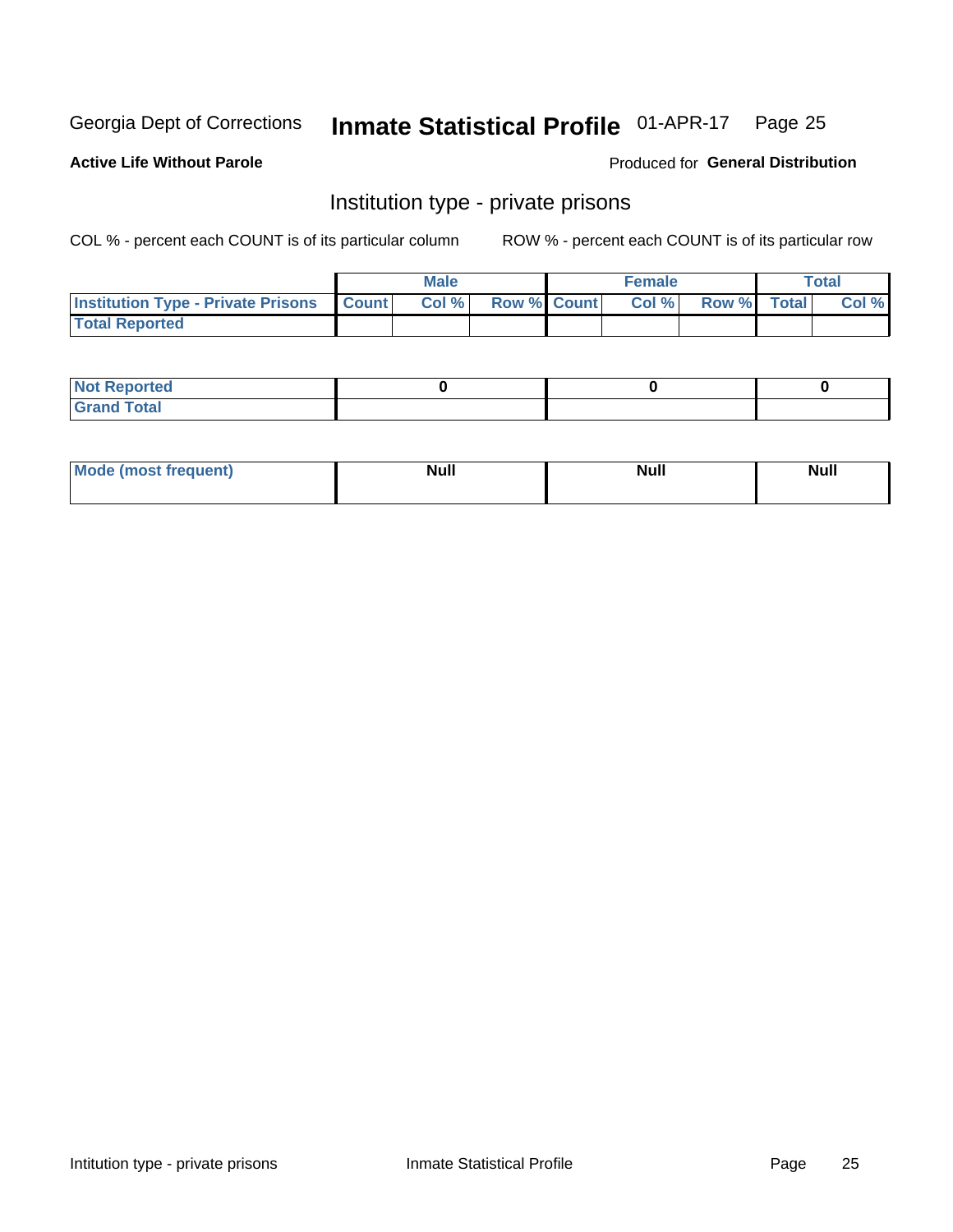#### Inmate Statistical Profile 01-APR-17 Page 26

#### **Active Life Without Parole**

### Produced for General Distribution

## Institution type - inmate boot camp

COL % - percent each COUNT is of its particular column

|                                      | <b>Male</b>  |       |               |              | <b>Female</b> | <b>Total</b> |  |       |
|--------------------------------------|--------------|-------|---------------|--------------|---------------|--------------|--|-------|
| <b>Institution Type - Boot Camps</b> | <b>Count</b> | Col % | <b>Row %I</b> | <b>Count</b> | Col %         | Row % Total  |  | Col % |
| <b>Total Rported</b>                 |              |       |               |              |               |              |  |       |

| <b>Not Reported</b>            |  |  |
|--------------------------------|--|--|
| <b>Total</b><br>C <sub>r</sub> |  |  |

| Mod<br>uamo | Nul.<br>$- - - - - -$ | <b>Null</b> | <br>uu.<br>------ |
|-------------|-----------------------|-------------|-------------------|
|             |                       |             |                   |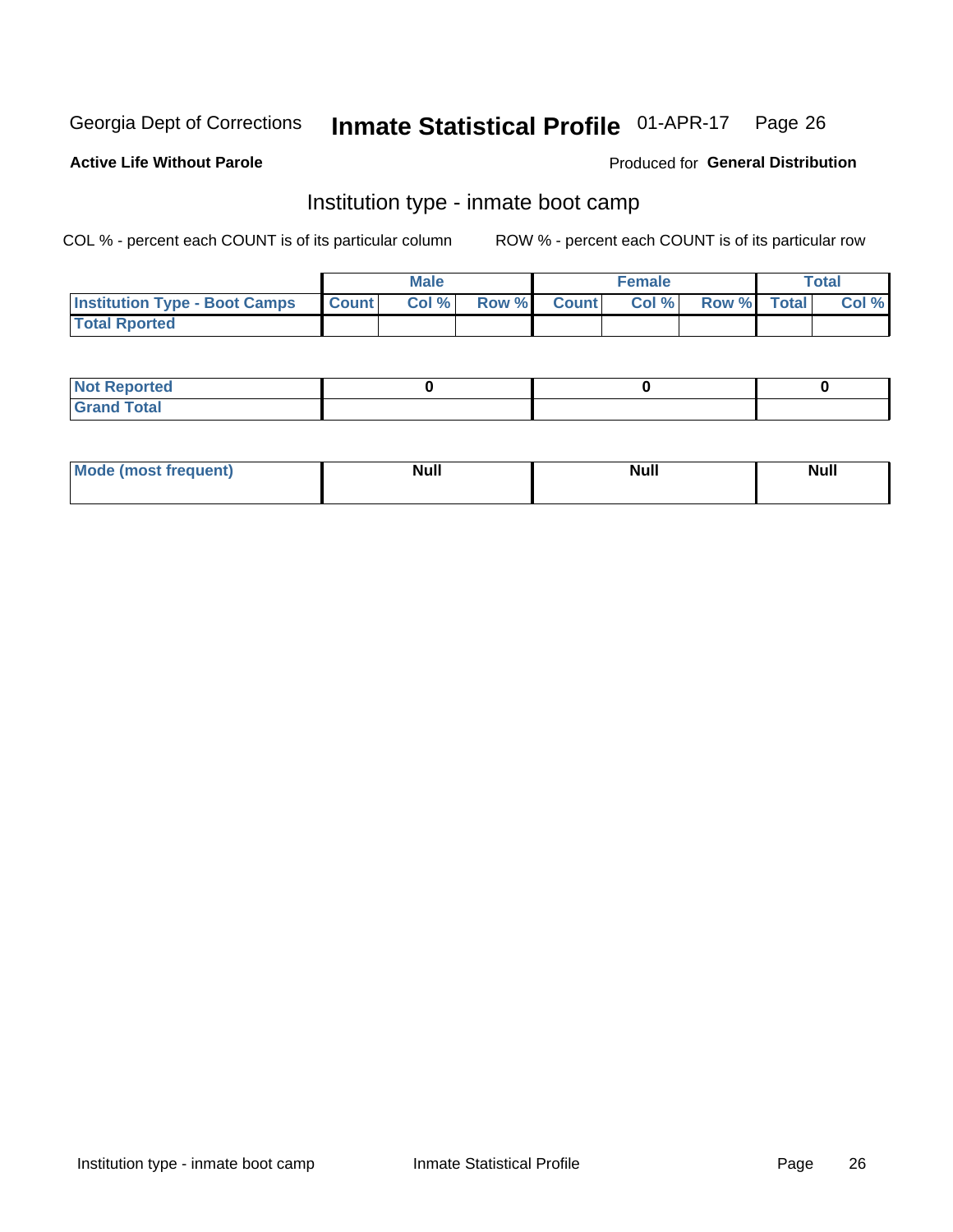#### Inmate Statistical Profile 01-APR-17 Page 27

**Active Life Without Parole** 

### **Produced for General Distribution**

### Number of disciplinary reports

COL % - percent each COUNT is of its particular column

|                                       | <b>Male</b>  |        |         | <b>Female</b> |        |       | <b>Total</b> |        |
|---------------------------------------|--------------|--------|---------|---------------|--------|-------|--------------|--------|
| <b>Number of Disciplinary Reports</b> | <b>Count</b> | Col %  | Row %   | <b>Count</b>  | Col %  | Row % | Total        | Col %  |
|                                       | 329          | 26.19% | 94.00%  | 21            | 45.65% | 6.00% | 350          | 26.88% |
|                                       | 172          | 13.69% | 96.63%  | 6             | 13.04% | 3.37% | 178          | 13.67% |
| 2                                     | 114          | 9.08%  | 94.21%  | 7             | 15.22% | 5.79% | 121          | 9.29%  |
| 3                                     | 97           | 7.72%  | 97.98%  | 2             | 4.35%  | 2.02% | 99           | 7.60%  |
|                                       | 66           | 5.25%  | 95.65%  | 3             | 6.52%  | 4.35% | 69           | 5.30%  |
| 5                                     | 62           | 4.94%  | 100.00% |               |        |       | 62           | 4.76%  |
| <b>More Than 5</b>                    | 416          | 33.12% | 98.35%  | 7             | 15.22% | 1.65% | 423          | 32.49% |
| <b>Total Reported</b>                 | 1,256        | 100%   | 96.47%  | 46            | 100%   | 3.53% | 1,302        | 100%   |

| NO<br>тес |      |    |      |
|-----------|------|----|------|
| Гоtal     | ,256 | 40 | ,302 |

| Mean (average)         | <b>7.94</b><br>$-L$ | 7.10 |
|------------------------|---------------------|------|
| <b>Median (middle)</b> |                     |      |
| Mode (most frequent)   |                     |      |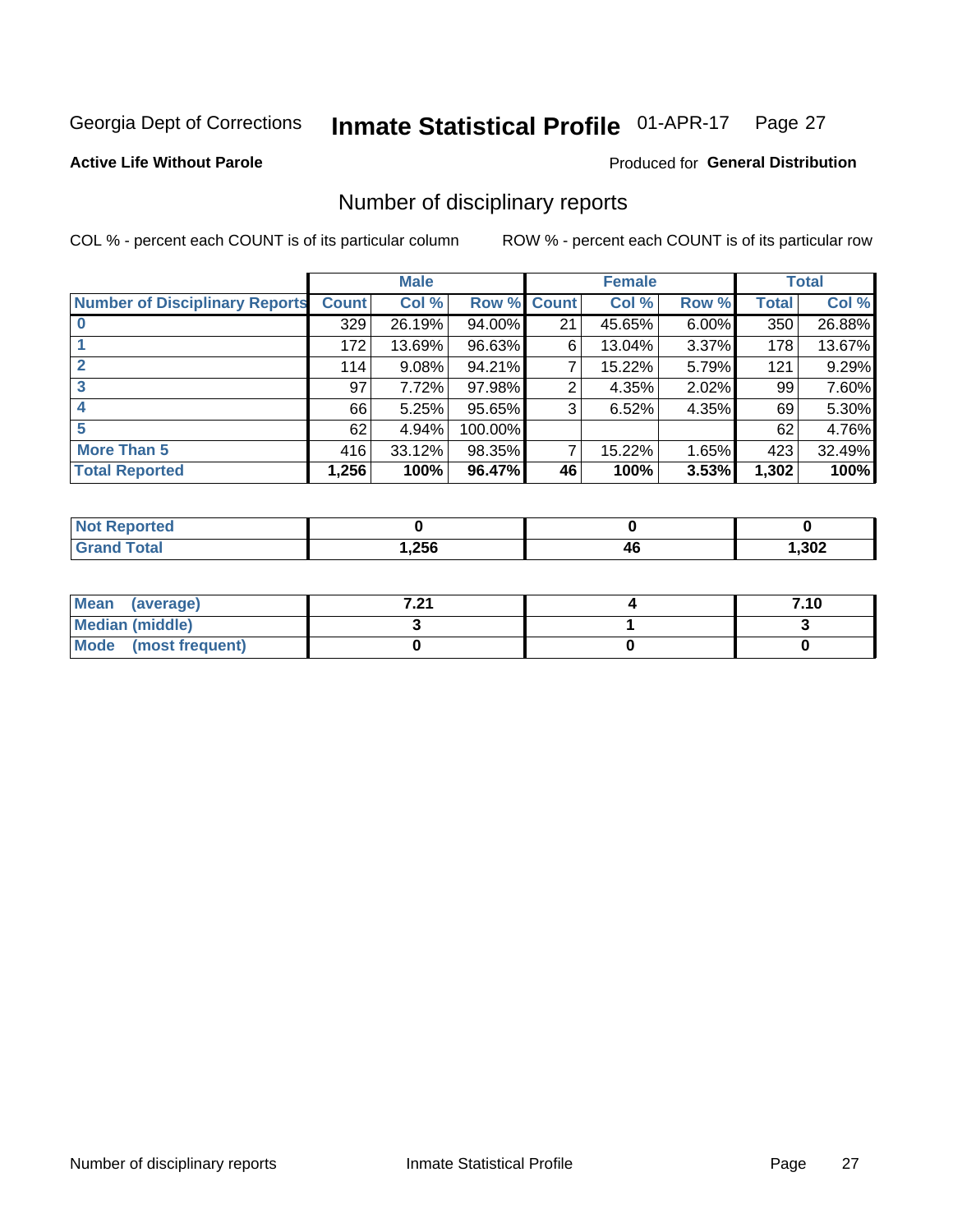## Inmate Statistical Profile 01-APR-17 Page 28

### **Active Life Without Parole**

### **Produced for General Distribution**

## Number of transfers

COL % - percent each COUNT is of its particular column

|                            |              | <b>Male</b> |             |    | <b>Female</b> |          |       | <b>Total</b> |
|----------------------------|--------------|-------------|-------------|----|---------------|----------|-------|--------------|
| <b>Number of Transfers</b> | <b>Count</b> | Col %       | Row % Count |    | Col %         | Row %    | Total | Col %        |
|                            | 26           | $2.07\%$    | 76.47%      | 8  | 17.39%        | 23.53%   | 34    | 2.61%        |
|                            | 358          | 28.50%      | 94.46%      | 21 | 45.65%        | 5.54%    | 379   | 29.11%       |
| 2                          | 173          | 13.77%      | 95.58%      | 8  | 17.39%        | 4.42%    | 181   | 13.90%       |
| 3                          | 112          | $8.92\%$    | 97.39%      | 3  | 6.52%         | $2.61\%$ | 115   | 8.83%        |
|                            | 83           | 6.61%       | 98.81%      |    | 2.17%         | 1.19%    | 84    | 6.45%        |
| 5                          | 54           | $4.30\%$    | 98.18%      |    | 2.17%         | 1.82%    | 55    | 4.22%        |
| <b>More Than 5</b>         | 450          | 35.83%      | 99.12%      | 4  | 8.70%         | 0.88%    | 454   | 34.87%       |
| <b>Total Reported</b>      | 1,256        | 100%        | 96.47%      | 46 | 100%          | 3.53%    | 1,302 | 100%         |

| NO<br>тес |      |    |      |
|-----------|------|----|------|
| Гоtal     | ,256 | 40 | ,302 |

| Mean (average)         | 5.84 | l.83 | 5.70 |
|------------------------|------|------|------|
| <b>Median (middle)</b> |      |      |      |
| Mode (most frequent)   |      |      |      |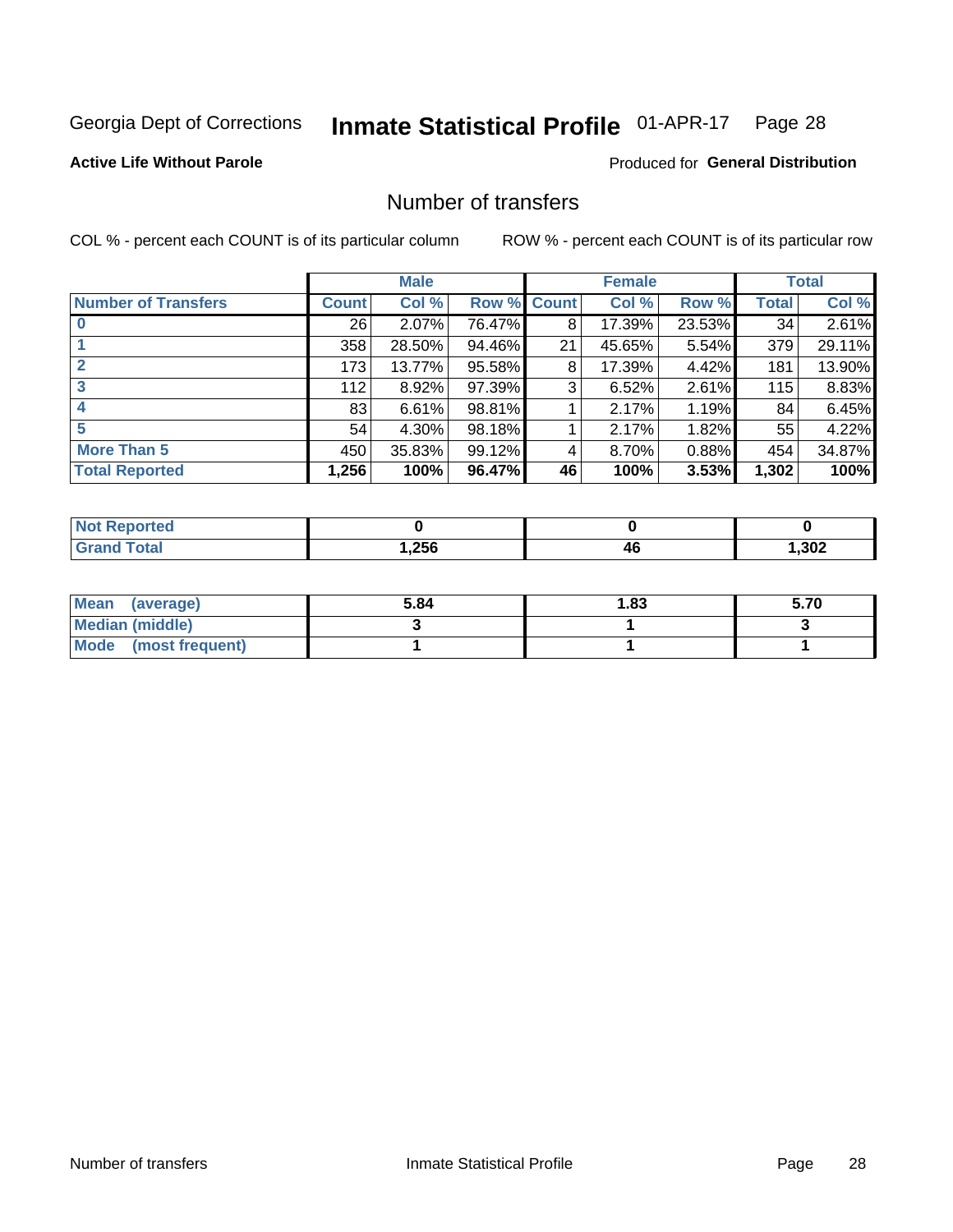## Inmate Statistical Profile 01-APR-17 Page 29

**Active Life Without Parole** 

Produced for General Distribution

## Number of escapes

COL % - percent each COUNT is of its particular column

|                          | <b>Male</b>  |           |                    | <b>Female</b> |            |       | Total |        |
|--------------------------|--------------|-----------|--------------------|---------------|------------|-------|-------|--------|
| <b>Number of Escapes</b> | <b>Count</b> | Col %     | <b>Row % Count</b> |               | Col %      | Row % | Total | Col %  |
|                          | .252         | $99.68\%$ | $96.46\%$          | 46            | $100.00\%$ | 3.54% | 1,298 | 99.69% |
|                          |              | 0.16%     | 100.00%            |               |            |       |       | 0.15%  |
|                          |              | 0.16%     | 100.00%            |               |            |       |       | 0.15%  |
| <b>Total Reported</b>    | .256         | 100%      | $96.47\%$          | 46            | 100%       | 3.53% | 1,302 | 100%   |

| <b>rted</b><br><b>NOT</b> |      |    |      |
|---------------------------|------|----|------|
| 'otal<br>Grand            | ,256 | 46 | ,302 |

| Mean (average)       |  |  |
|----------------------|--|--|
| Median (middle)      |  |  |
| Mode (most frequent) |  |  |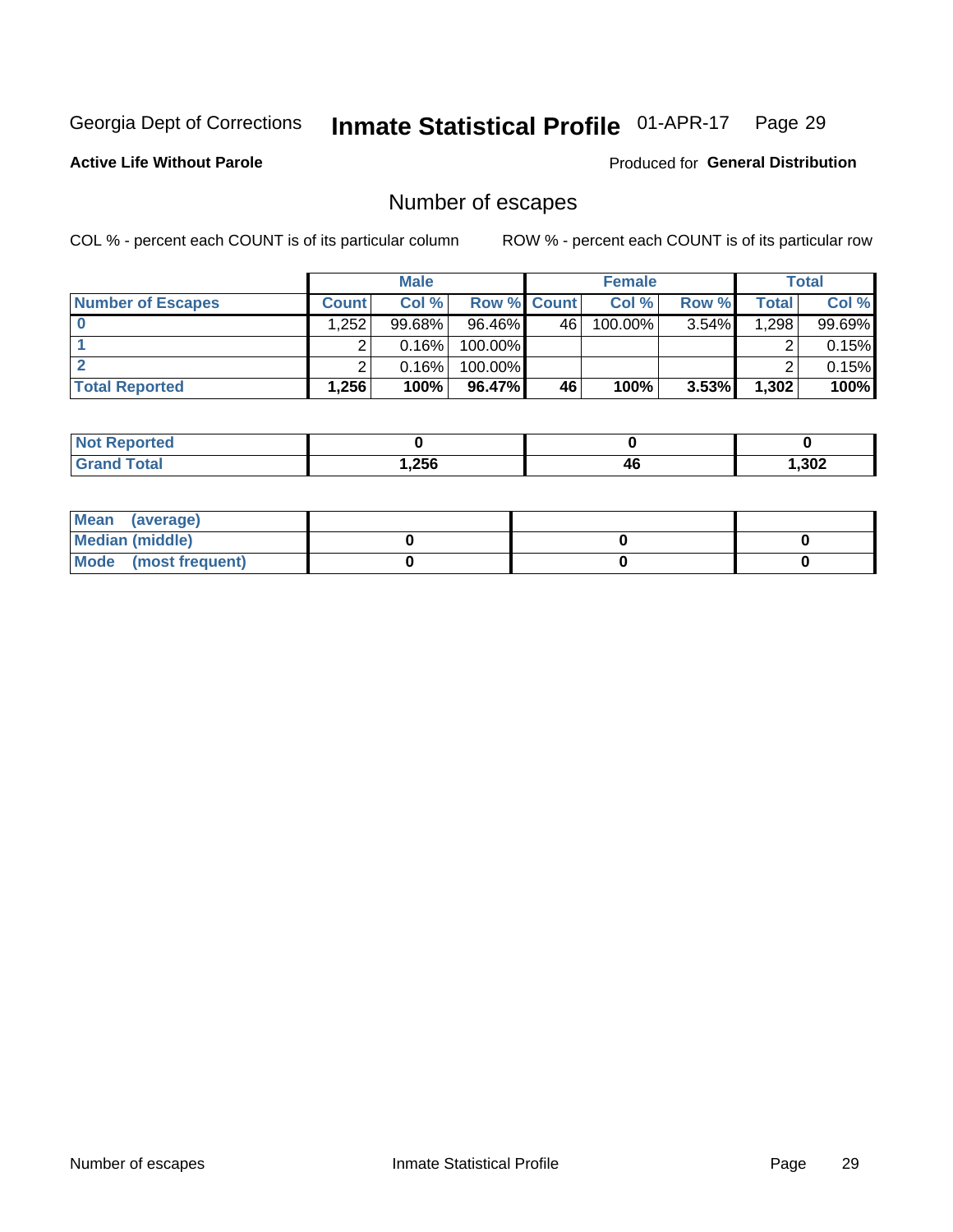### **Active Life Without Parole**

### Produced for General Distribution

### Time served in current (or last) institution

COL % - percent each COUNT is of its particular column

|                            |              | <b>Male</b> |         |              | <b>Female</b> |       | <b>Total</b> |        |
|----------------------------|--------------|-------------|---------|--------------|---------------|-------|--------------|--------|
| <b>Time In Institution</b> | <b>Count</b> | Col %       | Row %   | <b>Count</b> | Col %         | Row % | <b>Total</b> | Col %  |
| 0 to 3 months              | 140          | 11.15%      | 97.22%  | 4            | 8.70%         | 2.78% | 144          | 11.06% |
| <b>3.01 to 6 months</b>    | 111          | 8.84%       | 100.00% |              |               |       | 111          | 8.53%  |
| 6.01 to 9 months           | 96           | 7.64%       | 95.05%  | 5            | 10.87%        | 4.95% | 101          | 7.76%  |
| 9.01 to 12 months          | 59           | 4.70%       | 93.65%  | 4            | 8.70%         | 6.35% | 63           | 4.84%  |
| 12.01 to 18 months         | 174          | 13.85%      | 95.08%  | 9            | 19.57%        | 4.92% | 183          | 14.06% |
| <b>18.01 to 24 months</b>  | 76           | 6.05%       | 95.00%  | 4            | 8.70%         | 5.00% | 80           | 6.14%  |
| $2.01$ to 3 years          | 155          | 12.34%      | 95.68%  | 7            | 15.22%        | 4.32% | 162          | 12.44% |
| 3.01 to 4 years            | 128          | 10.19%      | 96.97%  | 4            | 8.70%         | 3.03% | 132          | 10.14% |
| 4.01 to 5 years            | 84           | 6.69%       | 98.82%  | 1            | 2.17%         | 1.18% | 85           | 6.53%  |
| 5.01 to 6 years            | 67           | 5.33%       | 91.78%  | 6            | 13.04%        | 8.22% | 73           | 5.61%  |
| 6.01 to 7 years            | 39           | 3.11%       | 97.50%  | 1            | 2.17%         | 2.50% | 40           | 3.07%  |
| 7.01 to 8 years            | 35           | 2.79%       | 100.00% |              |               |       | 35           | 2.69%  |
| 8.01 to 9 years            | 23           | 1.83%       | 100.00% |              |               |       | 23           | 1.77%  |
| 9.01 to 10 years           | 12           | 0.96%       | 100.00% |              |               |       | 12           | 0.92%  |
| Over 10 years              | 57           | 4.54%       | 98.28%  | 1            | 2.17%         | 1.72% | 58           | 4.45%  |
| <b>Total Reported</b>      | 1,256        | 100%        | 96.47%  | 46           | 100%          | 3.53% | 1,302        | 100.0% |

| <b>Not Reported</b> |       |    |      |
|---------------------|-------|----|------|
| $T \cap f \circ f$  | 256,، | 46 | ,302 |

| <b>Mean</b><br>(average) | 35 months | 30 months | 35 months |  |  |
|--------------------------|-----------|-----------|-----------|--|--|
| Median (middle)          | 22 months | 20 months | 22 months |  |  |
| Mode (most frequent)     | 2 months  | 3 months  | months    |  |  |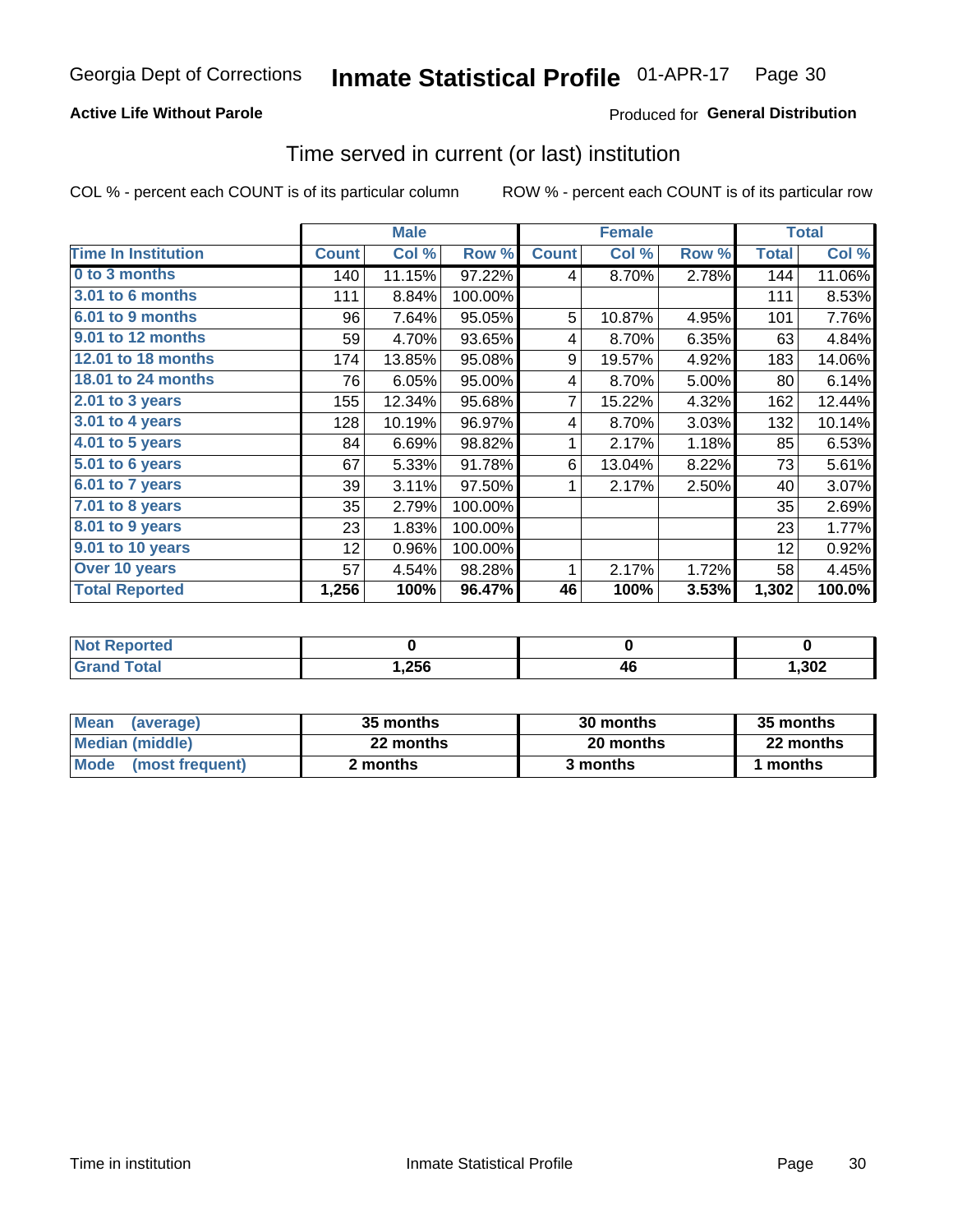#### Inmate Statistical Profile 01-APR-17 Page 31

### **Active Life Without Parole**

#### Produced for General Distribution

### Highest grade level attained

COL % - percent each COUNT is of its particular column

|                              |                | <b>Male</b> |         |              | <b>Female</b> |        |                | <b>Total</b> |
|------------------------------|----------------|-------------|---------|--------------|---------------|--------|----------------|--------------|
| <b>Grade Level</b>           | <b>Count</b>   | Col %       | Row %   | <b>Count</b> | Col %         | Row %  | <b>Total</b>   | Col %        |
| No school at all             | $\overline{2}$ | 0.20%       | 100.00% |              |               |        | $\overline{2}$ | 0.20%        |
| Grade 1                      | 1              | 0.10%       | 100.00% |              |               |        | 1              | 0.10%        |
| Grade 2                      | 1              | 0.10%       | 100.00% |              |               |        | $\mathbf 1$    | 0.10%        |
| Grade 3                      | 3              | 0.30%       | 100.00% |              |               |        | 3              | 0.29%        |
| Grade 4                      | 3              | 0.30%       | 100.00% |              |               |        | 3              | 0.29%        |
| Grade 5                      | 1              | 0.10%       | 100.00% |              |               |        | $\mathbf{1}$   | 0.10%        |
| Grade 6                      | 9              | 0.91%       | 100.00% |              |               |        | 9              | 0.88%        |
| <b>Grade 7</b>               | 36             | 3.63%       | 100.00% |              |               |        | 36             | 3.54%        |
| Grade 8                      | 71             | 7.15%       | 98.61%  | 1            | 4.17%         | 1.39%  | 72             | 7.08%        |
| Grade 9                      | 131            | 13.19%      | 97.76%  | 3            | 12.50%        | 2.24%  | 134            | 13.18%       |
| Grade 10                     | 194            | 19.54%      | 97.00%  | 6            | 25.00%        | 3.00%  | 200            | 19.67%       |
| Grade 11                     | 165            | 16.62%      | 98.80%  | 2            | 8.33%         | 1.20%  | 167            | 16.42%       |
| <b>Grade 12 or GED</b>       | 237            | 23.87%      | 96.73%  | 8            | 33.33%        | 3.27%  | 245            | 24.09%       |
| Some tech school             | 12             | 1.21%       | 92.31%  | 1            | 4.17%         | 7.69%  | 13             | 1.28%        |
| <b>Completed tech school</b> | 15             | 1.51%       | 100.00% |              |               |        | 15             | 1.47%        |
| College, 1 year              | 35             | 3.52%       | 97.22%  | 1            | 4.17%         | 2.78%  | 36             | 3.54%        |
| College, 2 year              | 38             | 3.83%       | 97.44%  | 1            | 4.17%         | 2.56%  | 39             | 3.83%        |
| College, 3 year              | 14             | 1.41%       | 100.00% |              |               |        | 14             | 1.38%        |
| <b>Bachelor's degree</b>     | 17             | 1.71%       | 100.00% |              |               |        | 17             | 1.67%        |
| <b>Master's degree</b>       | 4              | 0.40%       | 100.00% |              |               |        | $\overline{4}$ | 0.39%        |
| Ph.D. degree                 | 1              | 0.10%       | 50.00%  | 1            | 4.17%         | 50.00% | $\overline{2}$ | 0.20%        |
| Law degree                   | $\overline{2}$ | 0.20%       | 100.00% |              |               |        | $\overline{2}$ | 0.20%        |
| <b>Medical degree</b>        |                | 0.10%       | 100.00% |              |               |        | 1              | 0.10%        |
| <b>Total Reported</b>        | 993            | 100%        | 97.64%  | 24           | 100.0%        | 2.36%  | 1,017          | 100%         |

| ue o | 263  | ne.<br>-- | 285  |
|------|------|-----------|------|
|      | ,256 | Λſ<br>47  | ,302 |

| <b>Mean</b><br>(average) | 10.74           | 11.38           | 10.76             |
|--------------------------|-----------------|-----------------|-------------------|
| <b>Median (middle)</b>   | Grade 11        | Other           | Grade 11          |
| Mode<br>(most frequent)  | Grade 12 or GED | Grade 12 or GED | I Grade 12 or GED |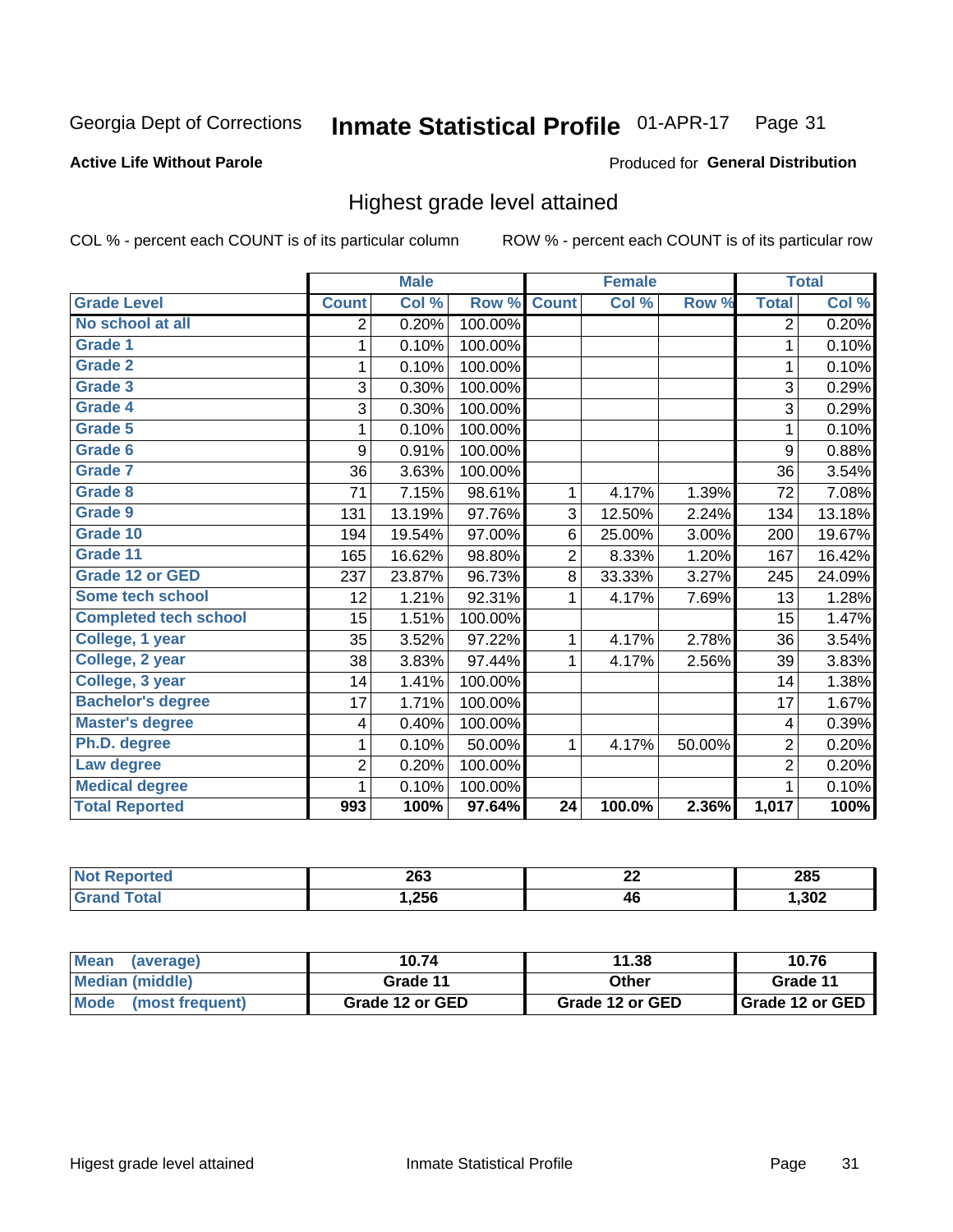#### Inmate Statistical Profile 01-APR-17 Page 32

#### **Active Life Without Parole**

### **Produced for General Distribution**

## Culture fair IQ scores

COL % - percent each COUNT is of its particular column

|                       | <b>Male</b>  |        | <b>Female</b>      |    |        | <b>Total</b> |              |        |
|-----------------------|--------------|--------|--------------------|----|--------|--------------|--------------|--------|
| <b>IQ Scores</b>      | <b>Count</b> | Col %  | <b>Row % Count</b> |    | Col %  | Row %        | <b>Total</b> | Col %  |
| $60 - 69$             | 38           | 3.41%  | 97.44%             |    | 2.94%  | 2.56%        | 39           | 3.40%  |
| $70 - 79$             | 86           | 7.72%  | 97.73%             | 2  | 5.88%  | 2.27%        | 88           | 7.67%  |
| $80 - 89$             | 154          | 13.82% | 96.25%             | 6  | 17.65% | 3.75%        | 160          | 13.94% |
| $90 - 99$             | 278          | 24.96% | 95.86%             | 12 | 35.29% | 4.14%        | 290          | 25.26% |
| $100 - 109$           | 310          | 27.83% | 98.10%             | 6  | 17.65% | 1.90%        | 316          | 27.53% |
| $110 - 119$           | 205          | 18.40% | 98.56%             | 3  | 8.82%  | 1.44%        | 208          | 18.12% |
| $120 - 129$           | 41           | 3.68%  | 93.18%             | 3  | 8.82%  | 6.82%        | 44           | 3.83%  |
| $130 - 139$           | 2            | 0.18%  | 66.67%             | 1  | 2.94%  | 33.33%       | 3            | 0.26%  |
| <b>Total Reported</b> | 1,114        | 100%   | 97.04%             | 34 | 100%   | 2.96%        | 1,148        | 100.0% |

| <b>Not Reported</b>  | 121<br>ا ت |    | 139   |
|----------------------|------------|----|-------|
| Not Valid (under 60) |            |    | 15    |
| <b>Grand Total</b>   | 256. ا     | 46 | 1,302 |

| <b>Mean</b><br>(average) | 98  | 98  | 98 |
|--------------------------|-----|-----|----|
| Median (middle)          | 100 | 96  | 99 |
| Mode (most frequent)     | 99  | 102 | 99 |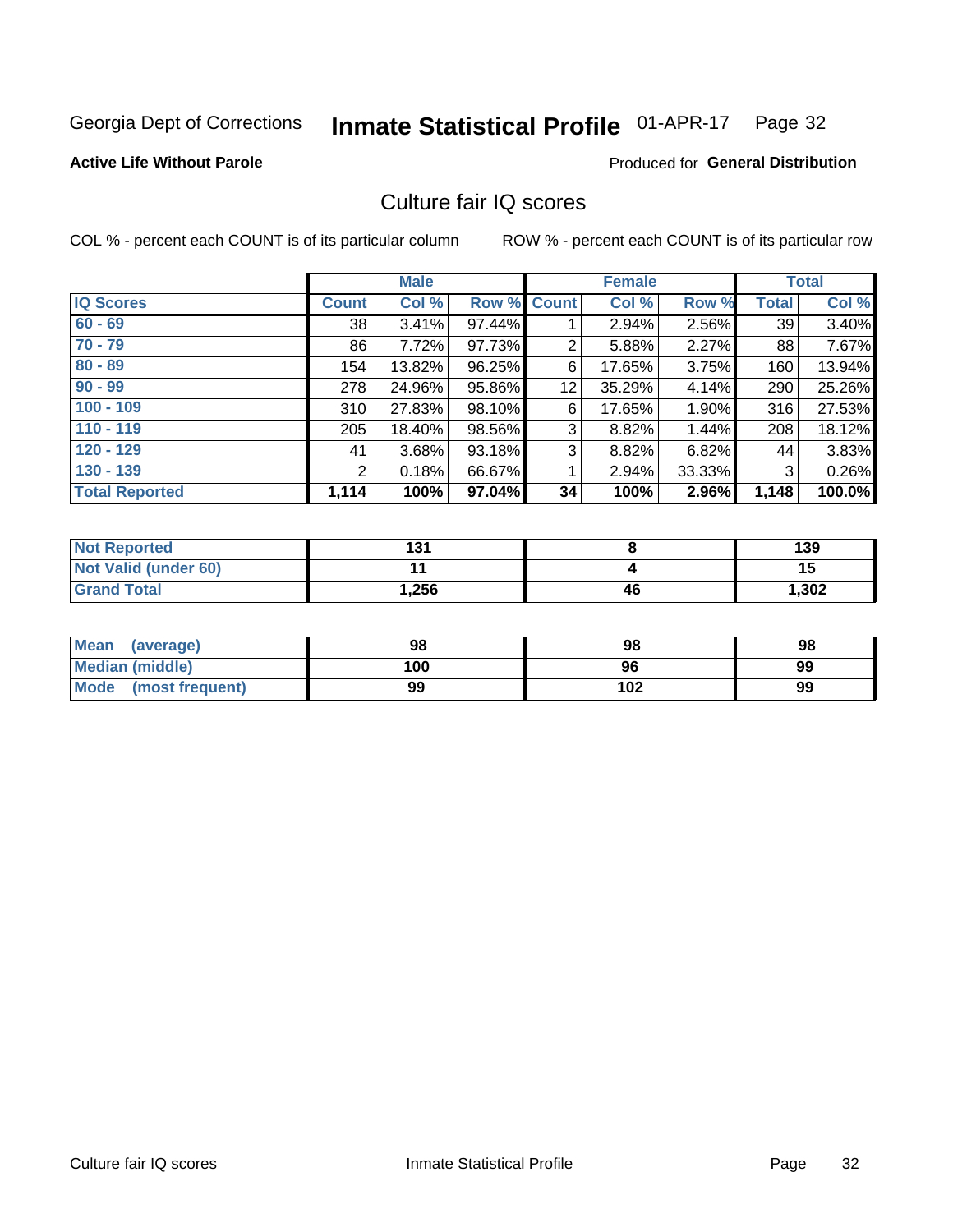#### Inmate Statistical Profile 01-APR-17 Page 33

#### **Active Life Without Parole**

### Produced for General Distribution

## Wide Range Achievement Test (WRAT) reading score

COL % - percent each COUNT is of its particular column

|                           |              | <b>Male</b> |         |                 | <b>Female</b> | <b>Total</b> |              |        |
|---------------------------|--------------|-------------|---------|-----------------|---------------|--------------|--------------|--------|
| <b>WRAT Reading Score</b> | <b>Count</b> | Col %       | Row %   | <b>Count</b>    | Col %         | Row %        | <b>Total</b> | Col %  |
| $0.1$ to $0.9$            | 26           | 2.26%       | 100.00% |                 |               |              | 26           | 2.19%  |
| 1.0 to 1.9                | 17           | 1.48%       | 100.00% |                 |               |              | 17           | 1.43%  |
| 2.0 to 2.9                | 41           | 3.57%       | 95.35%  | $\overline{2}$  | 5.26%         | 4.65%        | 43           | 3.62%  |
| 3.0 to 3.9                | 72           | 6.27%       | 96.00%  | 3               | 7.89%         | 4.00%        | 75           | 6.32%  |
| 4.0 to 4.9                | 88           | 7.66%       | 96.70%  | 3               | 7.89%         | 3.30%        | 91           | 7.67%  |
| 5.0 to 5.9                | 107          | 9.31%       | 98.17%  | $\overline{2}$  | 5.26%         | 1.83%        | 109          | 9.18%  |
| 6.0 to 6.9                | 99           | 8.62%       | 98.02%  | $\overline{2}$  | 5.26%         | 1.98%        | 101          | 8.51%  |
| 7.0 to 7.9                | 33           | 2.87%       | 100.00% |                 |               |              | 33           | 2.78%  |
| 8.0 to 8.9                | 86           | 7.48%       | 97.73%  | $\overline{2}$  | 5.26%         | 2.27%        | 88           | 7.41%  |
| 9.0 to 9.9                | 67           | 5.83%       | 97.10%  | $\overline{2}$  | 5.26%         | 2.90%        | 69           | 5.81%  |
| 10.0 to 10.9              | 61           | 5.31%       | 98.39%  | 1               | 2.63%         | 1.61%        | 62           | 5.22%  |
| 11.0 to 11.9              | 119          | 10.36%      | 95.20%  | 6               | 15.79%        | 4.80%        | 125          | 10.53% |
| 12.0 to 12.9              | 279          | 24.28%      | 95.88%  | 12 <sub>2</sub> | 31.58%        | 4.12%        | 291          | 24.52% |
| 13                        | 54           | 4.70%       | 94.74%  | 3               | 7.89%         | 5.26%        | 57           | 4.80%  |
| <b>Total Reported</b>     | 1,149        | 100%        | 96.80%  | 38              | 100%          | 3.20%        | 1,187        | 100%   |

| ' NOT<br>≺eportea | 107   |    | 44 F<br>. |
|-------------------|-------|----|-----------|
| <b>otal</b>       | .,256 | 46 | ,302      |

| <b>Mean</b><br>(average)       | 8.60       | 9.49                 | 8.63 |
|--------------------------------|------------|----------------------|------|
| <b>Median (middle)</b>         | ר ח<br>J.Z | 11 J<br>. <i>. .</i> | 9.Z  |
| <b>Mode</b><br>(most frequent) | l2.9       | 12.9                 | 12.9 |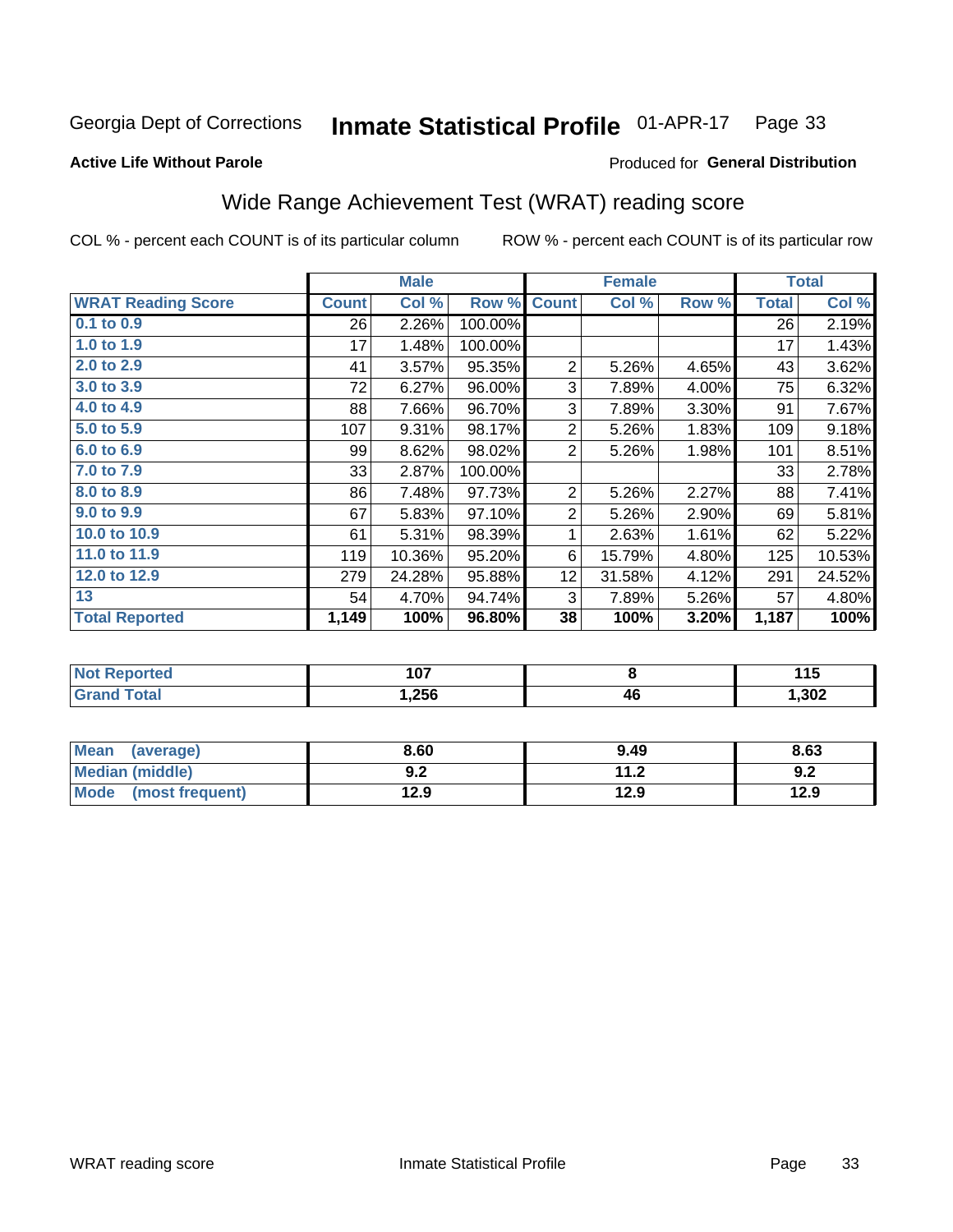#### Inmate Statistical Profile 01-APR-17 Page 34

### **Active Life Without Parole**

### Produced for General Distribution

## Wide Range Achievement Test (WRAT) math score

COL % - percent each COUNT is of its particular column

|                              | <b>Male</b>  |        |         |                 | <b>Female</b> | <b>Total</b> |              |        |
|------------------------------|--------------|--------|---------|-----------------|---------------|--------------|--------------|--------|
| <b>WRAT Mathematic Score</b> | <b>Count</b> | Col %  | Row %   | <b>Count</b>    | Col %         | Row %        | <b>Total</b> | Col %  |
| $0.1$ to $0.9$               | 3            | 0.26%  | 100.00% |                 |               |              | 3            | 0.25%  |
| 1.0 to 1.9                   | 9            | 0.78%  | 100.00% |                 |               |              | 9            | 0.76%  |
| 2.0 to 2.9                   | 26           | 2.26%  | 96.30%  | 1               | 2.63%         | 3.70%        | 27           | 2.27%  |
| 3.0 to 3.9                   | 62           | 5.40%  | 96.88%  | $\overline{2}$  | 5.26%         | 3.13%        | 64           | 5.39%  |
| 4.0 to 4.9                   | 122          | 10.62% | 96.83%  | 4               | 10.53%        | 3.17%        | 126          | 10.61% |
| 5.0 to 5.9                   | 156          | 13.58% | 98.11%  | 3               | 7.89%         | 1.89%        | 159          | 13.40% |
| 6.0 to 6.9                   | 255          | 22.19% | 97.70%  | 6               | 15.79%        | 2.30%        | 261          | 21.99% |
| 7.0 to 7.9                   | 115          | 10.01% | 97.46%  | 3               | 7.89%         | 2.54%        | 118          | 9.94%  |
| 8.0 to 8.9                   | 113          | 9.83%  | 97.41%  | 3               | 7.89%         | 2.59%        | 116          | 9.77%  |
| 9.0 to 9.9                   | 89           | 7.75%  | 95.70%  | 4               | 10.53%        | 4.30%        | 93           | 7.83%  |
| 10.0 to 10.9                 | 27           | 2.35%  | 100.00% |                 |               |              | 27           | 2.27%  |
| 11.0 to 11.9                 | 41           | 3.57%  | 97.62%  | 1               | 2.63%         | 2.38%        | 42           | 3.54%  |
| 12.0 to 12.9                 | 124          | 10.79% | 92.54%  | 10 <sup>1</sup> | 26.32%        | 7.46%        | 134          | 11.29% |
| 13                           | 7            | 0.61%  | 87.50%  | 1               | 2.63%         | 12.50%       | 8            | 0.67%  |
| <b>Total Reported</b>        | 1,149        | 100%   | 96.80%  | 38              | 100%          | 3.20%        | 1,187        | 100%   |
|                              |              |        |         |                 |               |              |              |        |

| <b>Not Reported</b>          | 107   |    | 44 F<br>. |
|------------------------------|-------|----|-----------|
| <b>Total</b><br><b>Grand</b> | .256، | 46 | ,302      |

| Mean (average)       | 7.36 | 8.42 | 7.40 |
|----------------------|------|------|------|
| Median (middle)      | 6.9  | 7.9  | 6.9  |
| Mode (most frequent) | 12.9 | 12.9 | 12.9 |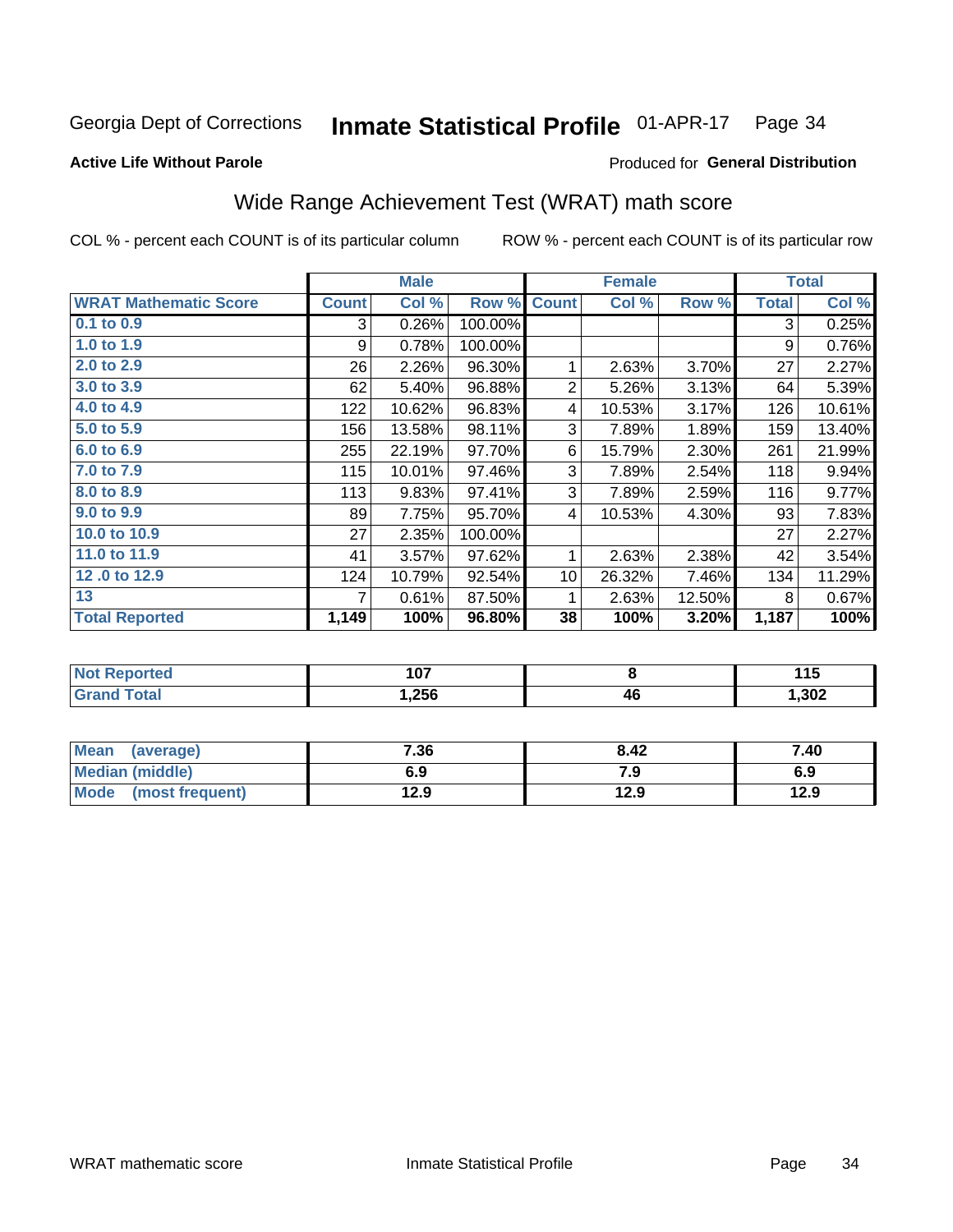#### Inmate Statistical Profile 01-APR-17 Page 35

### **Active Life Without Parole**

#### Produced for General Distribution

## Wide Range Achievement Test (WRAT) spelling score

COL % - percent each COUNT is of its particular column

|                            |              | <b>Male</b> |         | <b>Female</b>  |           |       | <b>Total</b> |        |
|----------------------------|--------------|-------------|---------|----------------|-----------|-------|--------------|--------|
| <b>WRAT Spelling Score</b> | <b>Count</b> | Col %       | Row %   | <b>Count</b>   | Col %     | Row % | <b>Total</b> | Col %  |
| $0.1$ to $0.9$             | 19           | 1.66%       | 100.00% |                |           |       | 19           | 1.60%  |
| 1.0 to 1.9                 | 33           | 2.88%       | 100.00% |                |           |       | 33           | 2.78%  |
| 2.0 to 2.9                 | 52           | 4.53%       | 96.30%  | $\overline{2}$ | 5.26%     | 3.70% | 54           | 4.56%  |
| 3.0 to 3.9                 | 70           | 6.10%       | 97.22%  | $\overline{2}$ | 5.26%     | 2.78% | 72           | 6.08%  |
| 4.0 to 4.9                 | 71           | 6.19%       | 98.61%  | 1              | 2.63%     | 1.39% | 72           | 6.08%  |
| 5.0 to 5.9                 | 129          | 11.25%      | 99.23%  | 1              | 2.63%     | 0.77% | 130          | 10.97% |
| 6.0 to 6.9                 | 104          | 9.07%       | 99.05%  | 1              | 2.63%     | 0.95% | 105          | 8.86%  |
| 7.0 to 7.9                 | 99           | 8.63%       | 97.06%  | 3              | 7.89%     | 2.94% | 102          | 8.61%  |
| 8.0 to 8.9                 | 100          | 8.72%       | 97.09%  | 3              | 7.89%     | 2.91% | 103          | 8.69%  |
| 9.0 to 9.9                 | 63           | 5.49%       | 100.00% |                |           |       | 63           | 5.32%  |
| 10.0 to 10.9               | 56           | 4.88%       | 100.00% |                |           |       | 56           | 4.73%  |
| 11.0 to 11.9               | 80           | 6.97%       | 94.12%  | 5              | 13.16%    | 5.88% | 85           | 7.17%  |
| 12.0 to 12.9               | 242          | 21.10%      | 92.72%  | 19             | 50.00%    | 7.28% | 261          | 22.03% |
| 13                         | 29           | 2.53%       | 96.67%  | 1              | 2.63%     | 3.33% | 30           | 2.53%  |
| <b>Total Reported</b>      | 1,147        | 100%        | 96.79%  | 38             | 100%      | 3.21% | 1,185        | 100.0% |
|                            |              |             |         |                |           |       |              |        |
| <b>Net Departed</b>        |              | $\sqrt{2}$  |         |                | $\bullet$ |       |              | 447    |

| N<br>$\blacksquare$ | 109  |          | 447  |
|---------------------|------|----------|------|
|                     | ,256 | Λſ<br>יד | ,302 |

| Mean (average)         | 8.10 | 10.22 | 8.16 |
|------------------------|------|-------|------|
| <b>Median (middle)</b> | 7.a  | 12.3  | 8.3  |
| Mode (most frequent)   | 12.9 | 12.9  | 12.9 |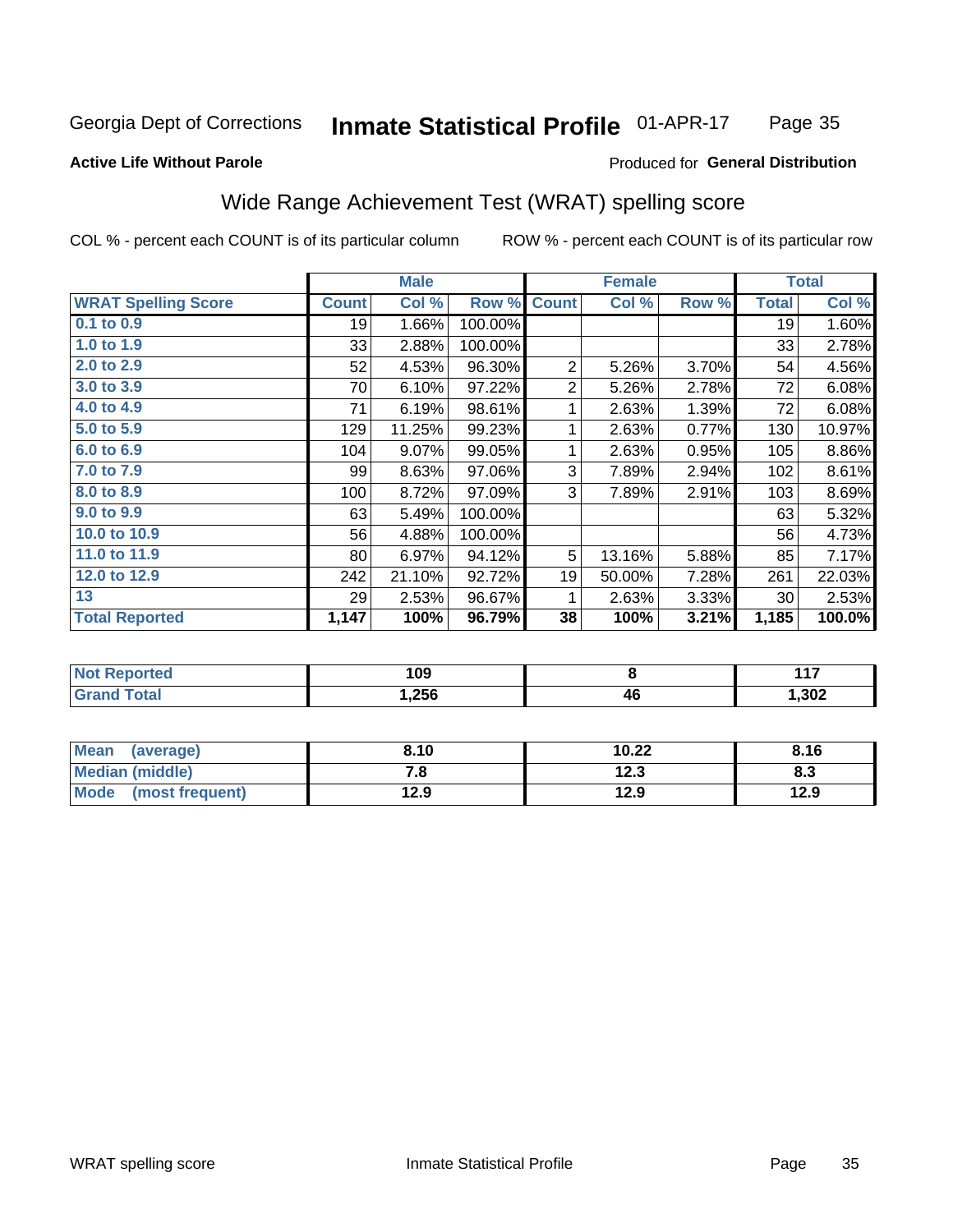#### Inmate Statistical Profile 01-APR-17 Page 36

#### **Active Life Without Parole**

#### Produced for General Distribution

## Current / last mental health treatment level

COL % - percent each COUNT is of its particular column

|                                    |              | <b>Male</b> |         |              | <b>Female</b> |        |                 | <b>Total</b> |
|------------------------------------|--------------|-------------|---------|--------------|---------------|--------|-----------------|--------------|
| <b>Mental Health Treatment Lev</b> | <b>Count</b> | Col%        | Row %   | <b>Count</b> | Col %         | Row %  | Total           | Col %        |
| 1 No problem at current time       | 251          | 45.06%      | 96.91%  | 8            | 21.62%        | 3.09%  | 259             | 43.60%       |
| 2 Receiving outpatient             | 229          | 41.11%      | 89.45%  | 27           | 72.97%        | 10.55% | 256             | 43.10%       |
| Treatment                          |              |             |         |              |               |        |                 |              |
| 3 Inpatient, moderate              | 64           | 11.49%      | 96.97%  | 2            | 5.41%         | 3.03%  | 66              | 11.11%       |
| Treatment                          |              |             |         |              |               |        |                 |              |
| 4 Inpatient, intensive             | 13           | 2.33%       | 100.00% |              |               |        | 13 <sub>1</sub> | 2.19%        |
| Treatment                          |              |             |         |              |               |        |                 |              |
| <b>Total Evaluated</b>             | 557          | 100%        | 93.77%  | 37           | 100%          | 6.23%  | 594             | 100%         |

| Never had MH evaluation | 699  |    | 708    |
|-------------------------|------|----|--------|
| Total                   | .256 | 46 | 302, ا |

| <b>Median (middle)</b> | <b>Receiving outpatient</b><br>treatment | <b>Receiving outpatient</b><br>treatment | <b>Receiving</b><br>outpatient<br>treatment |  |  |
|------------------------|------------------------------------------|------------------------------------------|---------------------------------------------|--|--|
| <b>Mode</b>            | No problem at current time               | <b>Receiving outpatient</b>              | No problem at                               |  |  |
| (most frequent)        |                                          | treatment                                | current time                                |  |  |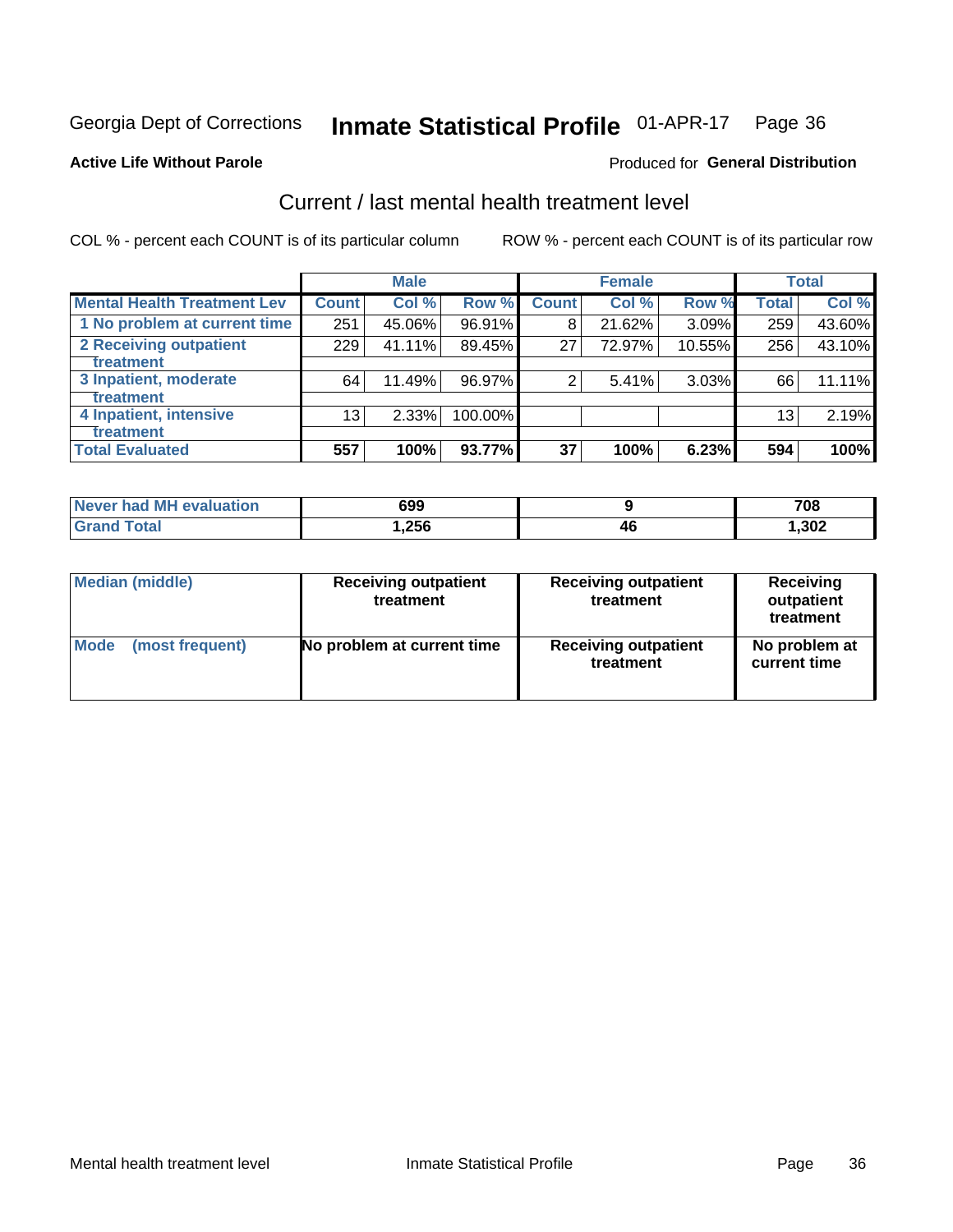#### Inmate Statistical Profile 01-APR-17 Page 37

### **Active Life Without Parole**

### Produced for General Distribution

## PULHESDWIT medical scale - 'P' overall condition ('P'hysical)

COL % - percent each COUNT is of its particular column

|                                  | <b>Male</b> |    |                                                                 |               | <b>Total</b>                     |
|----------------------------------|-------------|----|-----------------------------------------------------------------|---------------|----------------------------------|
| <b>Count</b>                     | Col %       |    | Col %                                                           | <b>Total</b>  | Col %                            |
| 854                              | 74.33%      | 23 | 51.11%                                                          | 877           | 73.45%                           |
| 272 <sub>1</sub>                 | 23.67%      | 22 | 48.89%                                                          | 294           | 24.62%                           |
|                                  |             |    |                                                                 |               |                                  |
| 22                               | 1.91%       |    |                                                                 | 22            | 1.84%                            |
|                                  |             |    |                                                                 |               |                                  |
| 4 Significant problems requiring | 0.09%       |    |                                                                 |               | 0.08%                            |
|                                  |             |    |                                                                 |               |                                  |
| 1,149                            | 100%        | 45 | 100%                                                            | 1,194         | 100%                             |
|                                  |             |    | Row % Count<br>97.38%<br>92.52%<br>100.00%<br>100.00%<br>96.23% | <b>Female</b> | Row %<br>2.62%<br>7.48%<br>3.77% |

| $\sim$<br>$\cdots$ |          | 108  |
|--------------------|----------|------|
| ,256               | лı<br>41 | ,302 |

| Mode<br>(most frequent) | 1 No medical illness | 1 No medical illness | 1 No medical<br>illness |
|-------------------------|----------------------|----------------------|-------------------------|
|-------------------------|----------------------|----------------------|-------------------------|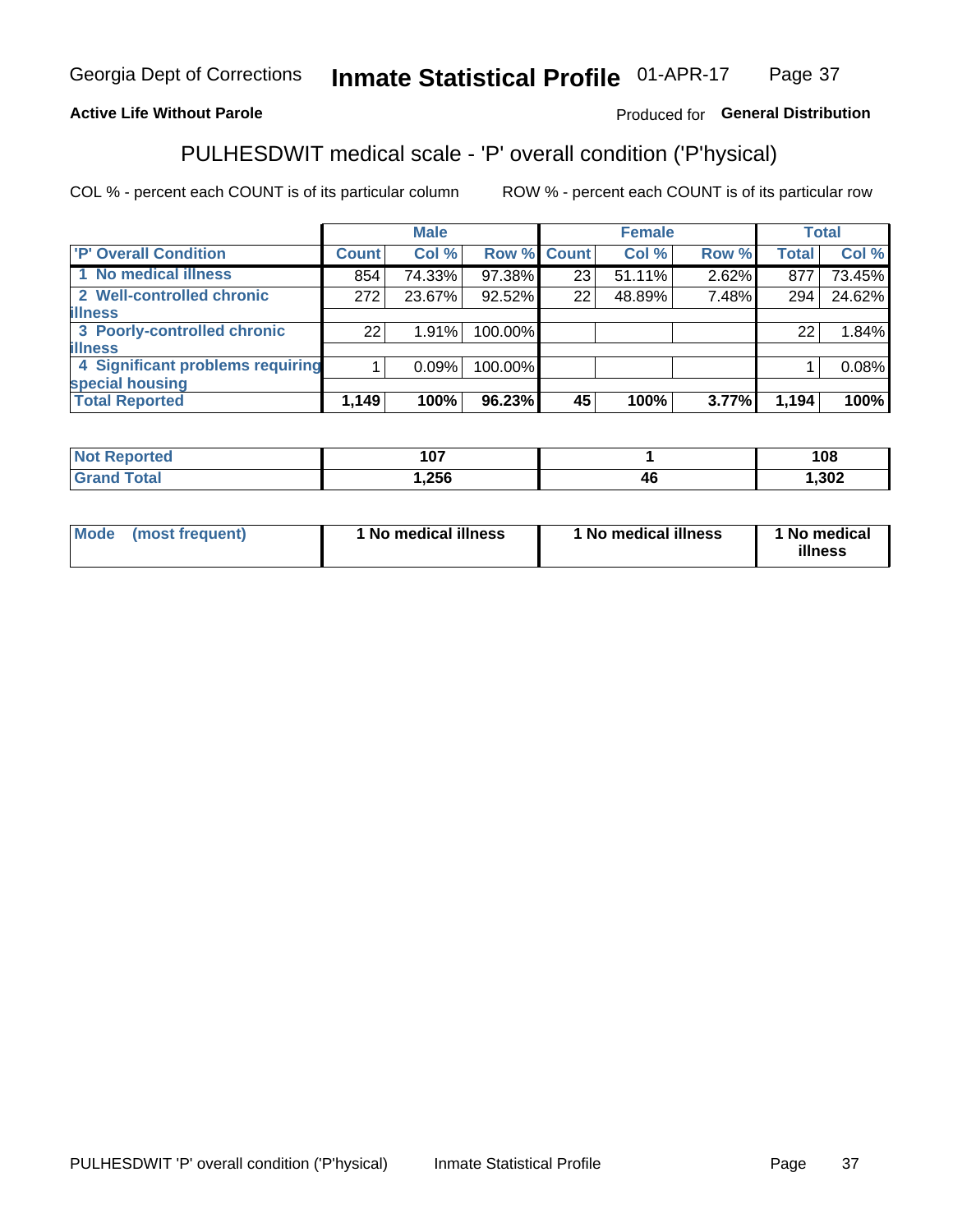### **Active Life Without Parole**

### Produced for General Distribution

## PULHESDWIT medical scale - 'U' upper body

COL % - percent each COUNT is of its particular column

|                              |              | <b>Male</b> |         |              | <b>Female</b> |       |              | <b>Total</b> |
|------------------------------|--------------|-------------|---------|--------------|---------------|-------|--------------|--------------|
| <b>'U' Upper Body</b>        | <b>Count</b> | Col %       | Row %   | <b>Count</b> | Col %         | Row % | <b>Total</b> | Col %        |
| 1 Upper bones, joints,       | 1,087        | 94.69%      | 96.37%  | 41           | 91.11%        | 3.63% | 1,128        | 94.55%       |
| muscles all OK               |              |             |         |              |               |       |              |              |
| 2 One or both arms minimally | 53           | 4.62%       | 92.98%  | 4            | 8.89%         | 7.02% | 57           | 4.78%        |
| limited                      |              |             |         |              |               |       |              |              |
| 3 One or both arms           | 5            | 0.44%       | 100.00% |              |               |       | 5            | 0.42%        |
| moderately limited           |              |             |         |              |               |       |              |              |
| 4 One arm disabled,          | 2            | 0.17%       | 100.00% |              |               |       | 2            | 0.17%        |
| paralyzed, or amputated      |              |             |         |              |               |       |              |              |
| 5 Both arms disabled,        |              | 0.09%       | 100.00% |              |               |       |              | 0.08%        |
| paralyzed, or amputated      |              |             |         |              |               |       |              |              |
| <b>Total Reported</b>        | 1,148        | 100%        | 96.23%  | 45           | 100%          | 3.77% | 1,193        | 100%         |

| <b>Not Reported</b> | 108  |    | 109   |
|---------------------|------|----|-------|
| <b>Grand Total</b>  | 256. | 46 | 1,302 |

| Mode (most frequent) | 1 Upper bones, joints,<br>muscles all OK | 1 Upper bones, joints,<br>muscles all OK | 1 Upper bones,<br>joints, muscles all<br>ΟK |
|----------------------|------------------------------------------|------------------------------------------|---------------------------------------------|
|----------------------|------------------------------------------|------------------------------------------|---------------------------------------------|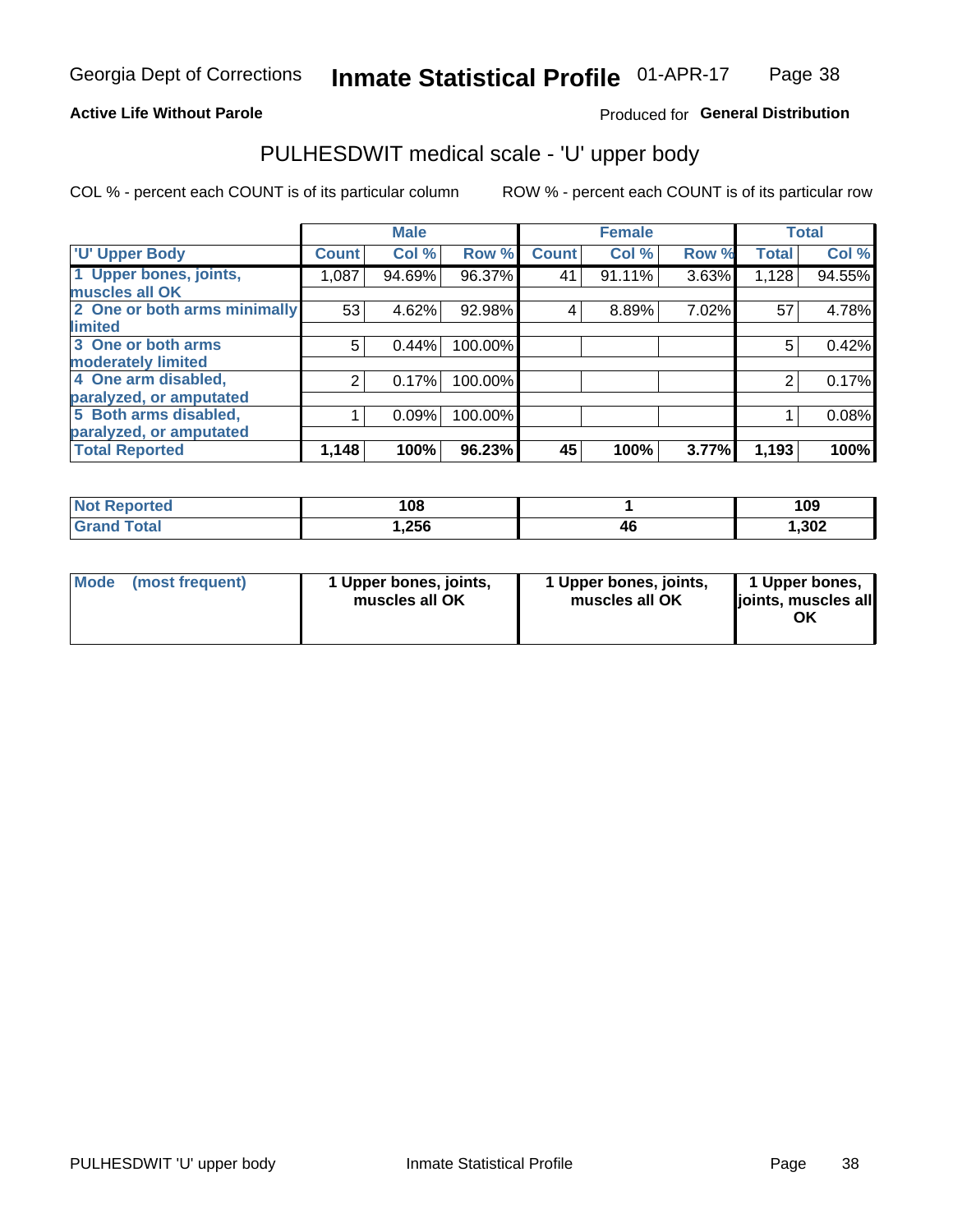### **Active Life Without Parole**

### Produced for General Distribution

## PULHESDWIT medical scale - 'L' lower body

COL % - percent each COUNT is of its particular column

|                                | <b>Male</b>    |          | <b>Female</b> |              |        | <b>Total</b> |              |        |
|--------------------------------|----------------|----------|---------------|--------------|--------|--------------|--------------|--------|
| 'L' Lower Body                 | <b>Count</b>   | Col %    | Row %         | <b>Count</b> | Col %  | Row %        | <b>Total</b> | Col %  |
| 1 Lower bones, joints,         | 1,006          | 87.63%   | 96.27%        | 39           | 86.67% | 3.73%        | 1,045        | 87.59% |
| muscles all OK                 |                |          |               |              |        |              |              |        |
| 2 One or both legs minimally   | 127            | 11.06%   | 95.49%        | 6            | 13.33% | 4.51%        | 133          | 11.15% |
| limited                        |                |          |               |              |        |              |              |        |
| 3 One or both legs             | 11             | $0.96\%$ | 100.00%       |              |        |              | 11           | 0.92%  |
| moderately limited             |                |          |               |              |        |              |              |        |
| 4 One leg disabled, paralyzed, | $\overline{4}$ | 0.35%    | 100.00%       |              |        |              | 4            | 0.34%  |
| or amputated                   |                |          |               |              |        |              |              |        |
| <b>Total Reported</b>          | 1,148          | 100%     | 96.23%        | 45           | 100%   | 3.77%        | 1,193        | 100%   |

| <b>Not Reported</b> | 108  |    | 109   |
|---------------------|------|----|-------|
| <b>Total</b>        | ,256 | тv | 1,302 |

| Mode | (most frequent) | 1 Lower bones, joints,<br>muscles all OK | 1 Lower bones, joints,<br>muscles all OK | 1 Lower bones,<br>ljoints, muscles all<br>OK |
|------|-----------------|------------------------------------------|------------------------------------------|----------------------------------------------|
|------|-----------------|------------------------------------------|------------------------------------------|----------------------------------------------|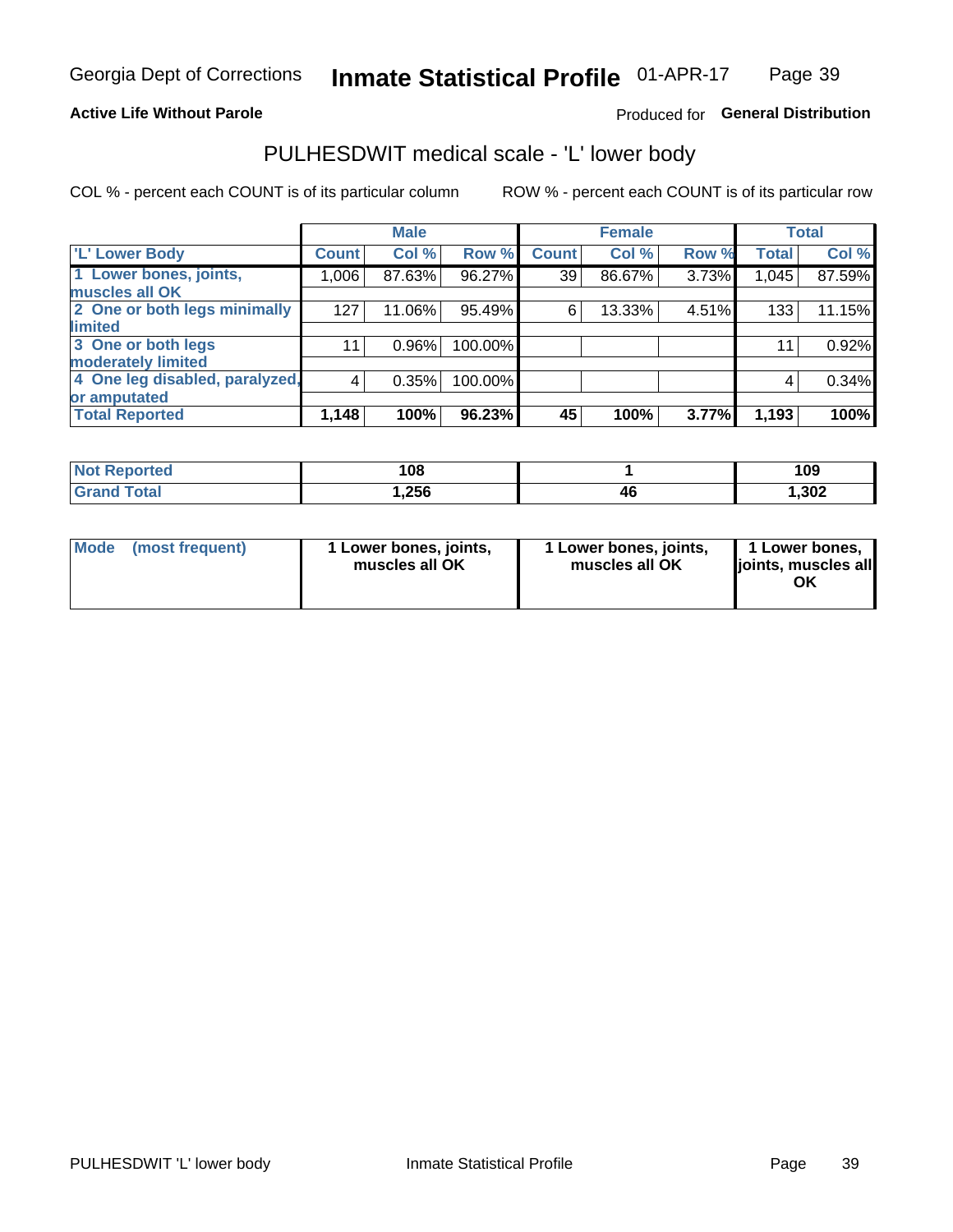**Active Life Without Parole** 

Produced for General Distribution

## PULHESDWIT medical scale - 'H' hearing

COL % - percent each COUNT is of its particular column

|                                                               |              | <b>Male</b> |             |     | <b>Female</b> |       | <b>Total</b> |        |
|---------------------------------------------------------------|--------------|-------------|-------------|-----|---------------|-------|--------------|--------|
| <b>H'</b> Hearing                                             | <b>Count</b> | Col %       | Row % Count |     | Col%          | Row % | <b>Total</b> | Col %  |
| 1 Normal hearing both ears                                    | 1.127        | 98.51%      | 96.16%      | 45' | 100.00%       | 3.84% | 1,172        | 98.57% |
| 2 Some loss in one ear with<br>other OK, or mild loss in both | 14           | $1.22\%$    | 100.00%     |     |               |       | 14           | 1.18%  |
| 3 Total loss in one ear with<br>mild loss in other            | 3            | 0.26%       | 100.00%     |     |               |       |              | 0.25%  |
| <b>Total Reported</b>                                         | 1,144        | 100%        | $96.22\%$   | 45  | 100%          | 3.78% | 1,189        | 100%   |

| <b>Not</b><br>Reported | 14 O<br>. . |     | 44 <sup>o</sup><br>. |
|------------------------|-------------|-----|----------------------|
| <b>otal</b>            | 256,،       | -46 | 302,                 |

| Mode (most frequent) | 1 Normal hearing both ears 1 Normal hearing both ears 1 Normal hearing | both ears |
|----------------------|------------------------------------------------------------------------|-----------|
|----------------------|------------------------------------------------------------------------|-----------|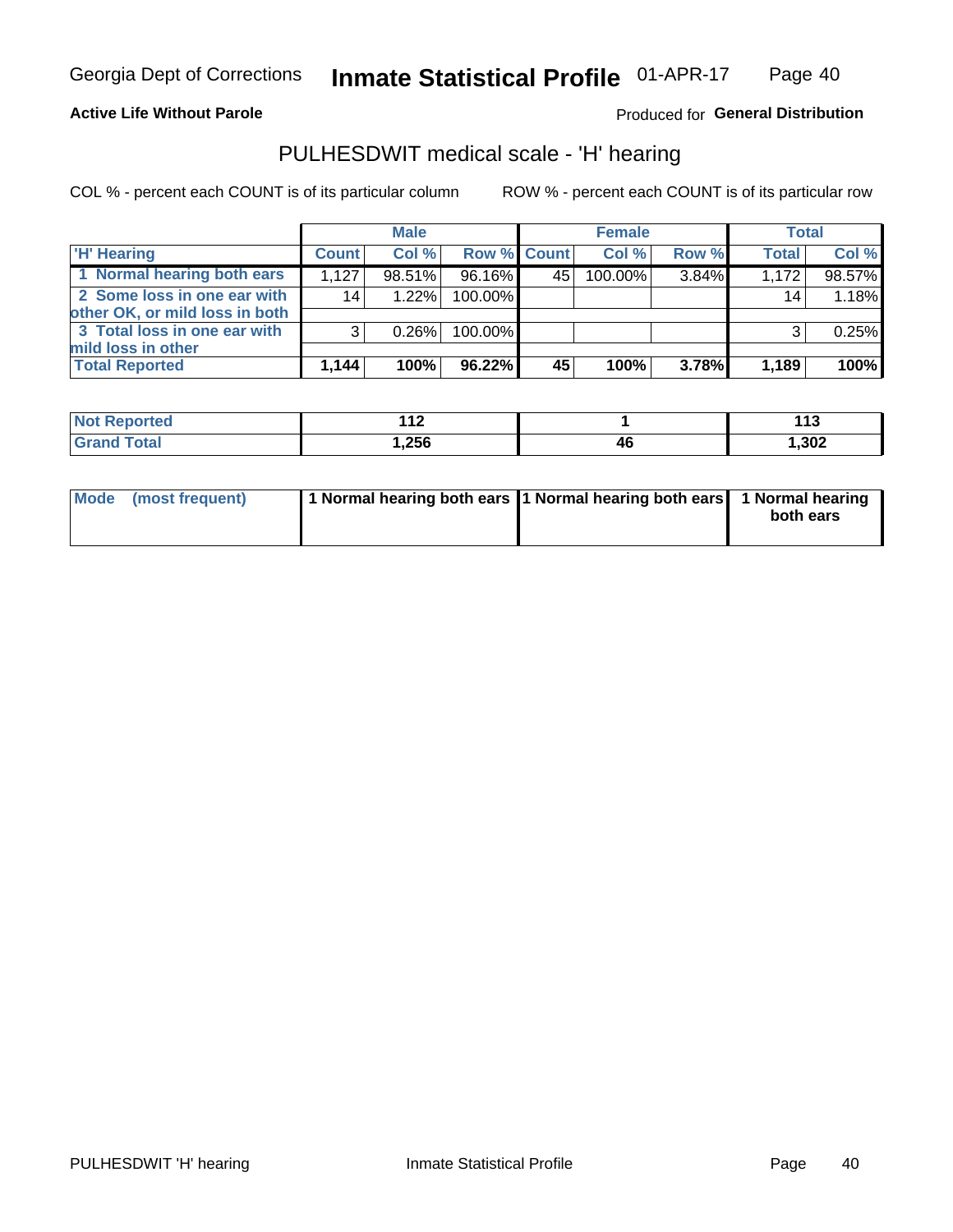### **Active Life Without Parole**

### Produced for General Distribution

## PULHESDWIT medical scale - 'E' vision

COL % - percent each COUNT is of its particular column

|                                |                 | <b>Male</b> |             |                 | <b>Female</b> |       |              | <b>Total</b> |
|--------------------------------|-----------------|-------------|-------------|-----------------|---------------|-------|--------------|--------------|
| <b>E' Vision</b>               | <b>Count</b>    | Col %       | Row % Count |                 | Col %         | Row % | <b>Total</b> | Col %        |
| 1 Correctable to 20/40 in both | 857             | 77.28%      | 97.94%      | 18 <sub>1</sub> | 43.90%        | 2.06% | 875          | 76.09%       |
| eyes                           |                 |             |             |                 |               |       |              |              |
| 2 Correctable to 20/70 in one  | 230             | 20.74%      | 91.63%      | 21              | 51.22%        | 8.37% | 251          | 21.83%       |
| eye, may be blind in other     |                 |             |             |                 |               |       |              |              |
| 3 Correctable to 20/200 in one | 20 <sub>1</sub> | $1.80\%$    | 90.91%      |                 | 4.88%         | 9.09% | 22           | 1.91%        |
| eye, may be blind in other     |                 |             |             |                 |               |       |              |              |
| 4 One eye not correctable to   |                 | 0.18%       | 100.00%     |                 |               |       | 2            | 0.17%        |
| 20/200, other may be blind     |                 |             |             |                 |               |       |              |              |
| <b>Total Reported</b>          | 1,109           | 100%        | 96.43%      | 41              | 100%          | 3.57% | 1,150        | 100%         |

| <b>Not Reported</b>   | $\overline{A7}$ |    | 4E <sub>2</sub><br>JJ 4 |
|-----------------------|-----------------|----|-------------------------|
| <b>Total</b><br>Grand | ,256            | 46 | ,302                    |

| Mode (most frequent) | 1 Correctable to 20/40 in both 2 Correctable to 20/70 in one 1 Correctable to<br>eves | eye, may be blind in other 20/40 in both eyes |  |
|----------------------|---------------------------------------------------------------------------------------|-----------------------------------------------|--|
|                      |                                                                                       |                                               |  |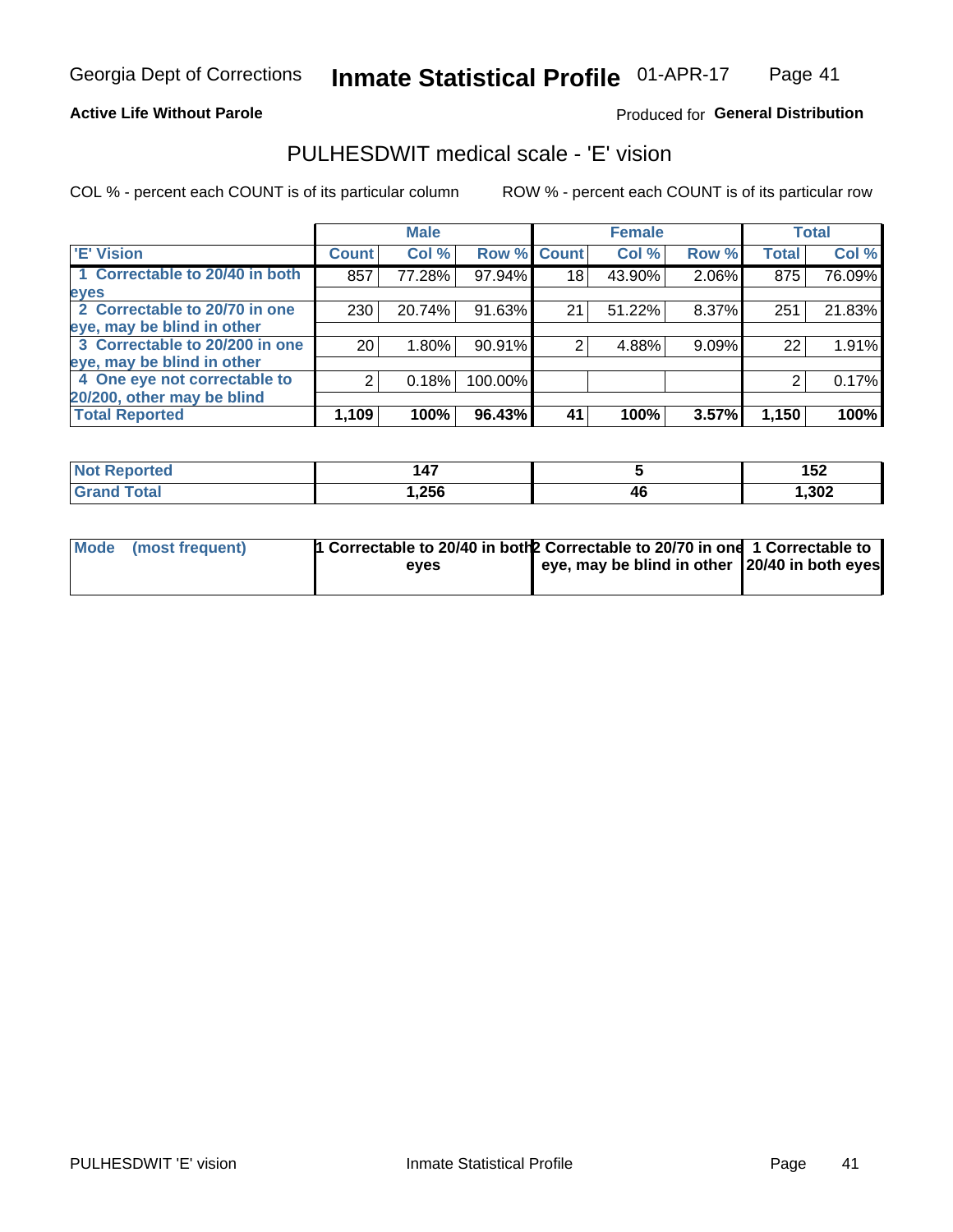### **Active Life Without Parole**

### Produced for General Distribution

## PULHESDWIT medical scale - 'S' pSychiatric

COL % - percent each COUNT is of its particular column

|                                        |              | <b>Male</b> |         |              | <b>Female</b> |        |              | <b>Total</b> |
|----------------------------------------|--------------|-------------|---------|--------------|---------------|--------|--------------|--------------|
| 'S' pSychiatric                        | <b>Count</b> | Col %       | Row %   | <b>Count</b> | Col %         | Row %  | <b>Total</b> | Col %        |
| 1 No impairment or disorders           | 971          | 82.01%      | 98.98%  | 10           | 29.41%        | 1.02%  | 981          | 80.54%       |
| 2 Stable, or in remission, or          | 150          | 12.67%      | 86.71%  | 23           | 67.65%        | 13.29% | 173          | 14.20%       |
| mild impairment or retardation         |              |             |         |              |               |        |              |              |
| 3 Requires moderate inpatient          | 52           | 4.39%       | 98.11%  |              | 2.94%         | 1.89%  | 53           | 4.35%        |
| treatment                              |              |             |         |              |               |        |              |              |
| 4 Requires intensive inpatient         | 9            | 0.76%       | 100.00% |              |               |        | 9            | 0.74%        |
| treatment                              |              |             |         |              |               |        |              |              |
| <b>5 Requires Crisis Stabilization</b> | 2            | 0.17%       | 100.00% |              |               |        | 2            | 0.16%        |
| Unit (CSU) inpatient care              |              |             |         |              |               |        |              |              |
| <b>Total Reported</b>                  | 1,184        | 100%        | 97.21%  | 34           | 100%          | 2.79%  | 1,218        | 100%         |

| <b>Not Reported</b>  | $\mathbf{z}$ | . . | 84   |
|----------------------|--------------|-----|------|
| Total<br><b>Gran</b> | 256,         | 4t  | 302, |

| Mode (most frequent) | <b>1 No impairment or disorders</b> 2 Stable, or in remission, 11 No impairment or |                       |           |
|----------------------|------------------------------------------------------------------------------------|-----------------------|-----------|
|                      |                                                                                    | or mild impairment or | disorders |
|                      |                                                                                    | retardation           |           |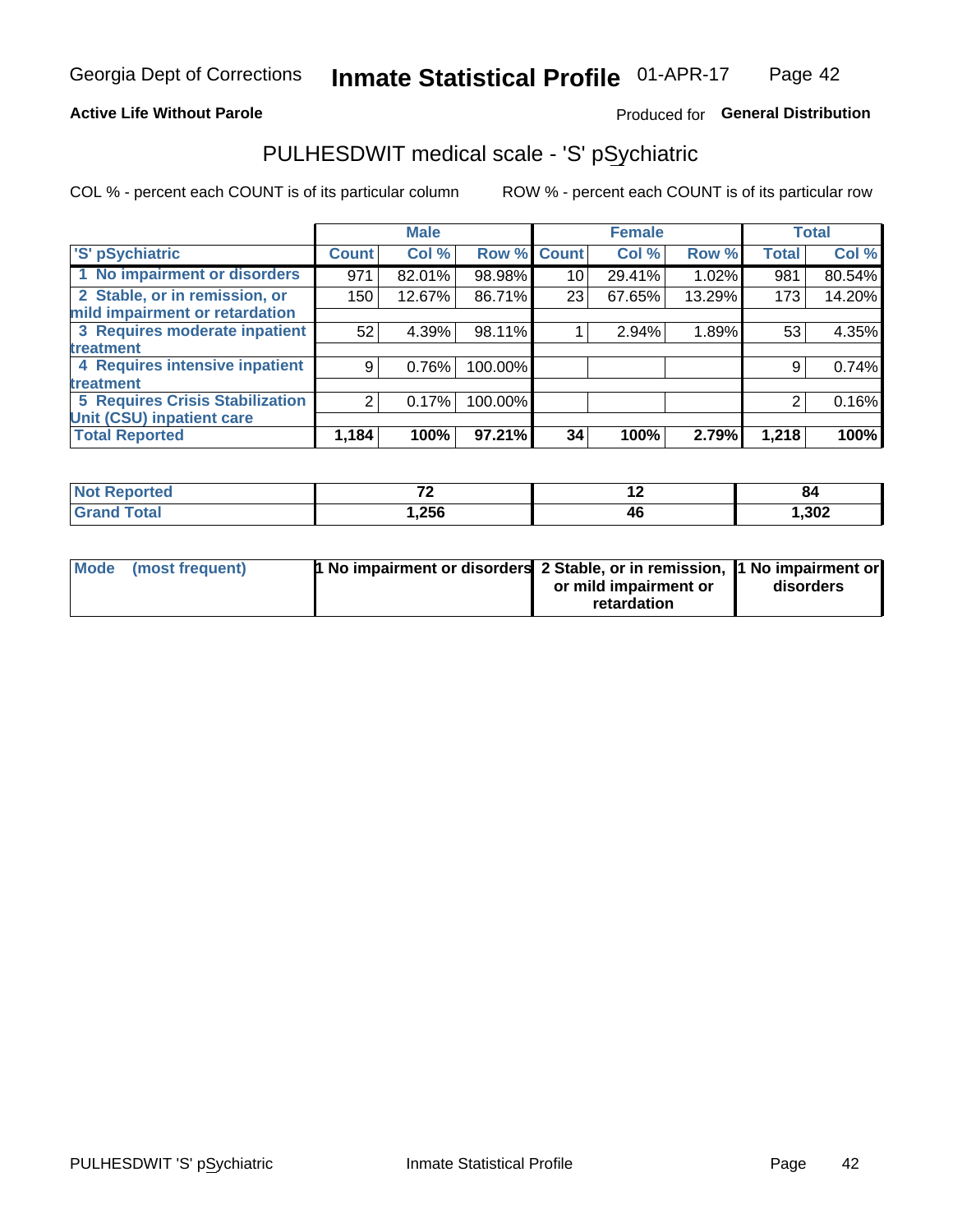**Active Life Without Parole** 

Produced for General Distribution

## PULHESDWIT medical scale - 'D' dental

COL % - percent each COUNT is of its particular column

|                                 |              | <b>Male</b> |                    |    | <b>Female</b> |       |              | <b>Total</b> |
|---------------------------------|--------------|-------------|--------------------|----|---------------|-------|--------------|--------------|
| 'D' Dental                      | <b>Count</b> | Col %       | <b>Row % Count</b> |    | Col %         | Row % | <b>Total</b> | Col %        |
| 1 Minimal routine dental health | 799          | 73.24%      | 96.38%             | 30 | 76.92%        | 3.62% | 829          | 73.36%       |
| <b>needs</b>                    |              |             |                    |    |               |       |              |              |
| 2 Moderate cavities and/or gum  | 244          | 22.36%      | $97.21\%$          |    | 17.95%        | 2.79% | 251          | 22.21%       |
| disease                         |              |             |                    |    |               |       |              |              |
| 3 Extensive gum disease         | 48           | 4.40%       | 96.00%             |    | 5.13%         | 4.00% | 50           | 4.42%        |
| and/or widespread decay         |              |             |                    |    |               |       |              |              |
| <b>Total Reported</b>           | 1,091        | 100%        | 96.55%             | 39 | 100%          | 3.45% | 1,130        | 100%         |

| prtea<br>NOT RADO<br>$\cdot$ | .<br>טטו |    | $\bar{\ }$ |
|------------------------------|----------|----|------------|
| <b>Total</b>                 | 256, ا   | 46 | 302,       |

| <b>Mode</b>     | l Minimal routine dental | 1 Minimal routine dental 1 Minimal routine | dental health |
|-----------------|--------------------------|--------------------------------------------|---------------|
| (most frequent) | health needs             | health needs                               | needs         |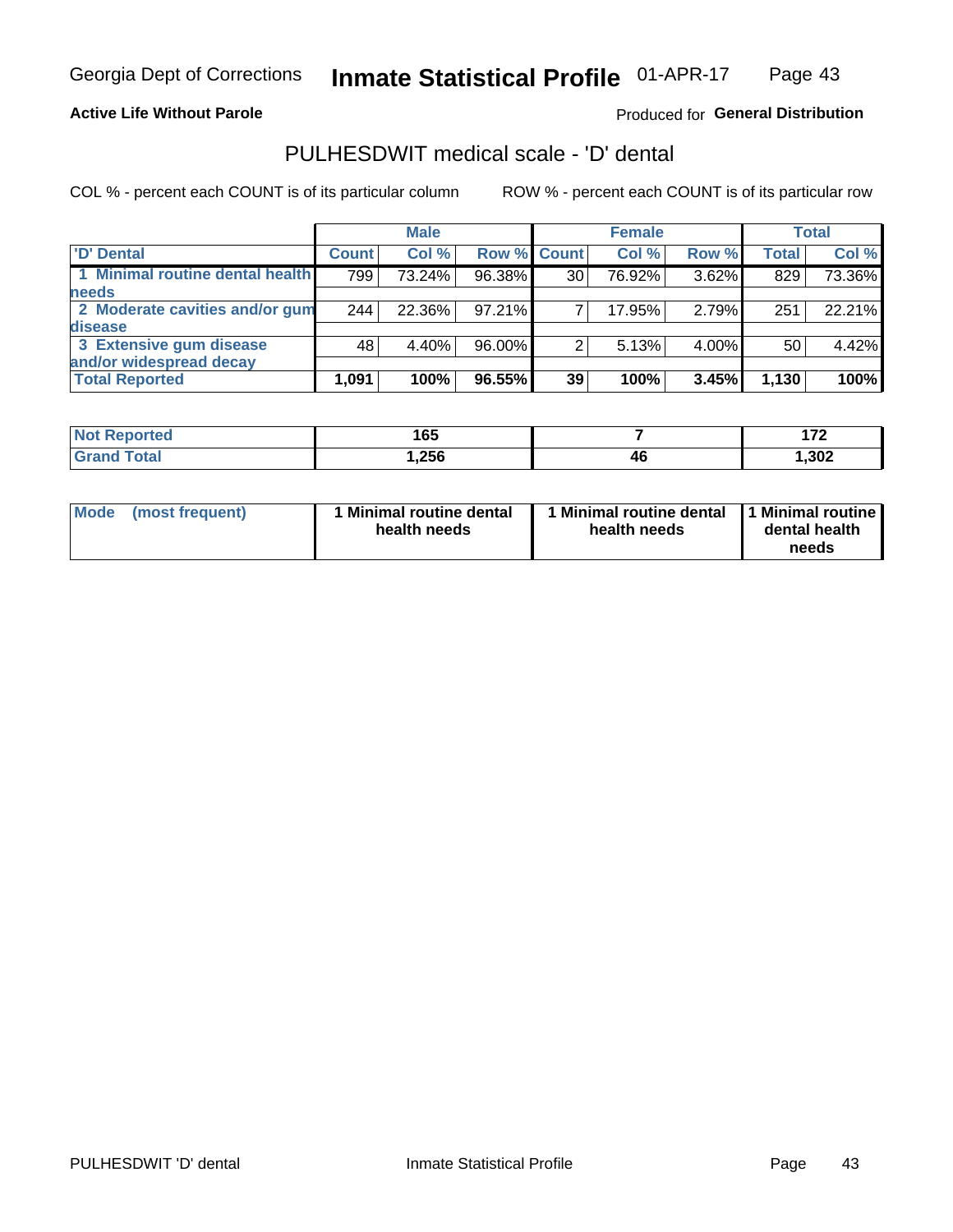### **Active Life Without Parole**

### Produced for General Distribution

### PULHESDWIT medical scale - 'W' work ability

COL % - percent each COUNT is of its particular column

|                                 |              | <b>Male</b> |         |             | <b>Female</b> |       |              | <b>Total</b> |
|---------------------------------|--------------|-------------|---------|-------------|---------------|-------|--------------|--------------|
| <b>W' work ability</b>          | <b>Count</b> | Col %       |         | Row % Count | Col %         | Row % | <b>Total</b> | Col %        |
| 1 Unrestricted work or activity | 956          | 83.20%      | 96.76%  | 32          | 71.11%        | 3.24% | 988          | 82.75%       |
| 2 Minor restrictions on type of | 148          | 12.88%      | 91.93%  | 13          | 28.89%        | 8.07% | 161          | 13.48%       |
| <b>work</b>                     |              |             |         |             |               |       |              |              |
| 3 Moderate restrictions on type | 28           | 2.44%       | 100.00% |             |               |       | 28           | 2.35%        |
| lof work                        |              |             |         |             |               |       |              |              |
| 4 Major restrictions on type of | 13           | 1.13%       | 100.00% |             |               |       | 13           | 1.09%        |
| <b>work</b>                     |              |             |         |             |               |       |              |              |
| 5 Cannot work under any         | 4            | 0.35%       | 100.00% |             |               |       | 4            | 0.34%        |
| <b>circumstances</b>            |              |             |         |             |               |       |              |              |
| <b>Total Reported</b>           | 1,149        | 100%        | 96.23%  | 45          | 100%          | 3.77% | 1,194        | 100.0%       |

| <b>Not Reported</b>   | 1 N 7<br>1 V I |    | 108   |
|-----------------------|----------------|----|-------|
| <b>Total</b><br>Cron/ | 256,           | 4t | , 302 |

| Mode (most frequent) | 1 Unrestricted work or | 1 Unrestricted work or | 1 Unrestricted   |
|----------------------|------------------------|------------------------|------------------|
|                      | activity               | activity               | work or activity |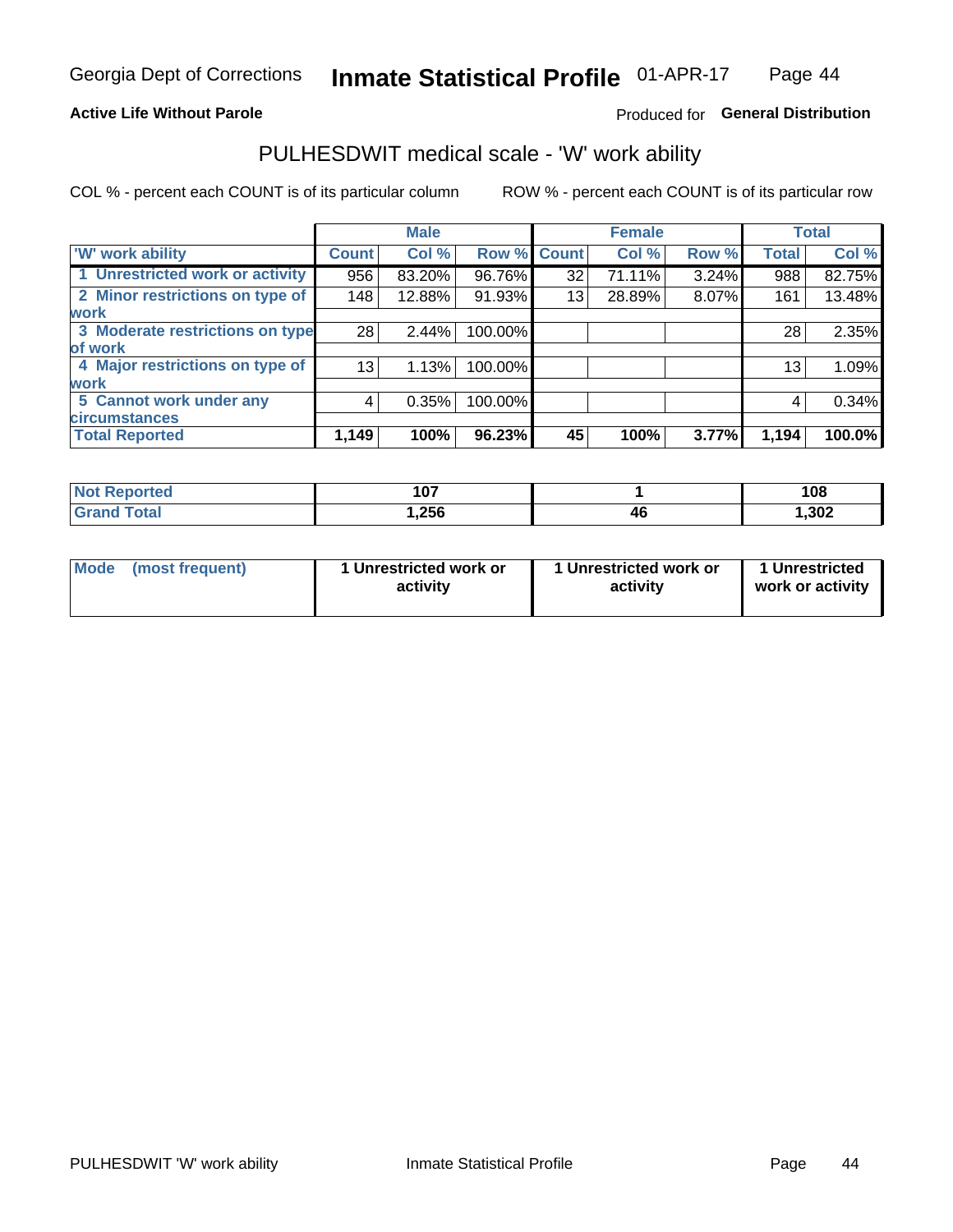#### **Active Life Without Parole**

### Produced for General Distribution

## PULHESDWIT medical scale - 'I' impairment

COL % - percent each COUNT is of its particular column ROW % - percent each COUNT is of its particular row

|                                   |              | <b>Male</b> |             |    | <b>Female</b> |       |              | <b>Total</b> |
|-----------------------------------|--------------|-------------|-------------|----|---------------|-------|--------------|--------------|
| <b>T' Impairment</b>              | <b>Count</b> | Col %       | Row % Count |    | Col %         | Row % | <b>Total</b> | Col %        |
| 1 No impairments or               | 1,135        | 98.87%      | 96.19%      | 45 | 100.00%       | 3.81% | 1,180        | 98.91%       |
| <b>disabilities</b>               |              |             |             |    |               |       |              |              |
| 2 Wheelchair-bound but            | 8            | 0.70%       | 100.00%     |    |               |       | 8            | 0.67%        |
| otherwise OK                      |              |             |             |    |               |       |              |              |
| <b>3 Needs low-level Assisted</b> | 2            | 0.17%       | 100.00%     |    |               |       |              | 0.17%        |
| Living (level I)                  |              |             |             |    |               |       |              |              |
| 4 Needs moderate Assisted         |              | 0.09%       | 100.00%     |    |               |       |              | 0.08%        |
| Living (level II)                 |              |             |             |    |               |       |              |              |
| <b>5 Needs maximal Assisted</b>   | 2            | 0.17%       | 100.00%     |    |               |       | 2            | 0.17%        |
| Living (level III)                |              |             |             |    |               |       |              |              |
| <b>Total Reported</b>             | 1,148        | 100%        | $96.23\%$   | 45 | 100%          | 3.77% | 1,193        | 100%         |

| ported      | 108   |    | 109   |
|-------------|-------|----|-------|
| <b>otal</b> | 1,256 | 16 | 1,302 |

| Mode | (most frequent) | 1 No impairments or<br>disabilities | 1 No impairments or<br>disabilities | 1 No impairments<br>or disabilities |
|------|-----------------|-------------------------------------|-------------------------------------|-------------------------------------|
|------|-----------------|-------------------------------------|-------------------------------------|-------------------------------------|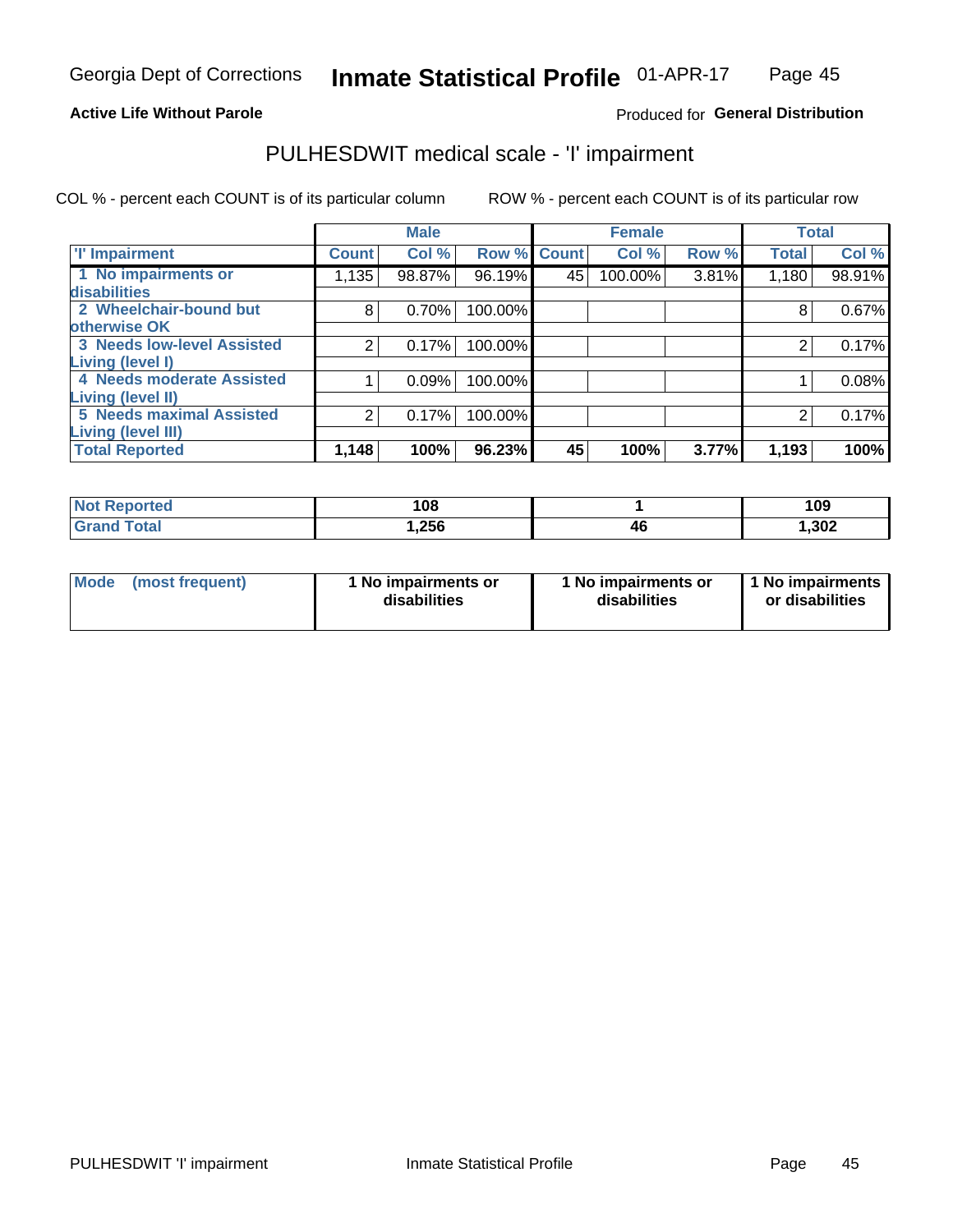#### **Active Life Without Parole**

### Produced fo General Distribution

## PULHESDWIT medical scale - 'T' transportability

COL % - percent each COUNT is of its particular column

|                             |              | <b>Male</b> |             |    | <b>Female</b> |       |              | <b>Total</b> |
|-----------------------------|--------------|-------------|-------------|----|---------------|-------|--------------|--------------|
| <b>T' Transportability</b>  | <b>Count</b> | Col%        | Row % Count |    | Col %         | Row % | <b>Total</b> | Col %        |
| 1 Can be transported in any | 1,151        | 99.31%      | 96.24%      | 45 | 100.00%       | 3.76% | 1,196        | 99.34%       |
| ordinary approved vehicle   |              |             |             |    |               |       |              |              |
| 2 Wheelchair-bound, not     |              | 0.26%       | 100.00%     |    |               |       |              | 0.25%        |
| needing special vehicle     |              |             |             |    |               |       |              |              |
| 5 Requires ambulance        |              | 0.43%       | 100.00%     |    |               |       |              | 0.42%        |
| transport                   |              |             |             |    |               |       |              |              |
| <b>Total Reported</b>       | 1,159        | 100%        | 96.26%      | 45 | 100%          | 3.74% | 1,204        | 100.0%       |

| <b>eported</b> | רח<br>∼. |    | 98    |
|----------------|----------|----|-------|
|                | 256,،    | 4Ł | 1,302 |

| Mode (most frequent) | 1 Can be transported in any 1 Can be transported in any | ordinary approved vehicle   ordinary approved vehicle   transported in any | 1 Can be<br>ordinary approved<br>vehicle |
|----------------------|---------------------------------------------------------|----------------------------------------------------------------------------|------------------------------------------|
|                      |                                                         |                                                                            |                                          |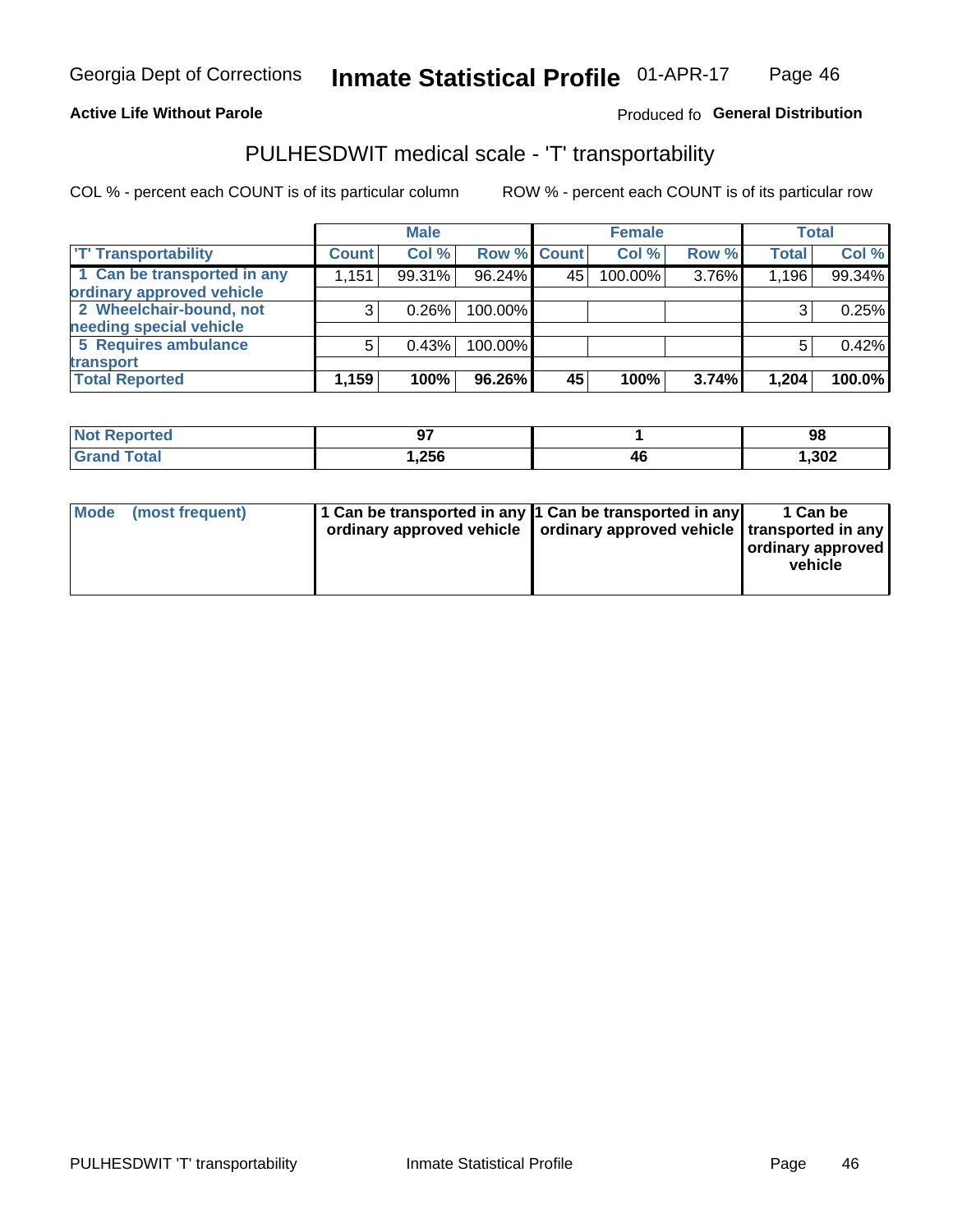#### Inmate Statistical Profile 01-APR-17 Page 47

#### **Active Life Without Parole**

### **Produced for General Distribution**

## Number of prior Georgia incarcerations

COL % - percent each COUNT is of its particular column

|                                       |              | <b>Male</b> |                    |    | <b>Female</b> |       |       | <b>Total</b> |
|---------------------------------------|--------------|-------------|--------------------|----|---------------|-------|-------|--------------|
| <b>Num of Prior GA Incarcerations</b> | <b>Count</b> | Col %       | <b>Row % Count</b> |    | Col %         | Row % | Total | Col %        |
|                                       | 628          | 50.00%      | 94.72%             | 35 | 76.09%        | 5.28% | 663   | 50.92%       |
|                                       | 246          | 19.59%      | 98.01%             | 5  | 10.87%        | 1.99% | 251   | 19.28%       |
|                                       | 159          | 12.66%      | 98.15%             | 3  | 6.52%         | 1.85% | 162   | 12.44%       |
| 3                                     | 104          | 8.28%       | 98.11%             | 2  | 4.35%         | 1.89% | 106   | 8.14%        |
| 4                                     | 59           | 4.70%       | 100.00%            |    |               |       | 59    | 4.53%        |
| 5                                     | 37           | 2.95%       | 100.00%            |    |               |       | 37    | 2.84%        |
| <b>More Than 5</b>                    | 23           | 1.83%       | 95.83%             |    | 2.17%         | 4.17% | 24    | 1.84%        |
| <b>Total Reported</b>                 | 1,256        | 100%        | 96.47%             | 46 | 100%          | 3.53% | 1,302 | 100%         |

| orted<br><b>NI</b>             |        |            |      |
|--------------------------------|--------|------------|------|
| <b>otal</b><br>$\mathsf{v}$ nu | 256, ا | /I F<br>44 | ,302 |

| Mean (average)         | 1.15 | .JZ | 1.13 |
|------------------------|------|-----|------|
| <b>Median (middle)</b> |      |     |      |
| Mode (most frequent)   |      |     |      |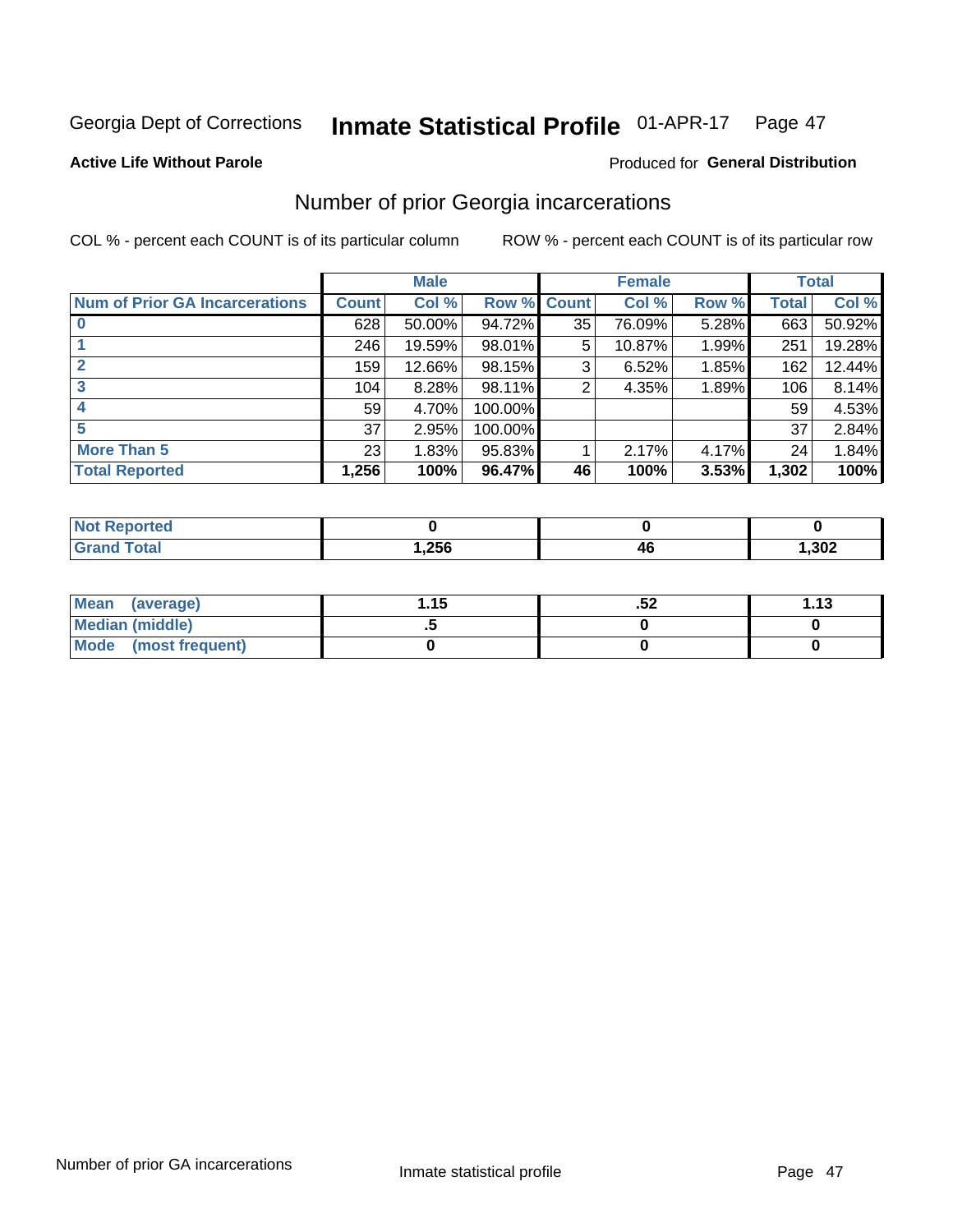#### Inmate Statistical Profile 01-APR-17 Page 48

**Active Life Without Parole** 

Produced for General Distribution

### Prison sentence in years

COL % - percent each COUNT is of its particular column

ROW % - percent each COUNT is of its particular row

|                                 |         | <b>Male</b> |                    |    | <b>Female</b> |          |             | Total  |
|---------------------------------|---------|-------------|--------------------|----|---------------|----------|-------------|--------|
| <b>Prison Sentence In Years</b> | Count l | Col %       | <b>Row % Count</b> |    | Col %         | Row %    | $\tau$ otal | Col %  |
| <b>Life Without Parole</b>      | 1.253   | 99.76%      | 96.46%             | 46 | 100.00%       | $3.54\%$ | .299        | 99.77% |
| <b>Death</b>                    |         | 0.24%       | 100.00%            |    |               |          |             | 0.23%  |
| <b>Total Reported</b>           | 1,256   | 100%        | 96.47%             | 46 | 100%          | 3.53%    | 1,302       | 100%   |

| <b>Reported</b><br>∴NO∟ |       |           |       |
|-------------------------|-------|-----------|-------|
| <b>Total</b>            | 1,256 | л.<br>- - | 1,302 |

#### **Determinate (numeric) sentences only**

| ' Mea<br><b>Service</b> A<br>ЯМА. |  |  |  |
|-----------------------------------|--|--|--|
|                                   |  |  |  |

All sentences (including determinate), with life, life without parole, and death sentences figured at 45 years

| l Mea<br>'апе<br>.<br> | ᠇<br>$\sim$ | $\sim$ |  |
|------------------------|-------------|--------|--|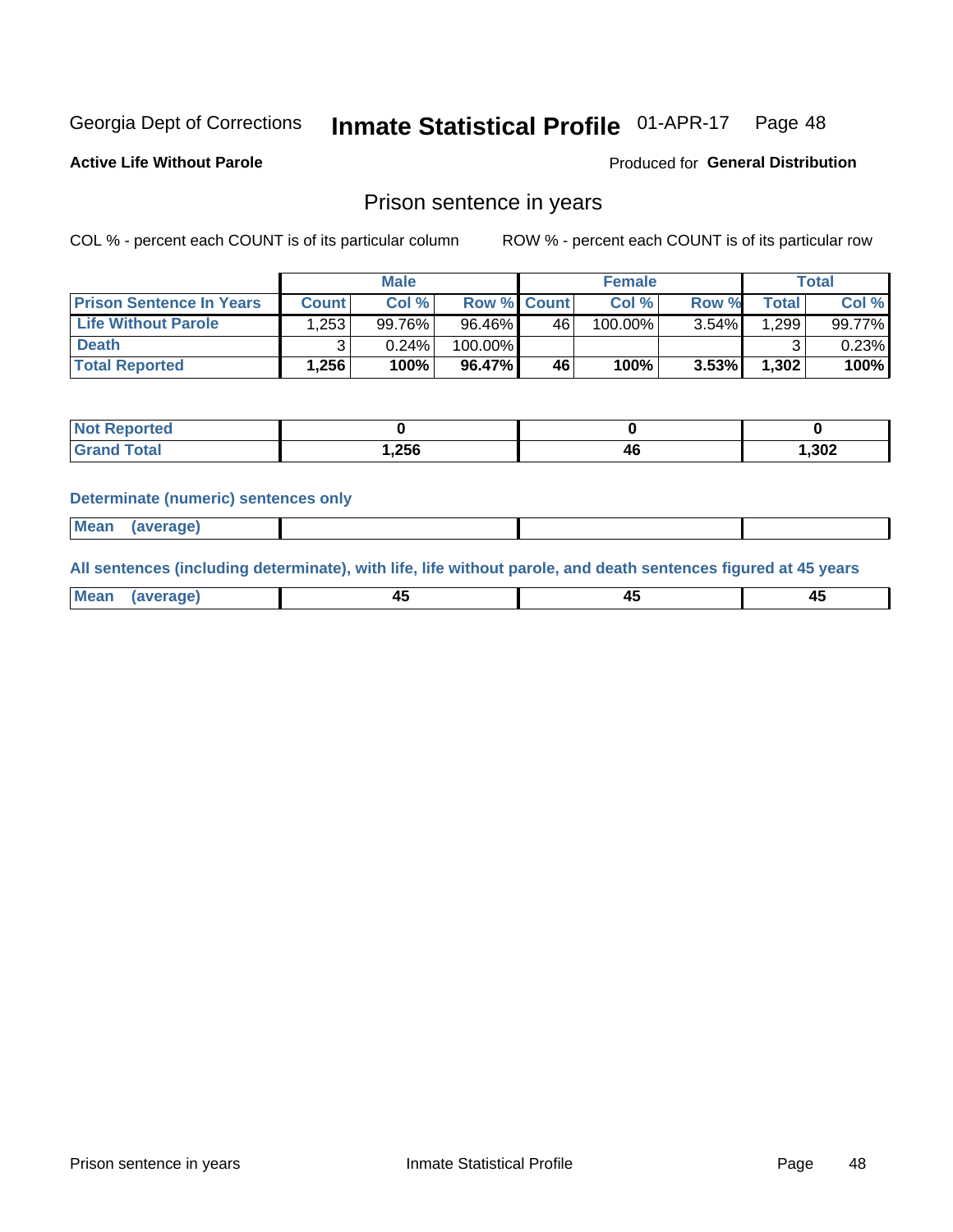#### Inmate Statistical Profile 01-APR-17 Georgia Dept of Corrections Page 49

#### **Active Life Without Parole**

#### Produced for General Distribution

## Primary offense, broken out into felonies vs misdemeanors

COL % - percent each COUNT is of its particular column

|                                  |              | <b>Male</b> |                    |      | <b>Female</b> |          |                    | Total   |
|----------------------------------|--------------|-------------|--------------------|------|---------------|----------|--------------------|---------|
| <b>Felonies and Misdemeanors</b> | <b>Count</b> | Col%        | <b>Row % Count</b> |      | Col%          | Row %    | Total <sub>1</sub> | Col %   |
| <b>Felonies</b>                  | .250         | 100.00%     | 96.67%             | 43 l | 100.00%       | $3.33\%$ | 1,293              | 100.00% |
| <b>Total Reported</b>            | .250         | $100\%$     | 96.67%             | 43'  | 100%          | 3.33%    | 1,293              | 100%    |

| <b>Not Reported</b>     |       |      |       |
|-------------------------|-------|------|-------|
| d Total<br><b>Grand</b> | 1,256 | ,253 | 1,302 |

| $Mc$<br>equent)<br>нез<br>$\sim$<br>. | onies<br>. | <b>onies</b><br>. |
|---------------------------------------|------------|-------------------|
|---------------------------------------|------------|-------------------|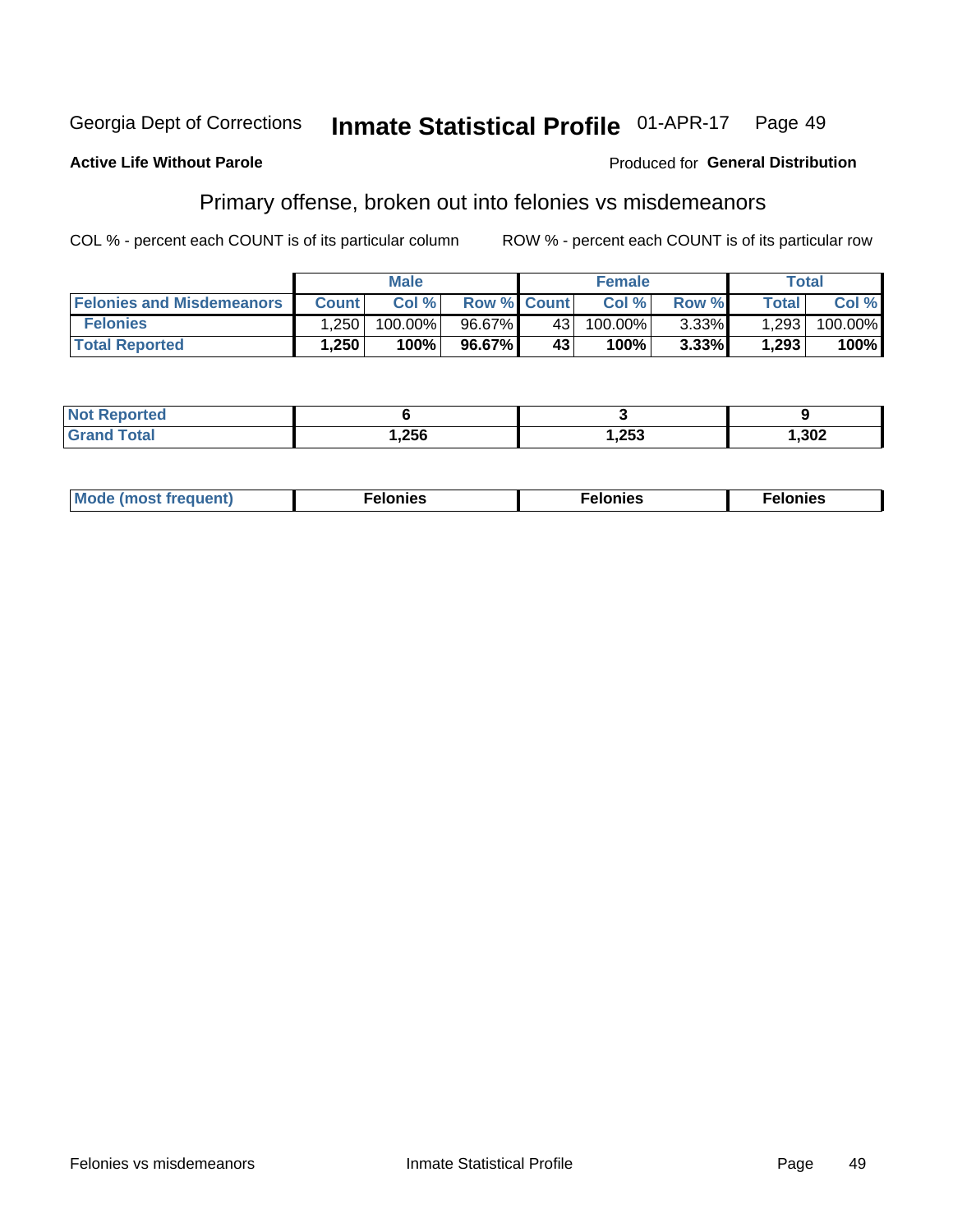#### Inmate Statistical Profile 01-APR-17 Page 50

### **Active Life Without Parole**

#### Produced for General Distribution

### Primary offense, broken out into six broad crime categories

COL % - percent each COUNT is of its particular column

|                         |                 | <b>Male</b> |           |             | <b>Female</b> |       |              | <b>Total</b> |
|-------------------------|-----------------|-------------|-----------|-------------|---------------|-------|--------------|--------------|
| <b>Crime Categories</b> | <b>Count</b>    | Col %       |           | Row % Count | Col %         | Row % | <b>Total</b> | Col %        |
| <b>Violent</b>          | 1.074           | 85.58%      | $95.98\%$ | 45          | 97.83%        | 4.02% | 1.119        | 86.01%       |
| <b>Sex Crime</b>        | 169             | 13.47%      | 99.41%    |             | 2.17%         | .59%  | 170          | 13.07%       |
| <b>Drug</b><br>4        | 10 <sup>1</sup> | .80%        | 100.00%   |             | .00%          |       | 10           | $.77\%$      |
| <b>Other</b><br>6       | っ               | .16%        | 100.00%   |             | .00%          |       |              | .15%         |
| <b>Total Reported</b>   | 1,255           | 100%        | 96.46%    | 46          | 100%          | 3.54% | 1,301        | 100%         |

| τeα<br>' NOT<br>$\cdots$ |      |      |
|--------------------------|------|------|
|                          | ,256 | ,302 |

| <b>Mode (most frequent)</b> |         |                | --             |
|-----------------------------|---------|----------------|----------------|
|                             | violent | <b>Violent</b> | <b>Violent</b> |
|                             |         |                |                |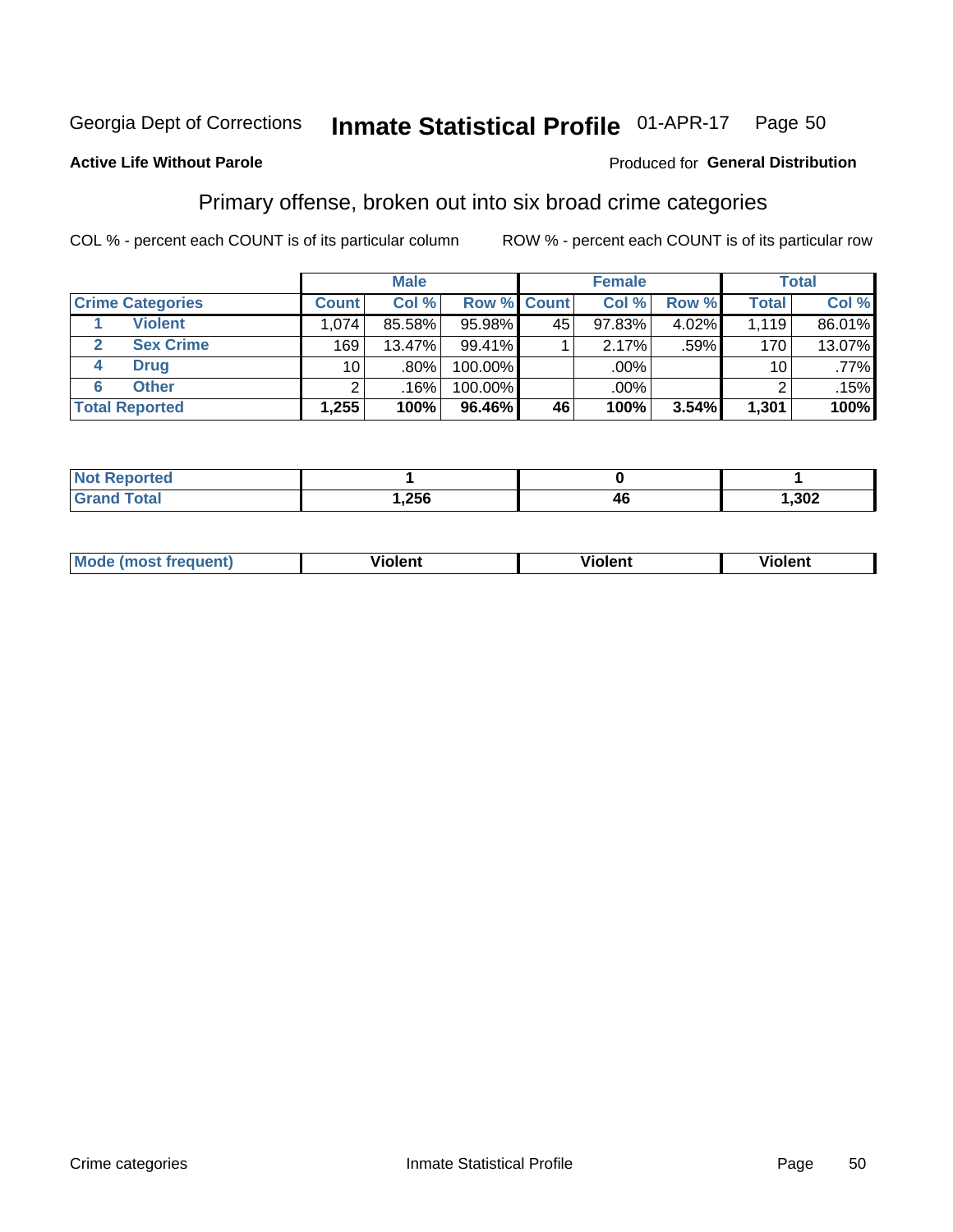#### Inmate Statistical Profile 01-APR-17 Page 51

### **Active Life Without Parole**

#### Produced for General Distribution

## Primary offense, detailed offense code

COL % - percent each COUNT is of its particular column

|                                            |                | <b>Male</b> |         |                | <b>Female</b> |       |                | <b>Total</b> |
|--------------------------------------------|----------------|-------------|---------|----------------|---------------|-------|----------------|--------------|
| <b>Primary Offense</b>                     | <b>Count</b>   | Col %       | Row %   | <b>Count</b>   | Col %         | Row % | <b>Total</b>   | Col %        |
| <b>Aggrav Child Molestation (2021)</b>     | 26             | 2.07%       | 100.00% |                |               |       | 26             | 2.00%        |
| <b>Aggrav Sexual Battery (2009)</b>        | 7              | .56%        | 100.00% |                |               |       | 7              | .54%         |
| <b>Aggrav Sodomy (2003)</b>                | 8              | .64%        | 100.00% |                |               |       | 8              | .61%         |
| <b>Armed Robbery (1902)</b>                | 152            | 12.11%      | 98.70%  | $\overline{2}$ | 4.35%         | 1.30% | 154            | 11.84%       |
| <b>Child Molestation (2019)</b>            |                | .56%        | 100.00% |                |               |       | 7              | .54%         |
| <b>False Imprisonment (1308)</b>           |                | .08%        | 100.00% |                |               |       | 1              | .08%         |
| <b>Hijacking Motor Vehicle (1911)</b>      |                | .08%        | 100.00% |                |               |       |                | .08%         |
| Kidnapping (1311)                          | 83             | 6.61%       | 100.00% |                |               |       | 83             | 6.38%        |
| <b>Murder (1101)</b>                       | 835            | 66.53%      | 95.10%  | 43             | 93.48%        | 4.90% | 878            | 67.49%       |
| <b>Poss Firearm Convct Felon</b>           | $\overline{2}$ | .16%        | 100.00% |                |               |       | 2              | .15%         |
| (2914)                                     |                |             |         |                |               |       |                |              |
| Poss Of Cocaine (4022)                     | $\overline{2}$ | .16%        | 100.00% |                |               |       | 2              | .15%         |
| <b>Poss Of Firearm Dur Crime</b><br>(2910) | 1              | .08%        | 100.00% |                |               |       | 1              | .08%         |
| Poss W Int Dist Cocaine (4050)             |                | .08%        | 100.00% |                |               |       |                | .08%         |
| <b>Rape (2001)</b>                         | 121            | 9.64%       | 99.18%  | 1              | 2.17%         | .82%  | 122            | 9.38%        |
| S/D Cocaine (4021)                         | 2              | .16%        | 100.00% |                |               |       | $\overline{2}$ | .15%         |
| S/D Cont Sub Public (4017)                 |                | .08%        | 100.00% |                |               |       | 1              | .08%         |
| S/D Cont Sub School (4018)                 |                | .08%        | 100.00% |                |               |       | 1              | .08%         |
| <b>Traf Cocaine 401+ Gm (4103)</b>         | 2              | .16%        | 100.00% |                |               |       | $\overline{2}$ | .15%         |
| <b>Traf Methamph 28-199 Gm</b>             | 1              | .08%        | 100.00% |                |               |       | 1              | .08%         |
| (4140)                                     |                |             |         |                |               |       |                |              |
| <b>Traffick Sexual Servitude (1331)</b>    | 1              | .08%        | 100.00% |                |               |       | 1              | .08%         |
| <b>Total Rported</b>                       | 1,255          | 100%        | 96.46%  | 46             | 100%          | 3.54% | 1,301          | 100%         |

| eported?<br><b>NOT</b> |      |           |       |
|------------------------|------|-----------|-------|
| <b>Total</b>           | .256 | . .<br>46 | 1,302 |

| Mode (most frequent) | 1101 Murder | 1101 Murder | 1101 Murder |
|----------------------|-------------|-------------|-------------|
|                      |             |             |             |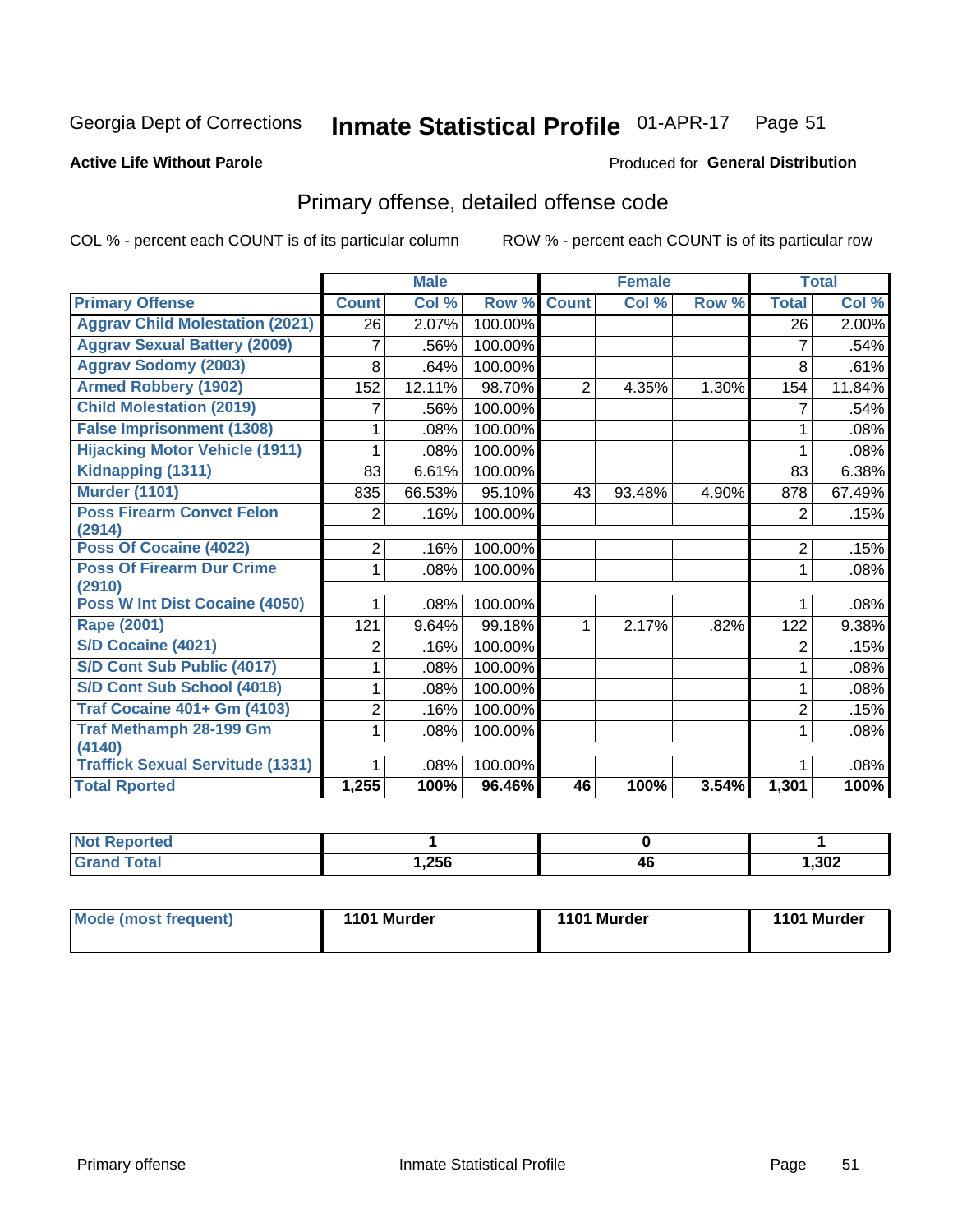## Inmate Statistical Profile 01-APR-17 Page 52

#### **Active Life Without Parole**

#### Produced for General Distribution

## County of conviction of primary offense

COL % - percent each COUNT is of its particular column

|                                |                | <b>Male</b> |         |                | <b>Female</b> |        |                           | <b>Total</b> |
|--------------------------------|----------------|-------------|---------|----------------|---------------|--------|---------------------------|--------------|
| <b>County of Conviction</b>    | <b>Count</b>   | Col %       | Row %   | <b>Count</b>   | Col %         | Row %  | <b>Total</b>              | Col %        |
| 000<br><b>Unknown</b>          | 6              | .48%        | 66.67%  | $\overline{3}$ | 6.52%         | 33.33% | 9                         | .69%         |
| <b>Appling County</b><br>001   | 3              | .24%        | 100.00% |                |               |        | $\ensuremath{\mathsf{3}}$ | .23%         |
| <b>Atkinson County</b><br>002  | 3              | .24%        | 100.00% |                |               |        | 3                         | .23%         |
| <b>Bacon County</b><br>003     | 4              | .32%        | 100.00% |                |               |        | 4                         | .31%         |
| <b>Baker County</b><br>004     | 1              | .08%        | 100.00% |                |               |        | 1                         | .08%         |
| <b>Baldwin County</b><br>005   | 5              | .40%        | 100.00% |                |               |        | 5                         | .38%         |
| <b>Banks County</b><br>006     | $\overline{2}$ | .16%        | 100.00% |                |               |        | $\overline{2}$            | .15%         |
| <b>Barrow County</b><br>007    | $\,6$          | .48%        | 100.00% |                |               |        | 6                         | .46%         |
| <b>Bartow County</b><br>008    | $\overline{7}$ | .56%        | 87.50%  | 1              | 2.17%         | 12.50% | 8                         | .61%         |
| <b>Ben Hill County</b><br>009  | 7              | .56%        | 100.00% |                |               |        | $\overline{7}$            | .54%         |
| <b>Berrien County</b><br>010   | $\overline{c}$ | .16%        | 100.00% |                |               |        | $\overline{2}$            | .15%         |
| <b>Bibb County</b><br>011      | 40             | 3.18%       | 95.24%  | $\overline{2}$ | 4.35%         | 4.76%  | 42                        | 3.23%        |
| <b>Bleckley County</b><br>012  | 1              | .08%        | 100.00% |                |               |        | $\mathbf 1$               | .08%         |
| <b>Brantley County</b><br>013  | 1              | .08%        | 100.00% |                |               |        | 1                         | .08%         |
| <b>Brooks County</b><br>014    | $\overline{c}$ | .16%        | 100.00% |                |               |        | $\overline{2}$            | .15%         |
| <b>Bulloch County</b><br>016   | $\,6$          | .48%        | 85.71%  | 1              | 2.17%         | 14.29% | $\overline{7}$            | .54%         |
| <b>Burke County</b><br>017     | 11             | .88%        | 100.00% |                |               |        | 11                        | .84%         |
| <b>Butts County</b><br>018     | 5              | .40%        | 100.00% |                |               |        | 5                         | .38%         |
| <b>Camden County</b><br>020    | $\overline{7}$ | .56%        | 100.00% |                |               |        | $\overline{7}$            | .54%         |
| <b>Candler County</b><br>021   | $\overline{c}$ | .16%        | 100.00% |                |               |        | $\overline{2}$            | .15%         |
| <b>Carroll County</b><br>022   | 4              | .32%        | 100.00% |                |               |        | $\overline{\mathbf{4}}$   | .31%         |
| <b>Catoosa County</b><br>023   | 3              | .24%        | 75.00%  | $\mathbf{1}$   | 2.17%         | 25.00% | 4                         | .31%         |
| <b>Chatham County</b><br>025   | 44             | 3.50%       | 97.78%  | 1              | 2.17%         | 2.22%  | 45                        | 3.46%        |
| <b>Chattooga County</b><br>027 | $\overline{2}$ | .16%        | 100.00% |                |               |        | $\overline{2}$            | .15%         |
| <b>Cherokee County</b><br>028  | 4              | .32%        | 100.00% |                |               |        | $\overline{\mathbf{4}}$   | .31%         |
| <b>Clarke County</b><br>029    | 23             | 1.83%       | 95.83%  | 1              | 2.17%         | 4.17%  | 24                        | 1.84%        |
| <b>Clay County</b><br>030      | $\overline{2}$ | .16%        | 100.00% |                |               |        | $\overline{2}$            | .15%         |
| <b>Clayton County</b><br>031   | 61             | 4.86%       | 93.85%  | 4              | 8.70%         | 6.15%  | 65                        | 4.99%        |
| <b>Clinch County</b><br>032    | 1              | .08%        | 100.00% |                |               |        | 1                         | .08%         |
| <b>Cobb County</b><br>033      | 60             | 4.78%       | 98.36%  | 1              | 2.17%         | 1.64%  | 61                        | 4.69%        |
| <b>Coffee County</b><br>034    | 8              | .64%        | 100.00% |                |               |        | 8                         | .61%         |
| 035<br><b>Colquitt County</b>  | 2              | .16%        | 100.00% |                |               |        | $\overline{\mathbf{c}}$   | .15%         |
| <b>Columbia County</b><br>036  | 9              | .72%        | 81.82%  | $\overline{2}$ | 4.35%         | 18.18% | 11                        | .84%         |
| 037<br><b>Cook County</b>      | 5              | .40%        | 100.00% |                |               |        | $\sqrt{5}$                | .38%         |
| <b>Coweta County</b><br>038    | 7              | .56%        | 100.00% |                |               |        | $\overline{7}$            | .54%         |
| <b>Crisp County</b><br>040     | 6              | .48%        | 100.00% |                |               |        | 6                         | .46%         |
| <b>Dade County</b><br>041      | 1              | .08%        | 100.00% |                |               |        | 1                         | .08%         |
| <b>Dawson County</b><br>042    | $\overline{2}$ | .16%        | 100.00% |                |               |        | $\overline{2}$            | .15%         |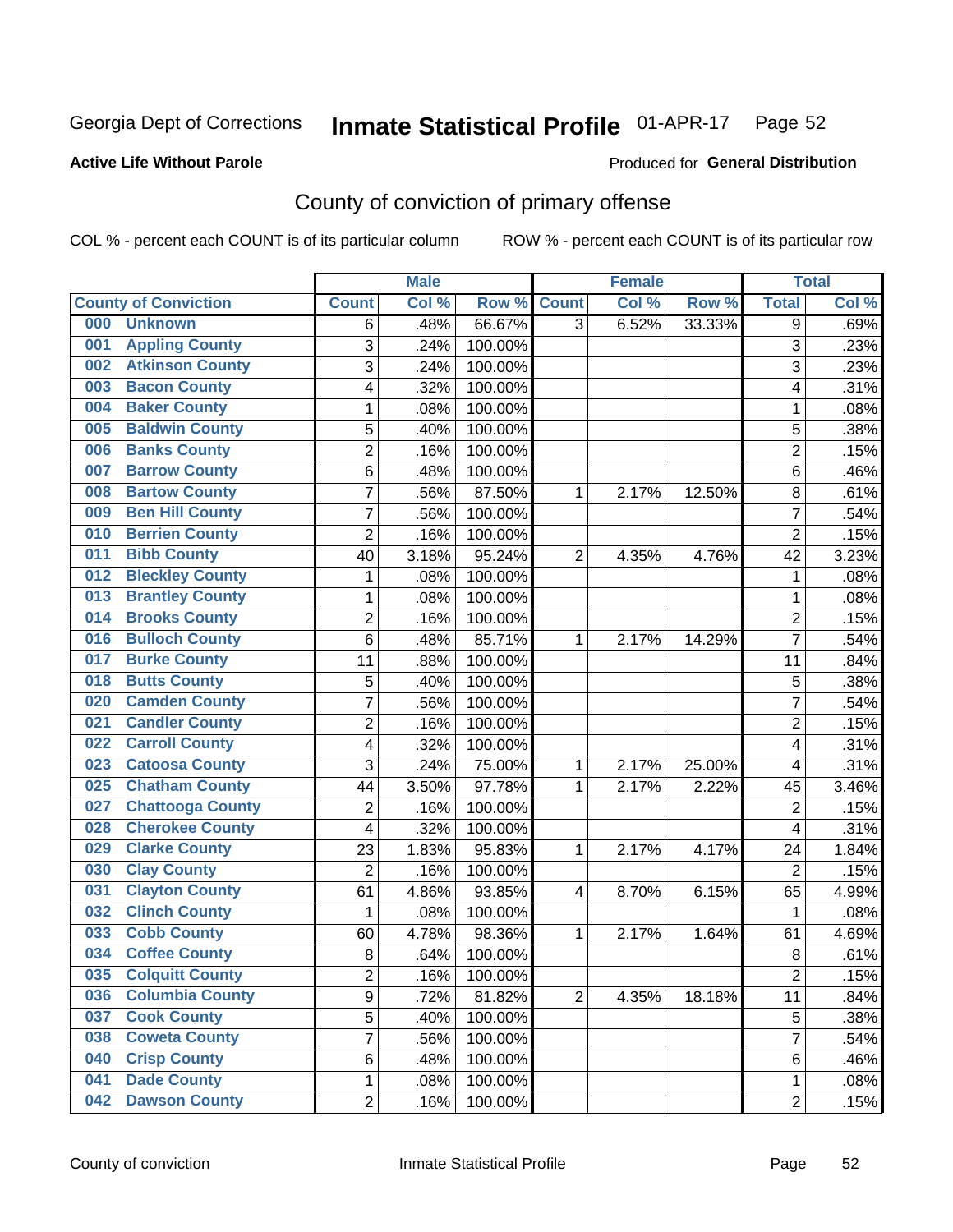#### Inmate Statistical Profile 01-APR-17 Page 53

#### **Active Life Without Parole**

#### Produced for General Distribution

## County of conviction of primary offense

COL % - percent each COUNT is of its particular column

|     |                             |                | <b>Male</b> |         |                | <b>Female</b> |        |                | <b>Total</b> |
|-----|-----------------------------|----------------|-------------|---------|----------------|---------------|--------|----------------|--------------|
|     | <b>County of Conviction</b> | <b>Count</b>   | Col %       | Row %   | <b>Count</b>   | Col %         | Row %  | <b>Total</b>   | Col %        |
| 043 | <b>Decatur County</b>       | 4              | .32%        | 100.00% |                |               |        | 4              | .31%         |
| 044 | <b>Dekalb County</b>        | 111            | 8.84%       | 99.11%  | 1              | 2.17%         | .89%   | 112            | 8.60%        |
| 045 | <b>Dodge County</b>         | 1              | .08%        | 100.00% |                |               |        | 1              | .08%         |
| 046 | <b>Dooly County</b>         | $\overline{2}$ | .16%        | 100.00% |                |               |        | $\overline{2}$ | .15%         |
| 047 | <b>Dougherty County</b>     | 28             | 2.23%       | 96.55%  | 1              | 2.17%         | 3.45%  | 29             | 2.23%        |
| 048 | <b>Douglas County</b>       | 33             | 2.63%       | 94.29%  | $\overline{2}$ | 4.35%         | 5.71%  | 35             | 2.69%        |
| 049 | <b>Early County</b>         | $\overline{c}$ | .16%        | 100.00% |                |               |        | $\overline{2}$ | .15%         |
| 051 | <b>Effingham County</b>     | 5              | .40%        | 100.00% |                |               |        | 5              | .38%         |
| 052 | <b>Elbert County</b>        | 2              | .16%        | 100.00% |                |               |        | $\overline{2}$ | .15%         |
| 053 | <b>Emanuel County</b>       | $\overline{7}$ | .56%        | 100.00% |                |               |        | 7              | .54%         |
| 056 | <b>Fayette County</b>       | 6              | .48%        | 100.00% |                |               |        | 6              | .46%         |
| 057 | <b>Floyd County</b>         | 23             | 1.83%       | 95.83%  | 1              | 2.17%         | 4.17%  | 24             | 1.84%        |
| 058 | <b>Forsyth County</b>       | 4              | .32%        | 100.00% |                |               |        | 4              | .31%         |
| 059 | <b>Franklin County</b>      | 5              | .40%        | 83.33%  | 1              | 2.17%         | 16.67% | 6              | .46%         |
| 060 | <b>Fulton County</b>        | 162            | 12.90%      | 98.78%  | $\overline{2}$ | 4.35%         | 1.22%  | 164            | 12.60%       |
| 061 | <b>Gilmer County</b>        | $\overline{2}$ | .16%        | 100.00% |                |               |        | $\overline{2}$ | .15%         |
| 063 | <b>Glynn County</b>         | 20             | 1.59%       | 95.24%  | 1              | 2.17%         | 4.76%  | 21             | 1.61%        |
| 064 | <b>Gordon County</b>        | 7              | .56%        | 100.00% |                |               |        | $\overline{7}$ | .54%         |
| 065 | <b>Grady County</b>         | $\overline{c}$ | .16%        | 100.00% |                |               |        | $\overline{2}$ | .15%         |
| 066 | <b>Greene County</b>        | $\overline{2}$ | .16%        | 100.00% |                |               |        | $\overline{2}$ | .15%         |
| 067 | <b>Gwinnett County</b>      | 44             | 3.50%       | 93.62%  | 3              | 6.52%         | 6.38%  | 47             | 3.61%        |
| 068 | <b>Habersham County</b>     | 5              | .40%        | 100.00% |                |               |        | 5              | .38%         |
| 069 | <b>Hall County</b>          | 21             | 1.67%       | 84.00%  | 4              | 8.70%         | 16.00% | 25             | 1.92%        |
| 070 | <b>Hancock County</b>       | 1              | .08%        | 100.00% |                |               |        | 1              | .08%         |
| 071 | <b>Haralson County</b>      | 3              | .24%        | 100.00% |                |               |        | 3              | .23%         |
| 072 | <b>Harris County</b>        | $\overline{2}$ | .16%        | 100.00% |                |               |        | $\overline{2}$ | .15%         |
| 073 | <b>Hart County</b>          | 3              | .24%        | 100.00% |                |               |        | 3              | .23%         |
| 075 | <b>Henry County</b>         | 13             | 1.04%       | 92.86%  | 1              | 2.17%         | 7.14%  | 14             | 1.08%        |
| 076 | <b>Houston County</b>       | 18             | 1.43%       | 100.00% |                |               |        | 18             | 1.38%        |
| 077 | <b>Irwin County</b>         | $\mathbf{1}$   | .08%        | 100.00% |                |               |        | $\mathbf{1}$   | .08%         |
| 078 | <b>Jackson County</b>       | 11             | .88%        | 100.00% |                |               |        | 11             | .84%         |
| 079 | <b>Jasper County</b>        | 1              | .08%        | 100.00% |                |               |        | 1              | .08%         |
| 080 | <b>Jeff Davis County</b>    | 1              | .08%        | 100.00% |                |               |        | $\mathbf{1}$   | .08%         |
| 081 | <b>Jefferson County</b>     | 6              | .48%        | 100.00% |                |               |        | 6              | .46%         |
| 082 | <b>Jenkins County</b>       | $\overline{3}$ | .24%        | 100.00% |                |               |        | $\overline{3}$ | .23%         |
| 083 | <b>Johnson County</b>       | 1              | .08%        | 100.00% |                |               |        | 1              | .08%         |
| 084 | <b>Jones County</b>         | 2              | .16%        | 66.67%  | $\mathbf{1}$   | 2.17%         | 33.33% | 3              | .23%         |
| 086 | <b>Lanier County</b>        | $\mathbf 1$    | .08%        | 100.00% |                |               |        | $\mathbf 1$    | .08%         |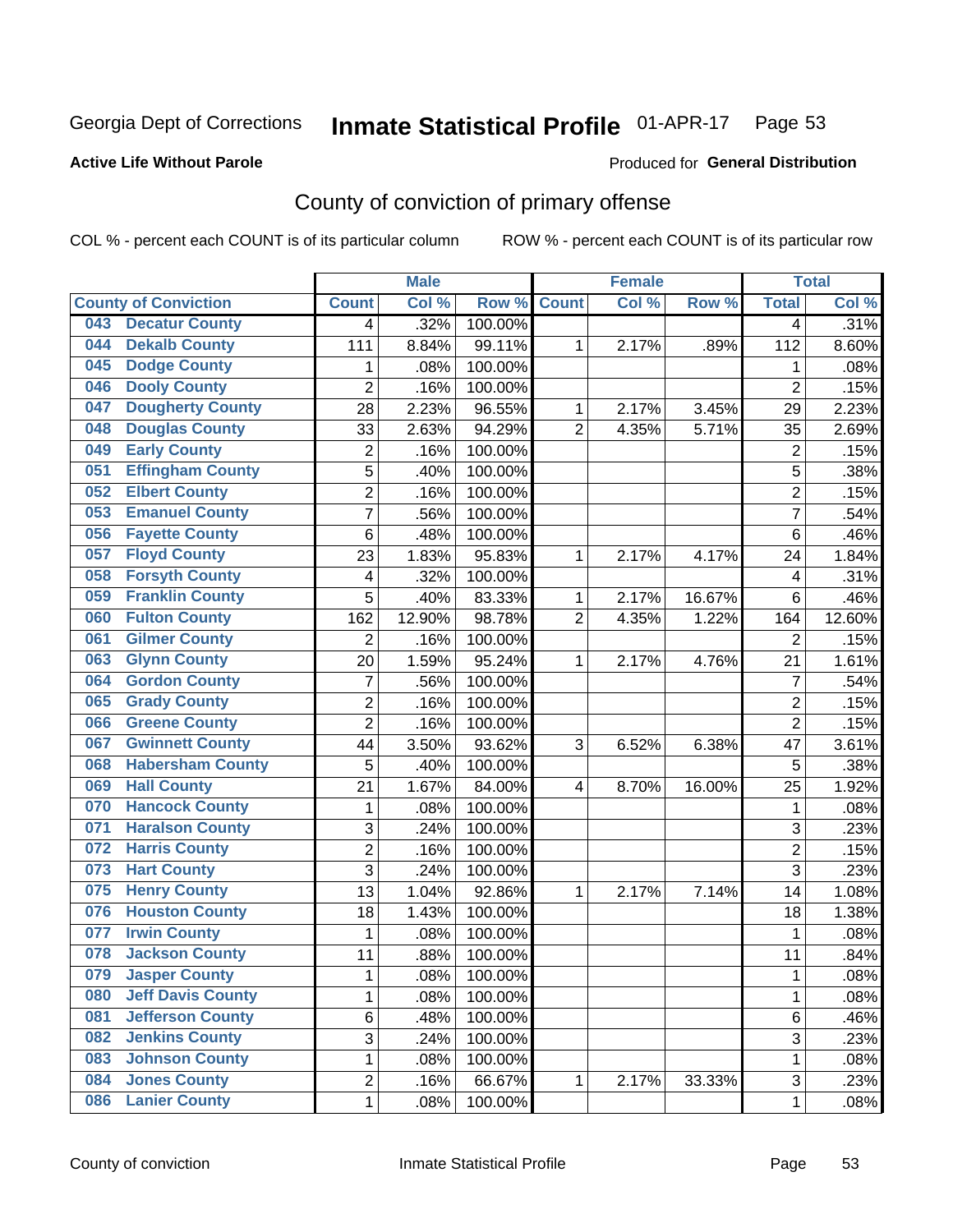#### Inmate Statistical Profile 01-APR-17 Page 54

#### **Active Life Without Parole**

#### Produced for General Distribution

## County of conviction of primary offense

COL % - percent each COUNT is of its particular column

|                                            |                | <b>Male</b> |         |                | <b>Female</b> |        |                | <b>Total</b> |
|--------------------------------------------|----------------|-------------|---------|----------------|---------------|--------|----------------|--------------|
| <b>County of Conviction</b>                | <b>Count</b>   | Col %       | Row %   | <b>Count</b>   | Col %         | Row %  | <b>Total</b>   | Col %        |
| <b>Laurens County</b><br>087               | 4              | .32%        | 100.00% |                |               |        | 4              | .31%         |
| <b>Lee County</b><br>088                   | 3              | .24%        | 100.00% |                |               |        | 3              | .23%         |
| <b>Liberty County</b><br>089               | 6              | .48%        | 100.00% |                |               |        | 6              | .46%         |
| <b>Long County</b><br>091                  | 6              | .48%        | 100.00% |                |               |        | 6              | .46%         |
| <b>Lowndes County</b><br>092               | 7              | .56%        | 100.00% |                |               |        | $\overline{7}$ | .54%         |
| <b>Madison County</b><br>095               | $\overline{2}$ | .16%        | 100.00% |                |               |        | $\overline{2}$ | .15%         |
| <b>Marion County</b><br>096                | 1              | .08%        | 100.00% |                |               |        | $\mathbf{1}$   | .08%         |
| <b>Mcduffie County</b><br>097              | 3              | .24%        | 100.00% |                |               |        | 3              | .23%         |
| <b>Miller County</b><br>100                | 1              | .08%        | 100.00% |                |               |        | $\mathbf{1}$   | .08%         |
| <b>Mitchell County</b><br>101              | 1              | .08%        | 100.00% |                |               |        | $\mathbf{1}$   | .08%         |
| <b>Monroe County</b><br>102                | 6              | .48%        | 100.00% |                |               |        | 6              | .46%         |
| <b>Morgan County</b><br>104                | 1              | .08%        | 100.00% |                |               |        | $\mathbf{1}$   | .08%         |
| <b>Murray County</b><br>105                | 3              | .24%        | 100.00% |                |               |        | 3              | .23%         |
| <b>Muscogee County</b><br>106              | 35             | 2.79%       | 97.22%  | 1              | 2.17%         | 2.78%  | 36             | 2.76%        |
| <b>Newton County</b><br>107                | 12             | .96%        | 85.71%  | $\overline{2}$ | 4.35%         | 14.29% | 14             | 1.08%        |
| <b>Oglethorpe County</b><br>109            | $\overline{2}$ | .16%        | 100.00% |                |               |        | $\overline{2}$ | .15%         |
| <b>Paulding County</b><br>110              | 4              | .32%        | 100.00% |                |               |        | 4              | .31%         |
| <b>Peach County</b><br>111                 | 3              | .24%        | 100.00% |                |               |        | 3              | .23%         |
| <b>Pickens County</b><br>$\overline{112}$  | 2              | .16%        | 100.00% |                |               |        | $\overline{2}$ | .15%         |
| <b>Pierce County</b><br>113                | $\overline{2}$ | .16%        | 100.00% |                |               |        | $\overline{2}$ | .15%         |
| <b>Pike County</b><br>114                  | 4              | .32%        | 66.67%  | $\overline{2}$ | 4.35%         | 33.33% | 6              | .46%         |
| 115<br><b>Polk County</b>                  | 3              | .24%        | 100.00% |                |               |        | 3              | .23%         |
| <b>Pulaski County</b><br>$\overline{116}$  | 1              | .08%        | 100.00% |                |               |        | $\mathbf{1}$   | .08%         |
| <b>Putnam County</b><br>117                | 7              | .56%        | 100.00% |                |               |        | $\overline{7}$ | .54%         |
| <b>Rabun County</b><br>119                 | 1              | .08%        | 100.00% |                |               |        | 1              | .08%         |
| <b>Randolph County</b><br>120              | $\overline{2}$ | .16%        | 100.00% |                |               |        | $\overline{2}$ | .15%         |
| <b>Richmond County</b><br>121              | 62             | 4.94%       | 96.88%  | 2              | 4.35%         | 3.13%  | 64             | 4.92%        |
| <b>Rockdale County</b><br>122              | 9              | .72%        | 100.00% |                |               |        | 9              | .69%         |
| <b>Seminole County</b><br>125              | 2              | .16%        | 100.00% |                |               |        | $\overline{2}$ | .15%         |
| <b>Spalding County</b><br>126              | 15             | 1.19%       | 100.00% |                |               |        | 15             | 1.15%        |
| <b>Stephens County</b><br>127              | 3              | .24%        | 100.00% |                |               |        | 3              | .23%         |
| <b>Sumter County</b><br>129                | 2              | .16%        | 100.00% |                |               |        | 2              | .15%         |
| <b>Taliaferro County</b><br>131            | 1              | .08%        | 100.00% |                |               |        | $\mathbf{1}$   | .08%         |
| <b>Tattnall County</b><br>$\overline{132}$ | $\overline{2}$ | .16%        | 66.67%  | 1              | 2.17%         | 33.33% | 3              | .23%         |
| <b>Taylor County</b><br>133                | 1              | .08%        | 100.00% |                |               |        | 1              | .08%         |
| <b>Terrell County</b><br>135               | $\overline{2}$ | .16%        | 100.00% |                |               |        | $\overline{2}$ | .15%         |
| <b>136 Thomas County</b>                   | 6              | .48%        | 100.00% |                |               |        | 6              | .46%         |
| 137 Tift County                            | 9              | .72%        | 100.00% |                |               |        | 9              | .69%         |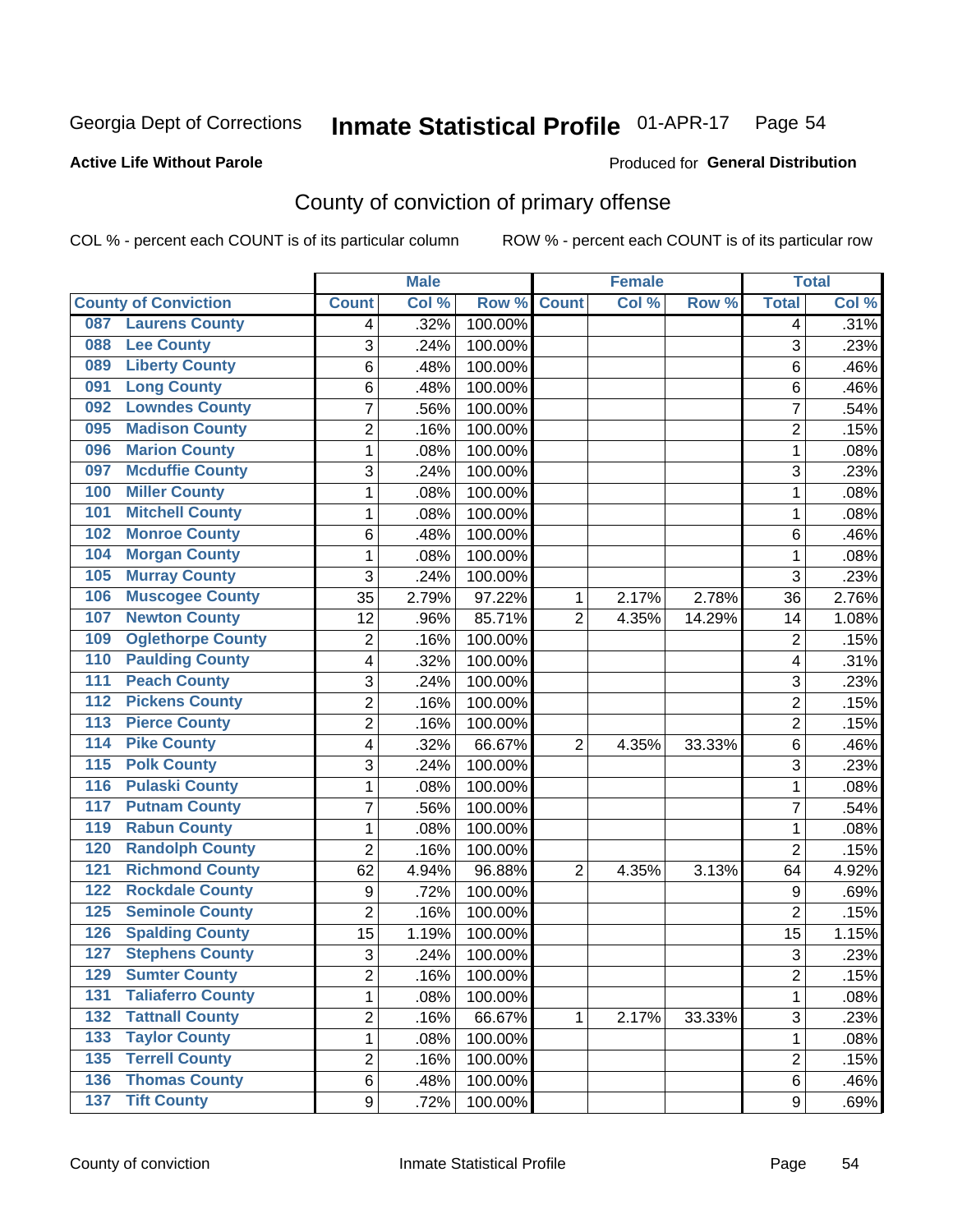## Inmate Statistical Profile 01-APR-17 Page 55

#### **Active Life Without Parole**

### **Produced for General Distribution**

## County of conviction of primary offense

COL % - percent each COUNT is of its particular column

|                                 |              | <b>Male</b> |         |              | <b>Female</b> |        | <b>Total</b>   |       |
|---------------------------------|--------------|-------------|---------|--------------|---------------|--------|----------------|-------|
| <b>County of Conviction</b>     | <b>Count</b> | Col %       | Row %   | <b>Count</b> | Col %         | Row %  | <b>Total</b>   | Col % |
| <b>Toombs County</b><br>138     | 8            | .64%        | 100.00% |              |               |        | 8              | .61%  |
| <b>Towns County</b><br>139      |              | .08%        | 100.00% |              |               |        |                | .08%  |
| <b>Treutlen County</b><br>140   | 5            | .40%        | 100.00% |              |               |        | 5              | .38%  |
| <b>Troup County</b><br>141      | 6            | .48%        | 85.71%  |              | 2.17%         | 14.29% | 7              | .54%  |
| <b>Turner County</b><br>142     | 2            | .16%        | 100.00% |              |               |        | $\overline{2}$ | .15%  |
| <b>Twiggs County</b><br>143     |              | .08%        | 100.00% |              |               |        |                | .08%  |
| <b>Upson County</b><br>145      | 5            | .40%        | 100.00% |              |               |        | 5              | .38%  |
| <b>Walker County</b><br>146     | 6            | .48%        | 85.71%  |              | 2.17%         | 14.29% | 7              | .54%  |
| <b>Walton County</b><br>147     | 15           | 1.19%       | 100.00% |              |               |        | 15             | 1.15% |
| <b>Ware County</b><br>148       | 13           | 1.04%       | 100.00% |              |               |        | 13             | 1.00% |
| <b>Warren County</b><br>149     |              | .08%        | 100.00% |              |               |        |                | .08%  |
| <b>Washington County</b><br>150 | 4            | .32%        | 100.00% |              |               |        | 4              | .31%  |
| <b>Wayne County</b><br>151      | 8            | .64%        | 100.00% |              |               |        | 8              | .61%  |
| <b>Whitfield County</b><br>155  | 11           | .88%        | 91.67%  | 1            | 2.17%         | 8.33%  | 12             | .92%  |
| <b>Wilkes County</b><br>157     | 2            | .16%        | 100.00% |              |               |        | $\overline{2}$ | .15%  |
| <b>Worth County</b><br>159      | 2            | .16%        | 100.00% |              |               |        | 2              | .15%  |
| <b>Total Rported</b>            | 1,256        | 100%        | 96.47%  | 46           | 100%          | 3.53%  | 1,302          | 100%  |

| <b>Not Reported</b> |      |    |      |
|---------------------|------|----|------|
| Total               | ,256 | 4L | ,302 |

| Mode (most frequent) | <b>Fulton County</b> | <b>Hall County</b> | <b>Fulton County</b> |
|----------------------|----------------------|--------------------|----------------------|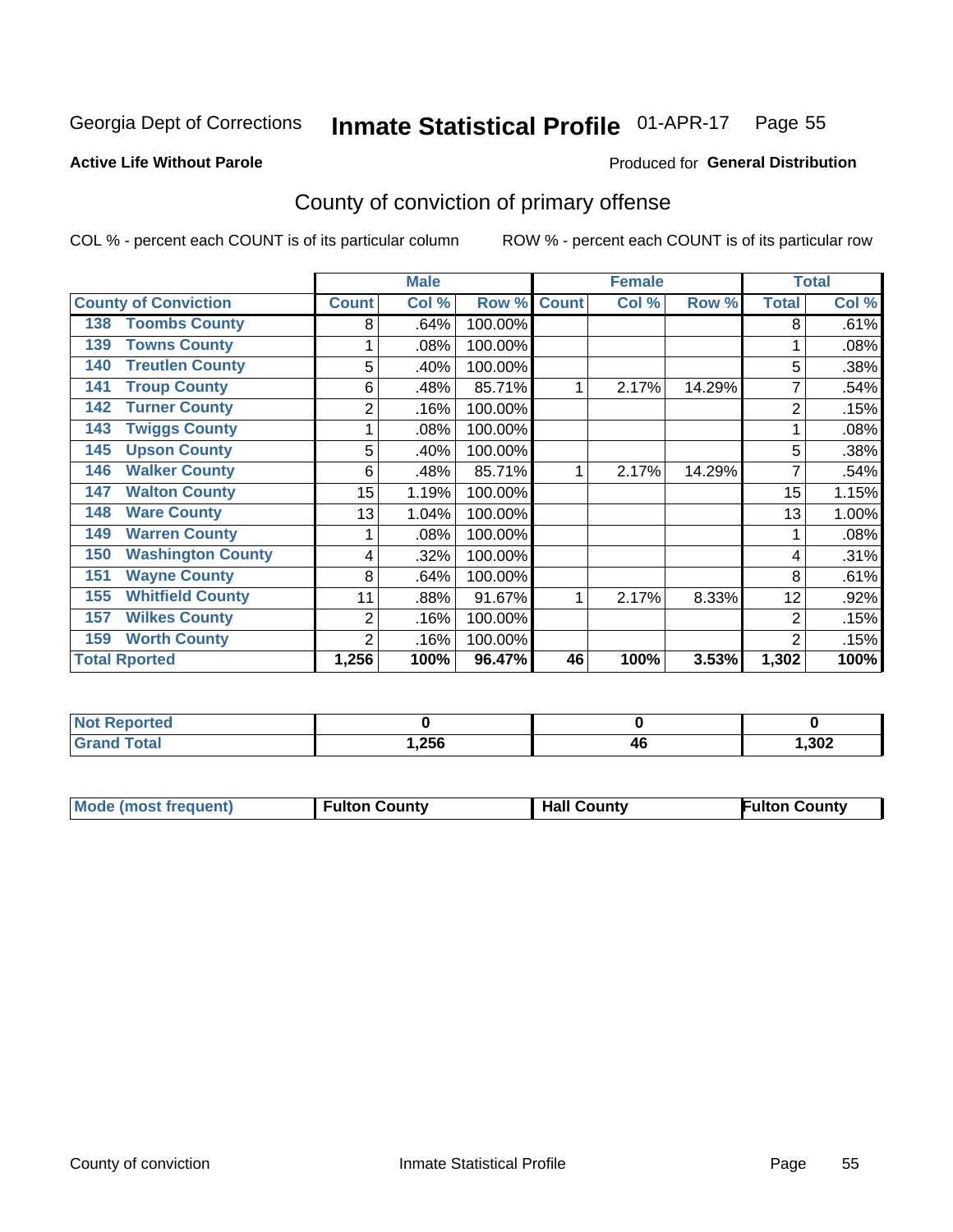### Georgia Dept of Corrections **Active Life Without Parole**

## Inmate Statistical Profile 01-APR-17 Page 56

Produced for General Distribution

## Circuit of conviction of primary offense

COL % - percent each COUNT is of its particular column ROW % - percent each COUNT is of its particular row

|                         |                                 |                 | <b>Male</b> |         |                         | <b>Female</b> |        |                | <b>Total</b> |
|-------------------------|---------------------------------|-----------------|-------------|---------|-------------------------|---------------|--------|----------------|--------------|
|                         | <b>Circuit of Conviction</b>    | <b>Count</b>    | Col %       | Row %   | <b>Count</b>            | Col %         | Row %  | <b>Total</b>   | Col %        |
| 1                       | <b>Alapaha Circuit</b>          | $\overline{12}$ | .96%        | 100.00% |                         |               |        | 12             | .93%         |
| $\overline{2}$          | <b>Alcovy Circuit</b>           | 27              | 2.16%       | 93.10%  | $\overline{2}$          | 4.65%         | 6.90%  | 29             | 2.24%        |
| $\overline{3}$          | <b>Atlanta Circuit</b>          | 162             | 12.96%      | 98.78%  | $\overline{2}$          | 4.65%         | 1.22%  | 164            | 12.68%       |
| 4                       | <b>Atlantic Circuit</b>         | 14              | 1.12%       | 93.33%  | 1                       | 2.33%         | 6.67%  | 15             | 1.16%        |
| $\overline{5}$          | <b>Augusta Circuit</b>          | 82              | 6.56%       | 95.35%  | 4                       | 9.30%         | 4.65%  | 86             | 6.65%        |
| $\overline{\bf{6}}$     | <b>Blue Ridge Circuit</b>       | 4               | .32%        | 100.00% |                         |               |        | 4              | .31%         |
| 7                       | <b>Brunswick Circuit</b>        | 39              | 3.12%       | 97.50%  | 1                       | 2.33%         | 2.50%  | 40             | 3.09%        |
| $\overline{\mathbf{8}}$ | <b>Chattahoochee Circuit</b>    | 39              | 3.12%       | 97.50%  | 1                       | 2.33%         | 2.50%  | 40             | 3.09%        |
| $\overline{9}$          | <b>Cherokee Circuit</b>         | 14              | 1.12%       | 93.33%  | 1                       | 2.33%         | 6.67%  | 15             | 1.16%        |
| 10                      | <b>Clayton Circuit</b>          | 61              | 4.88%       | 93.85%  | 4                       | 9.30%         | 6.15%  | 65             | 5.03%        |
| $\overline{11}$         | <b>Cobb Circuit</b>             | 60              | 4.80%       | 98.36%  | $\mathbf{1}$            | 2.33%         | 1.64%  | 61             | 4.72%        |
| $\overline{12}$         | <b>Conasauga Circuit</b>        | 14              | 1.12%       | 93.33%  | 1                       | 2.33%         | 6.67%  | 15             | 1.16%        |
| 13                      | <b>Cordele Circuit</b>          | 15              | 1.20%       | 100.00% |                         |               |        | 15             | 1.16%        |
| 14                      | <b>Coweta Circuit</b>           | 17              | 1.36%       | 94.44%  | 1                       | 2.33%         | 5.56%  | 18             | 1.39%        |
| $\overline{15}$         | <b>Dougherty Circuit</b>        | 28              | 2.24%       | 96.55%  | 1                       | 2.33%         | 3.45%  | 29             | 2.24%        |
| 16                      | <b>Dublin Circuit</b>           | 11              | .88%        | 100.00% |                         |               |        | 11             | .85%         |
| 17                      | <b>Eastern Circuit</b>          | 44              | 3.52%       | 97.78%  | 1                       | 2.33%         | 2.22%  | 45             | 3.48%        |
| $\overline{18}$         | <b>Flint Circuit</b>            | 13              | 1.04%       | 92.86%  | 1                       | 2.33%         | 7.14%  | 14             | 1.08%        |
| 19                      | <b>Griffin Circuit</b>          | 30              | 2.40%       | 93.75%  | $\overline{2}$          | 4.65%         | 6.25%  | 32             | 2.47%        |
| $\overline{20}$         | <b>Gwinnett Circuit</b>         | 44              | 3.52%       | 93.62%  | 3                       | 6.98%         | 6.38%  | 47             | 3.63%        |
| $\overline{21}$         | <b>Houston Circuit</b>          | 18              | 1.44%       | 100.00% |                         |               |        | 18             | 1.39%        |
| $\overline{22}$         | <b>Lookout Mountain Circuit</b> | 12              | .96%        | 85.71%  | $\overline{2}$          | 4.65%         | 14.29% | 14             | 1.08%        |
| 23                      | <b>Macon Circuit</b>            | 43              | 3.44%       | 95.56%  | $\overline{2}$          | 4.65%         | 4.44%  | 45             | 3.48%        |
| $\overline{24}$         | <b>Middle Circuit</b>           | 27              | 2.16%       | 100.00% |                         |               |        | 27             | 2.09%        |
| $\overline{25}$         | <b>Mountain Circuit</b>         | 9               | .72%        | 100.00% |                         |               |        | 9              | .70%         |
| 26                      | <b>Northeastern Circuit</b>     | 23              | 1.84%       | 85.19%  | $\overline{\mathbf{4}}$ | 9.30%         | 14.81% | 27             | 2.09%        |
| $\overline{27}$         | <b>Northern Circuit</b>         | 14              | 1.12%       | 93.33%  | 1                       | 2.33%         | 6.67%  | 15             | 1.16%        |
| 28                      | <b>Ocmulgee Circuit</b>         | 19              | 1.52%       | 95.00%  | 1                       | 2.33%         | 5.00%  | 20             | 1.55%        |
| 29                      | <b>Oconee Circuit</b>           | 3               | .24%        | 100.00% |                         |               |        | 3              | .23%         |
| 30                      | <b>Ogeechee Circuit</b>         | 14              | 1.12%       | 93.33%  | 1                       | 2.33%         | 6.67%  | 15             | 1.16%        |
| $\overline{31}$         | <b>Pataula Circuit</b>          | 11              | .88%        | 100.00% |                         |               |        | 11             | .85%         |
| 32                      | <b>Piedmont Circuit</b>         | 19              | 1.52%       | 100.00% |                         |               |        | 19             | 1.47%        |
| 33                      | <b>Rome Circuit</b>             | 23              | 1.84%       | 95.83%  | $\mathbf{1}$            | 2.33%         | 4.17%  | 24             | 1.86%        |
| 34                      | <b>South Georgia Circuit</b>    | 8               | .64%        | 100.00% |                         |               |        | 8              | .62%         |
| 35                      | <b>Southern Circuit</b>         | 17              | 1.36%       | 100.00% |                         |               |        | 17             | 1.31%        |
| 36                      | <b>Southwestern Circuit</b>     | 5               | .40%        | 100.00% |                         |               |        | 5              | .39%         |
| 37                      | <b>Stone Mountain Circuit</b>   | 111             | 8.88%       | 99.11%  | 1                       | 2.33%         | .89%   | 112            | 8.66%        |
| 38                      | <b>Tallapoosa Circuit</b>       | 6               | .48%        | 100.00% |                         |               |        | 6              | .46%         |
| 39                      | <b>Tifton Circuit</b>           | 14              | 1.12%       | 100.00% |                         |               |        | 14             | 1.08%        |
| 40                      | <b>Toombs Circuit</b>           | $\overline{7}$  | .56%        | 100.00% |                         |               |        | $\overline{7}$ | .54%         |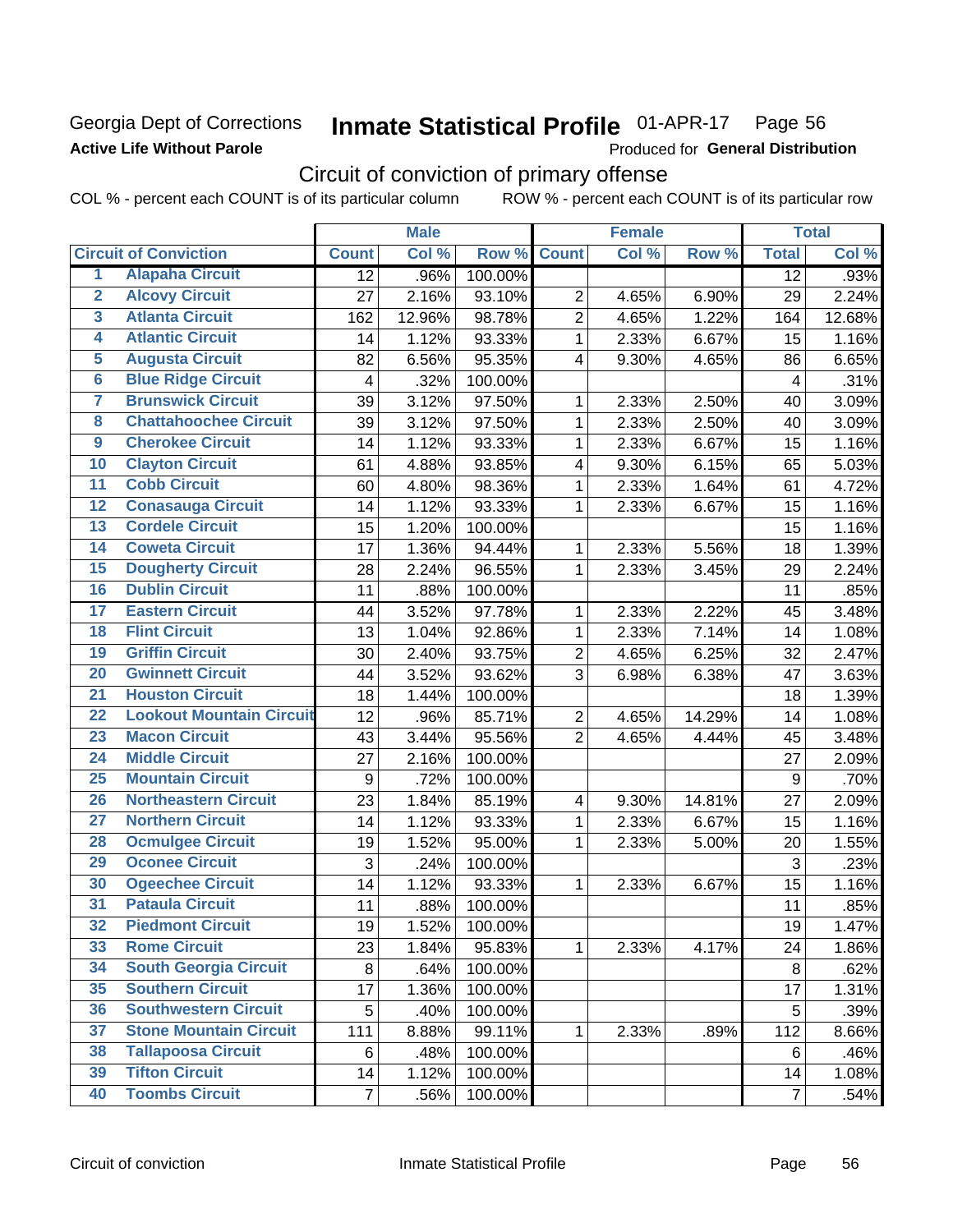### Georgia Dept of Corrections **Active Life Without Parole**

#### Inmate Statistical Profile 01-APR-17 Page 57

Produced for General Distribution

## Circuit of conviction of primary offense

COL % - percent each COUNT is of its particular column ROW % - percent each COUNT is of its particular row

|    |                                  |              | <b>Male</b>    |         |              | <b>Female</b> |       |              | <b>Total</b>   |
|----|----------------------------------|--------------|----------------|---------|--------------|---------------|-------|--------------|----------------|
|    | <b>Circuit of Conviction</b>     | <b>Count</b> | Col %          | Row %   | <b>Count</b> | Col %         | Row % | <b>Total</b> | Col %          |
| 41 | <b>Waycross Circuit</b>          | 28           | 2.24%          | 100.00% |              |               |       | 28           | 2.17%          |
| 42 | <b>Western Circuit</b>           | 23           | 1.84%          | 95.83%  |              | 2.33%         | 4.17% | 24           | 1.86%          |
| 43 | <b>Rockdale Circuit</b>          | 9            | .72%           | 100.00% |              |               |       | 9            | .70%           |
| 44 | <b>Douglas Circuit</b>           | 33           | 2.64%          | 94.29%  | 2            | 4.65%         | 5.71% | 35           | 2.71%          |
| 45 | <b>Appalachian Circuit</b>       | 4            | .32%           | 100.00% |              |               |       | 4            | .31%           |
| 46 | <b>Enotah Circuit</b>            |              | .08%           | 100.00% |              |               |       |              | .08%           |
| 47 | <b>Bell-Forsyth J.C.</b>         | 4            | .32%           | 100.00% |              |               |       | 4            | .31%           |
| 48 | <b>Towaliga Judicial Circuit</b> | 11           | .88%           | 100.00% |              |               |       | 11           | .85%           |
| 49 | <b>Paulding Circuit</b>          | 4            | .32%           | 100.00% |              |               |       | 4            | .31%           |
|    | <b>Total Rported</b>             | 1,250        | 100%           | 96.67%  | 43           | 100%          | 3.33% | 1,293        | 100%           |
|    | <b>Not Reported</b>              |              | 6              |         |              | 3             |       |              | 9              |
|    | <b>Grand Total</b>               |              | 1,256          |         |              | 46            |       |              | 1,302          |
|    | <b>Mode (most frequent)</b>      |              | <b>Atlanta</b> |         |              | Augusta       |       |              | <b>Atlanta</b> |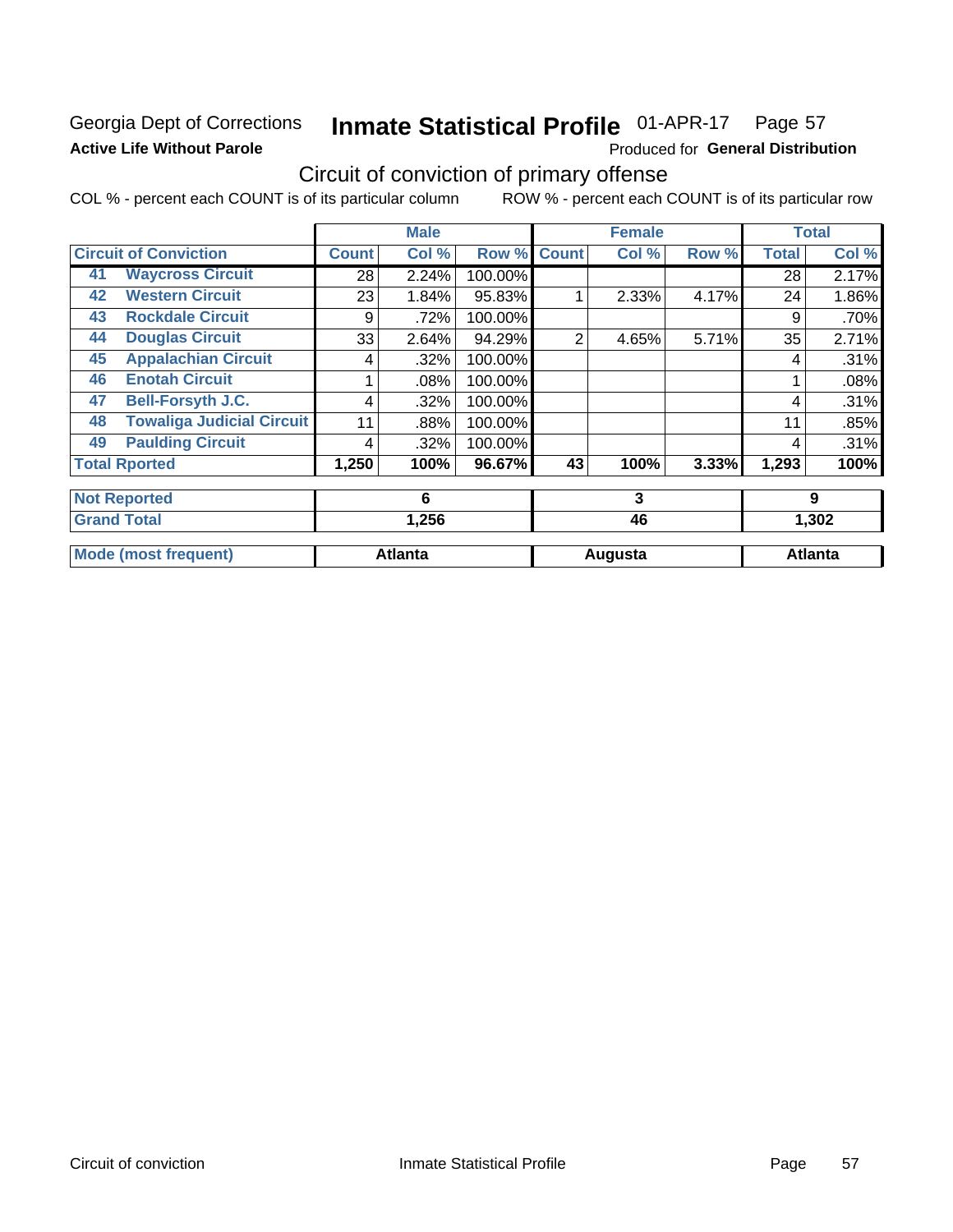### **Active Life Without Parole**

### Produced for General Distribution

## Years served (jail + prison) in this incarceration

COL % - percent each COUNT is of its particular column

|                        |                 | <b>Male</b> |         |                | <b>Female</b> |       |                 | <b>Total</b> |
|------------------------|-----------------|-------------|---------|----------------|---------------|-------|-----------------|--------------|
| <b>Years Served</b>    | <b>Count</b>    | Col %       | Row %   | <b>Count</b>   | Col %         | Row % | <b>Total</b>    | Col %        |
| Less than one year     | $\overline{44}$ | 3.51%       | 95.65%  | $\overline{2}$ | 4.35%         | 4.35% | $\overline{46}$ | 3.54%        |
| 1 to 1.99 years        | 62              | 4.94%       | 93.94%  | 4              | 8.70%         | 6.06% | 66              | 5.07%        |
| 2 to 2.99 years        | 91              | 7.25%       | 95.79%  | 4              | 8.70%         | 4.21% | 95              | 7.30%        |
| 3 to 3.99 years        | 99              | 7.89%       | 95.19%  | 5              | 10.87%        | 4.81% | 104             | 7.99%        |
| 4 to 4.99 years        | 95              | 7.57%       | 91.35%  | 9              | 19.57%        | 8.65% | 104             | 7.99%        |
| 5 to 5.99 years        | 102             | 8.13%       | 95.33%  | 5              | 10.87%        | 4.67% | 107             | 8.22%        |
| 6 to 6.99 years        | 85              | 6.77%       | 94.44%  | 5              | 10.87%        | 5.56% | 90              | 6.92%        |
| 7 to 7.99 years        | 53              | 4.22%       | 98.15%  | 1              | 2.17%         | 1.85% | 54              | 4.15%        |
| <b>8 to 8.99 years</b> | 47              | 3.75%       | 100.00% |                |               |       | 47              | 3.61%        |
| 9 to 9.99 years        | 50              | 3.98%       | 98.04%  | 1              | 2.17%         | 1.96% | 51              | 3.92%        |
| 10 to 10.99 years      | 30              | 2.39%       | 93.75%  | $\overline{c}$ | 4.35%         | 6.25% | 32              | 2.46%        |
| 11 to 11.99 years      | 35              | 2.79%       | 97.22%  | 1              | 2.17%         | 2.78% | 36              | 2.77%        |
| 12 to 12.99 years      | 35              | 2.79%       | 100.00% |                |               |       | 35              | 2.69%        |
| 13 to 13.99 years      | 30              | 2.39%       | 96.77%  | 1              | 2.17%         | 3.23% | 31              | 2.38%        |
| 14 to 14.99 years      | 40              | 3.19%       | 90.91%  | 4              | 8.70%         | 9.09% | 44              | 3.38%        |
| 15 to 15.99 years      | 41              | 3.27%       | 100.00% |                |               |       | 41              | 3.15%        |
| 16 to 16.99 years      | 46              | 3.67%       | 100.00% |                |               |       | 46              | 3.54%        |
| 17 to 17.99 years      | 38              | 3.03%       | 100.00% |                |               |       | 38              | 2.92%        |
| 18 to 18.99 years      | 30              | 2.39%       | 96.77%  | 1              | 2.17%         | 3.23% | 31              | 2.38%        |
| 19 to 19.99 years      | 48              | 3.82%       | 97.96%  | $\mathbf 1$    | 2.17%         | 2.04% | 49              | 3.77%        |
| 20 to 20.99 years      | 43              | 3.43%       | 100.00% |                |               |       | 43              | 3.31%        |
| 21 to 21.99 years      | 26              | 2.07%       | 100.00% |                |               |       | 26              | 2.00%        |
| 22 to 22.99 years      | 26              | 2.07%       | 100.00% |                |               |       | 26              | 2.00%        |
| 23 to 23.99 years      | 22              | 1.75%       | 100.00% |                |               |       | 22              | 1.69%        |
| 24 to 24.99 years      | 6               | 0.48%       | 100.00% |                |               |       | 6               | 0.46%        |
| 25 to 25.99 years      | 7               | 0.56%       | 100.00% |                |               |       | 7               | 0.54%        |
| 26 to 26.99 years      | $\mathbf 1$     | 0.08%       | 100.00% |                |               |       | $\mathbf 1$     | 0.08%        |
| 27 to 27.99 years      | $\mathbf 1$     | 0.08%       | 100.00% |                |               |       | $\mathbf 1$     | 0.08%        |
| 28 to 28.99 years      | 8               | 0.64%       | 100.00% |                |               |       | 8               | 0.61%        |
| 29 to 29.99 years      | 1               | 0.08%       | 100.00% |                |               |       | 1               | 0.08%        |
| Thirty + years         | 13              | 1.04%       | 100.00% |                |               |       | 13              | 1.00%        |
| <b>Total Reported</b>  | 1,255           | 100%        | 96.46%  | 46             | 100%          | 3.54% | 1,301           | 100%         |

| <b>Not Reported</b> |       |     |       |
|---------------------|-------|-----|-------|
| <b>Grand Total</b>  | 1,256 | 46  | 1,302 |
|                     | ___   | ___ | ___   |

| <b>Mean</b><br>(average) | 10.21           | 6.38              | 10.08             |
|--------------------------|-----------------|-------------------|-------------------|
| Median (middle)          | 7.84            | 4.835             | 7.73              |
| Mode (most frequent)     | 5 to 5.99 years | $6$ to 6.99 years | $5$ to 5.99 years |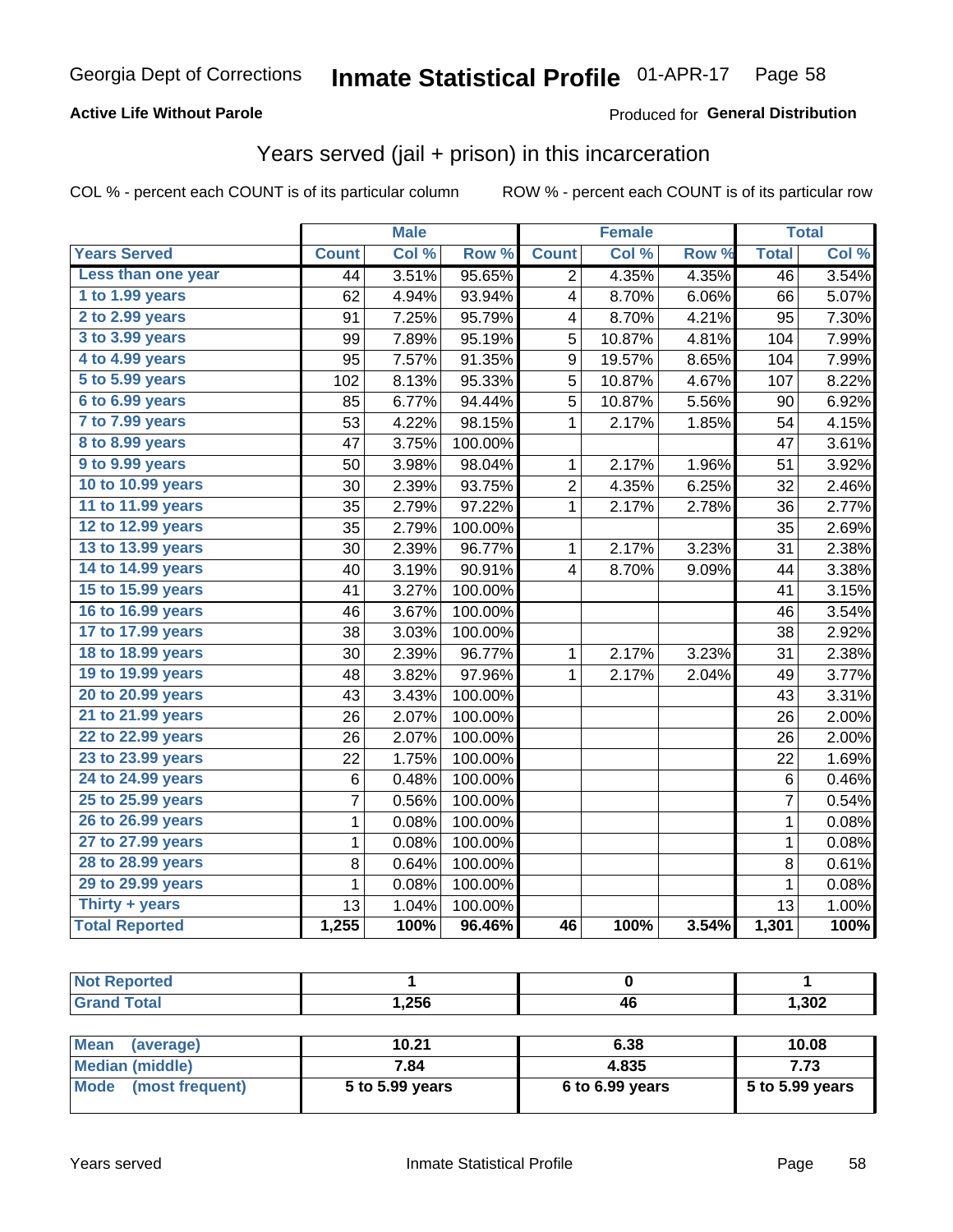#### Inmate Statistical Profile 01-APR-17 Page 59

### **Active Life Without Parole**

**Produced for General Distribution** 

### Results of most recent HIV tests

COL % - percent each COUNT is of its particular column

|                         | <b>Male</b>  |           |        | <b>Female</b> |          |           | Total |        |
|-------------------------|--------------|-----------|--------|---------------|----------|-----------|-------|--------|
| <b>HIV Test Results</b> | <b>Count</b> | Col%      | Row %I | <b>Count</b>  | Col %    | Row %     | Total | Col %  |
| <b>Positive</b>         |              | $0.66\%$  | 88.89% |               | $2.38\%$ | $11.11\%$ |       | 0.72%  |
| <b>Negative</b>         | .205         | $99.34\%$ | 96.71% | 41            | 97.62%   | $3.29\%$  | 1,246 | 99.28% |
| <b>Total Reported</b>   | 1,213        | 100%      | 96.65% | 42            | 100%     | 3.35%     | 1,255 | 100%   |

| <b>Not Reported</b> | - 1    |              | . .  |
|---------------------|--------|--------------|------|
| <b>Total</b>        | 256, ا | 46<br>$\sim$ | ,302 |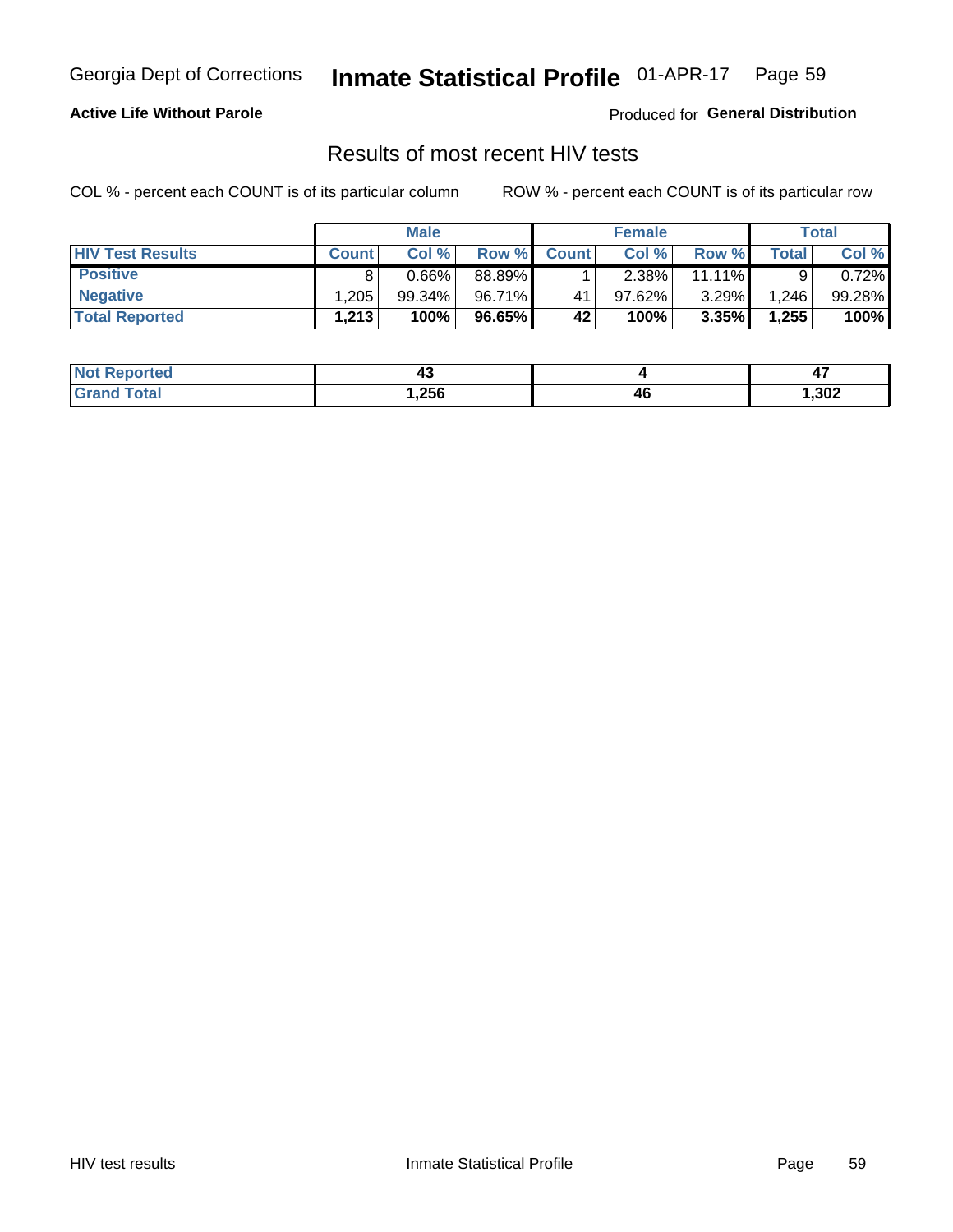## Georgia Dept of Corrections **Inmate Statistical Profile** 01-APR-17 Page 60

### **Active Life Without Parole**

Produced for **General Distribution**

## Results of most recent tuberculosis test

COL % - percent each COUNT is of its particular column ROW % - percent each COUNT is of its particular row

|                                  | <b>Male</b>  |        |        | <b>Female</b> |           |          | Total |        |
|----------------------------------|--------------|--------|--------|---------------|-----------|----------|-------|--------|
| <b>Tuberculosis Test Results</b> | <b>Count</b> | Col%   | Row %I | <b>Count</b>  | Col%      | Row %    | Total | Col %  |
| <b>Positive on current test</b>  | 264          | 21.26% | 98.88% |               | 7.14%     | $1.12\%$ | 267   | 20.79% |
| <b>Negative</b>                  | 978          | 78.74% | 96.17% | 39            | $92.86\%$ | $3.83\%$ | 1,017 | 79.21% |
| <b>Total Reported</b>            | .242         | 100%   | 96.73% | 42            | 100%      | 3.27%    | 1,284 | 100%   |

| <b>Not Reported</b>      |        |                      | 10     |
|--------------------------|--------|----------------------|--------|
| <b>Total</b><br>$C$ roni | 256, ا | /I 6<br>−~<br>$\sim$ | 302, ا |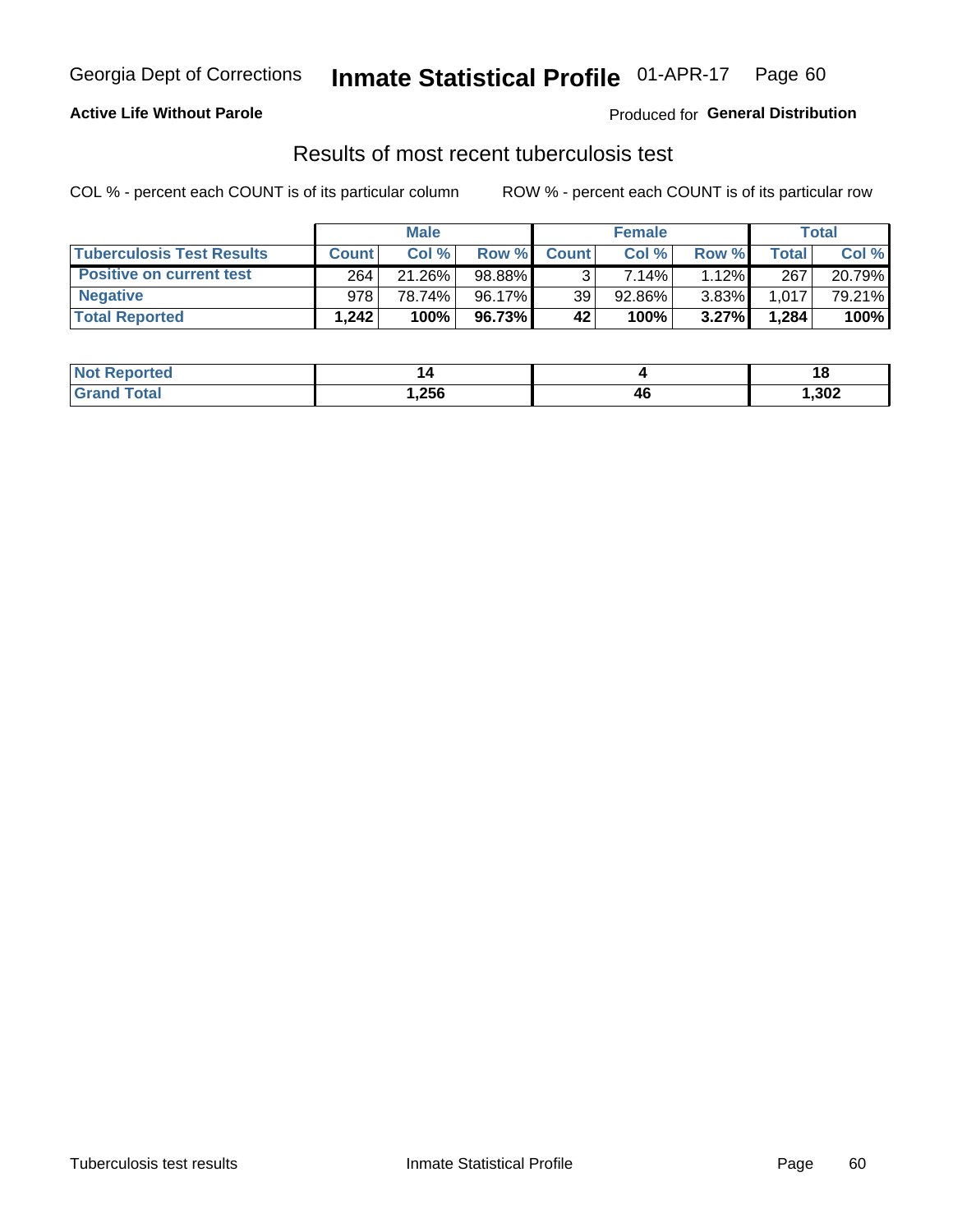## Georgia Dept of Corrections **Inmate Statistical Profile** 01-APR-17 Page 61

### **Active Life Without Parole**

Produced for **General Distribution**

### Results of most recent syphilis test

COL % - percent each COUNT is of its particular column ROW % - percent each COUNT is of its particular row

|                                 | <b>Male</b>  |        |           | <b>Female</b> |           |       | Total        |        |
|---------------------------------|--------------|--------|-----------|---------------|-----------|-------|--------------|--------|
| <b>Syphilis Test Results</b>    | <b>Count</b> | Col%   | Row %     | <b>Count</b>  | Col %     | Row % | <b>Total</b> | Col %  |
| <b>Positive on current test</b> |              | 2.76%  | $94.44\%$ |               | 9.09%     | 5.56% | 18           | 2.87%  |
| <b>Negative</b>                 | 600          | 97.24% | 98.36%    | 10            | $90.91\%$ | 1.64% | 610          | 97.13% |
| <b>Total Reported</b>           | 617          | 100%   | 98.25%    | 11            | 100%      | 1.75% | 628          | 100%   |

| <b>Not Reported</b> | 639   | つじ<br>◡ | 674    |
|---------------------|-------|---------|--------|
| <b>Grand Total</b>  | 256,، | 46      | 302, ا |